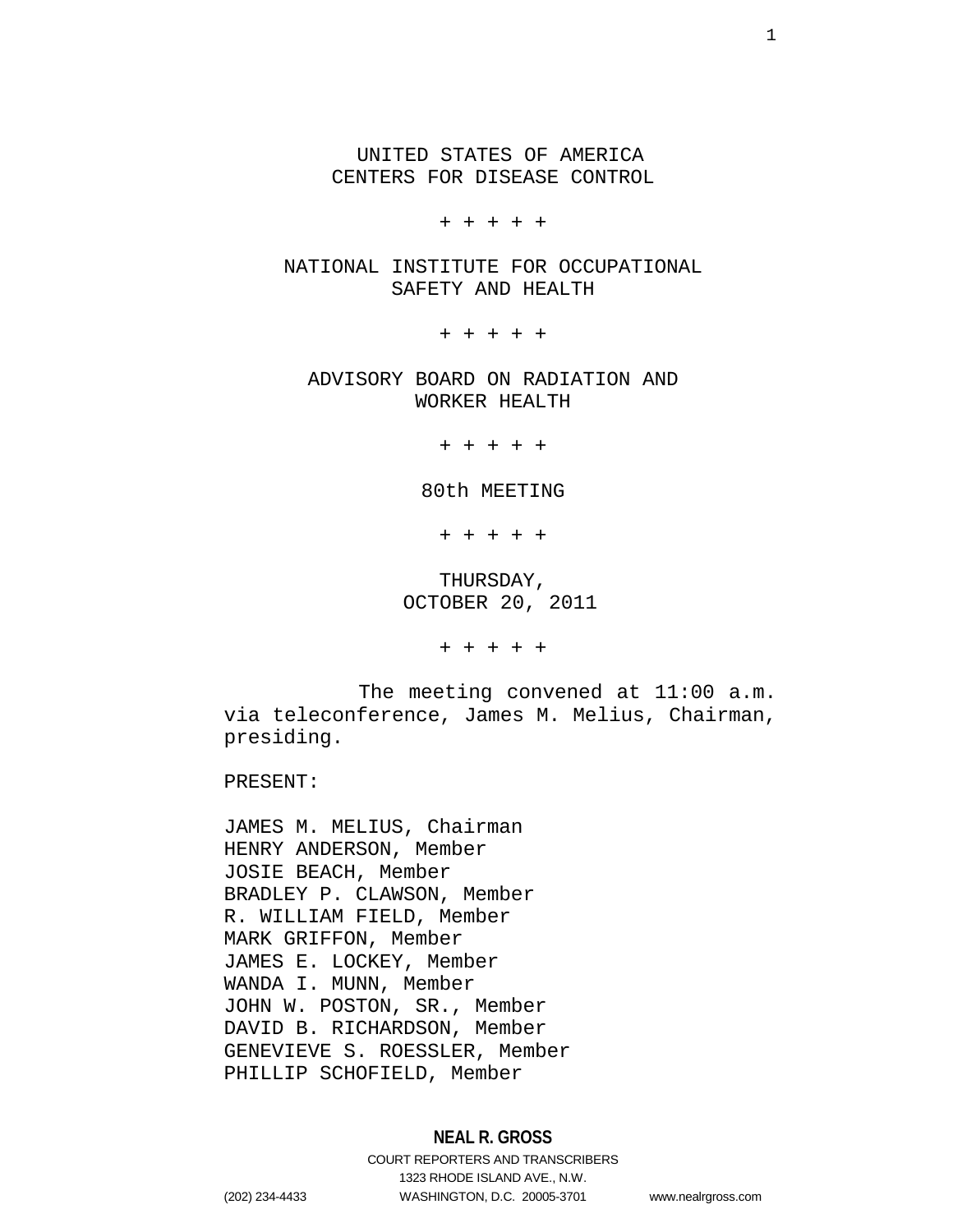PAUL L. ZIEMER, Member TED KATZ, Designated Federal Official REGISTERED AND/OR PUBLIC COMMENT PARTICIPANTS: ADAMS, NANCY, NIOSH Contractor AL-NABULSI, ISAF, DOE BARRIE, TERRIE BURGOS, ZAIDA, NIOSH ELEY, JUDY, SC&A FITZGERALD, JOE, SC&A FUORTES, LARS GLOVER, SAM, DCAS HINNEFELD, STU, DCAS KINMAN, JOSH, DCAS Contractor KOTSCH, JEFF, DOL LIN, JENNY, HHS MAKHIJANI, ARJUN, SC&A MAURO, JOHN, SC&A NETON, JAMES, DCAS RAY, SARAH ROLFES, MARK, DCAS RUTHERFORD, LaVON, DCAS WADE, LEW, NIOSH Contractor

> **NEAL R. GROSS** COURT REPORTERS AND TRANSCRIBERS 1323 RHODE ISLAND AVE., N.W.

(202) 234-4433 WASHINGTON, D.C. 20005-3701 www.nealrgross.com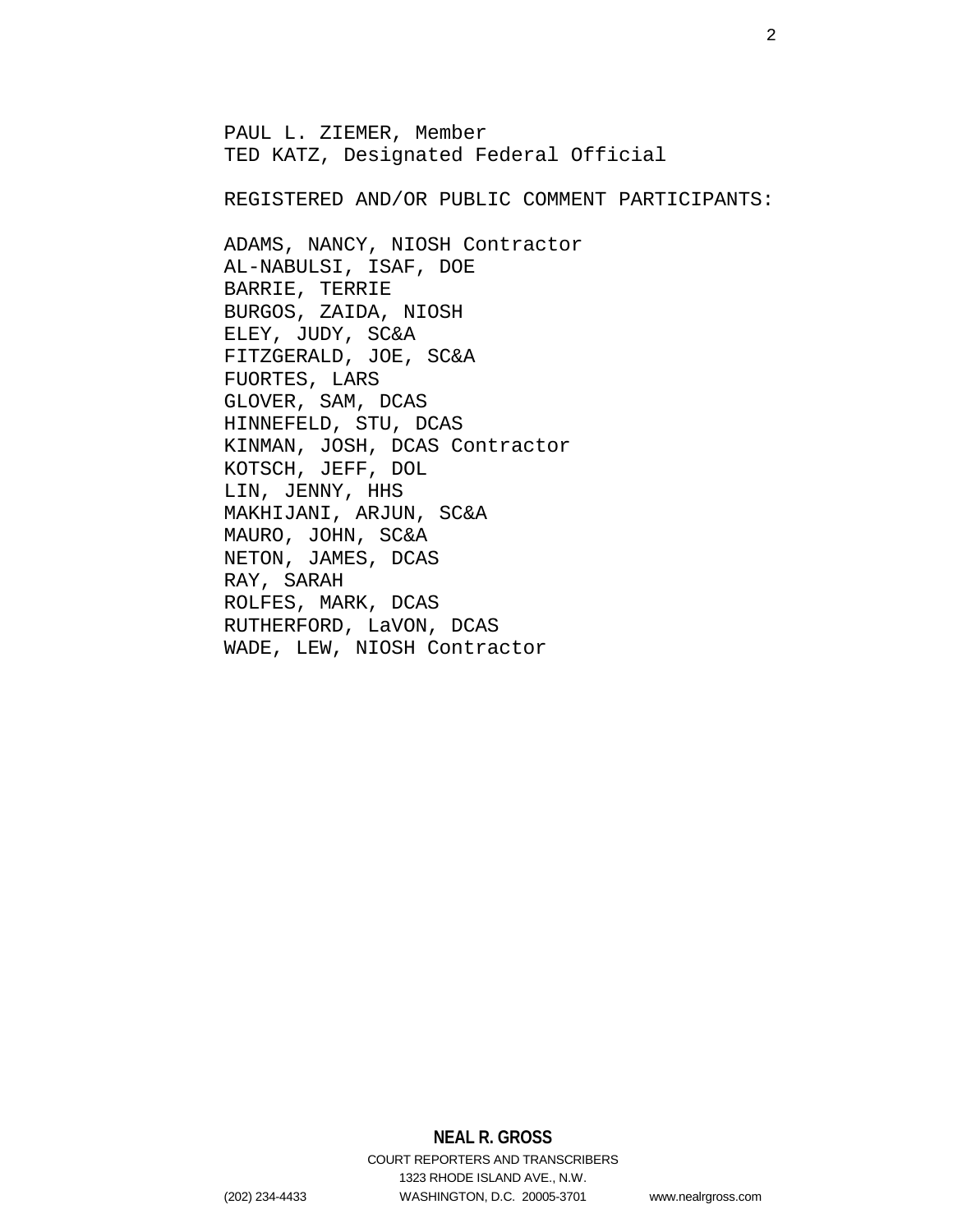# C-O-N-T-E-N-T-S

| Roll Call by Mr. Katz, DFO                                                                                                                                             | 4  |
|------------------------------------------------------------------------------------------------------------------------------------------------------------------------|----|
| Welcome by Dr. Melius, Chair                                                                                                                                           | 4  |
| Recording Absent Member Votes from<br>August Meeting, by Mr. Katz, DFO                                                                                                 | 5  |
| Pantex SEC Section,<br>by Dr. Melius, Chair                                                                                                                            | 6  |
| Hangar 481 Section,<br>by Dr. Melius, Chair<br>Special Exposure Cohort (SEC) Petition<br>Status Update, By Mr. Rutherford, DCAS<br>(On DCAS Petition Evaluations to be | 53 |
| presented at December 2011<br>Board Meeting)                                                                                                                           | 56 |
| Updates from Work Groups and<br>Subcommittees (as needed) WG/SC Chairs                                                                                                 | 58 |
| Board Correspondence, Dr. Melius, Chair                                                                                                                                | 68 |
| Future Plans/Suggestions for the                                                                                                                                       |    |
| December 2011 Board Meeting Agenda,<br>All members                                                                                                                     | 68 |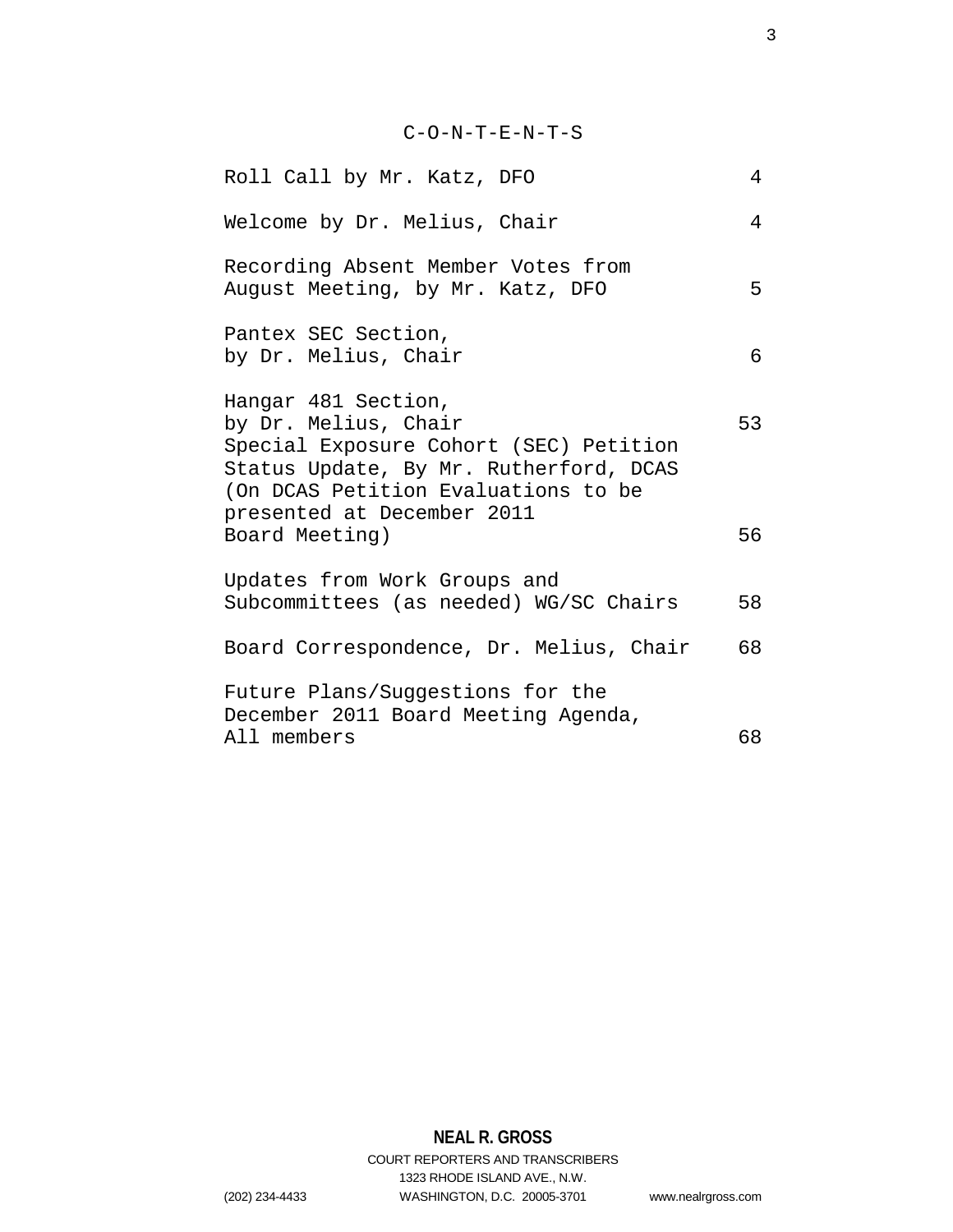1 P-R-O-C-E-E-D-I-N-G-S 2 11:01 a.m. 3 MR. KATZ: So I'll run down roll 4 call, and since we have two SEC petitions 5 potentially to be discussed today, please, 6 Board Members and NIOSH ORAU staff and SC&A 7 speak to conflict of interest for those two 8 sides as well as responding to the roll call. 9 (Roll call.) 10 MR. KATZ: Okay, I think that we 11 can proceed, and it's your agenda, Jim. While 12 we're waiting for Dr. Melius, let me remind 13 everyone else to please mute your phones 14 except when you're speaking to the group and 15 if you don't have a mute button, press \*6 to 16 mute and \*6 again to take off mute. 17 CHAIRMAN MELIUS: Okay, anyway, 18 welcome everybody and would just like to note, 19 I believe all the Board Members know and many 20 other people on the line know, but not 21 everyone does. 22 We have lost one of our initial

> **NEAL R. GROSS** COURT REPORTERS AND TRANSCRIBERS 1323 RHODE ISLAND AVE., N.W. (202) 234-4433 WASHINGTON, D.C. 20005-3701 www.nealrgross.com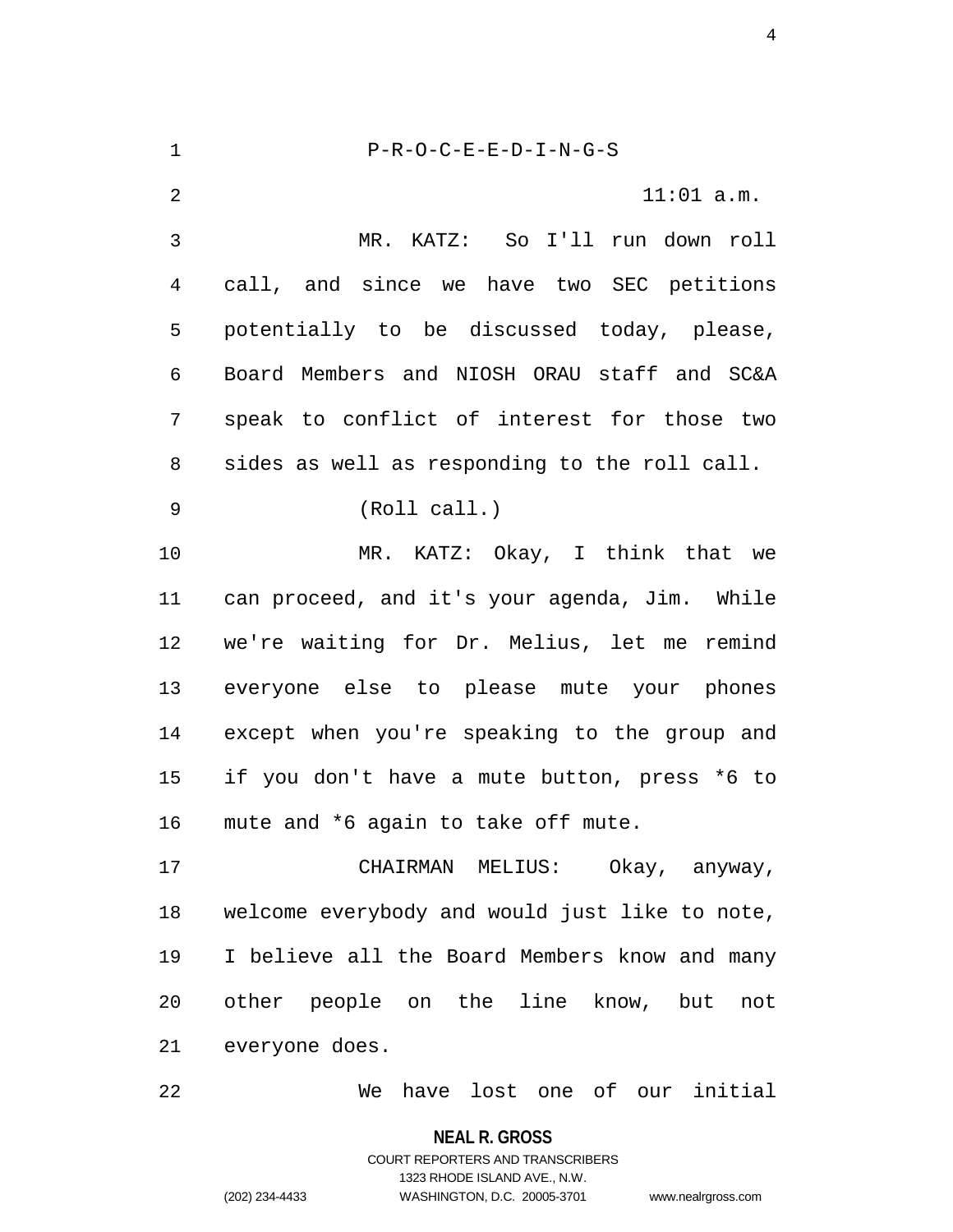1 Board Members. Robert Presley died some few 2 weeks ago, shortly after our last meeting. 3 And we'll probably say something more formally 4 and direct about that on our meeting in Tampa. 5 But he certainly is someone we miss and 6 devoted a lot of hours and a lot of hard work 7 to this Advisory Board.

8 Ted, I think the next item on the 9 agenda is recording votes from Members who 10 were absent at the last meeting.

11 MR. KATZ: Right. Thank you, Jim 12 and thank you for that notice. And let me 13 just mention also for members of the public or 14 others, the agenda for this meeting is on the 15 NIOSH website, under the Board section so you 16 can see what's coming and when.

17 So at the August Board Meeting we 18 had a good number of votes and we had a number 19 of Members absent. We received all the 20 absentee votes by September 9 and have 21 processed them since and gone forward with 22 Board letters and there's been HHS action

#### **NEAL R. GROSS**

## COURT REPORTERS AND TRANSCRIBERS 1323 RHODE ISLAND AVE., N.W. (202) 234-4433 WASHINGTON, D.C. 20005-3701 www.nealrgross.com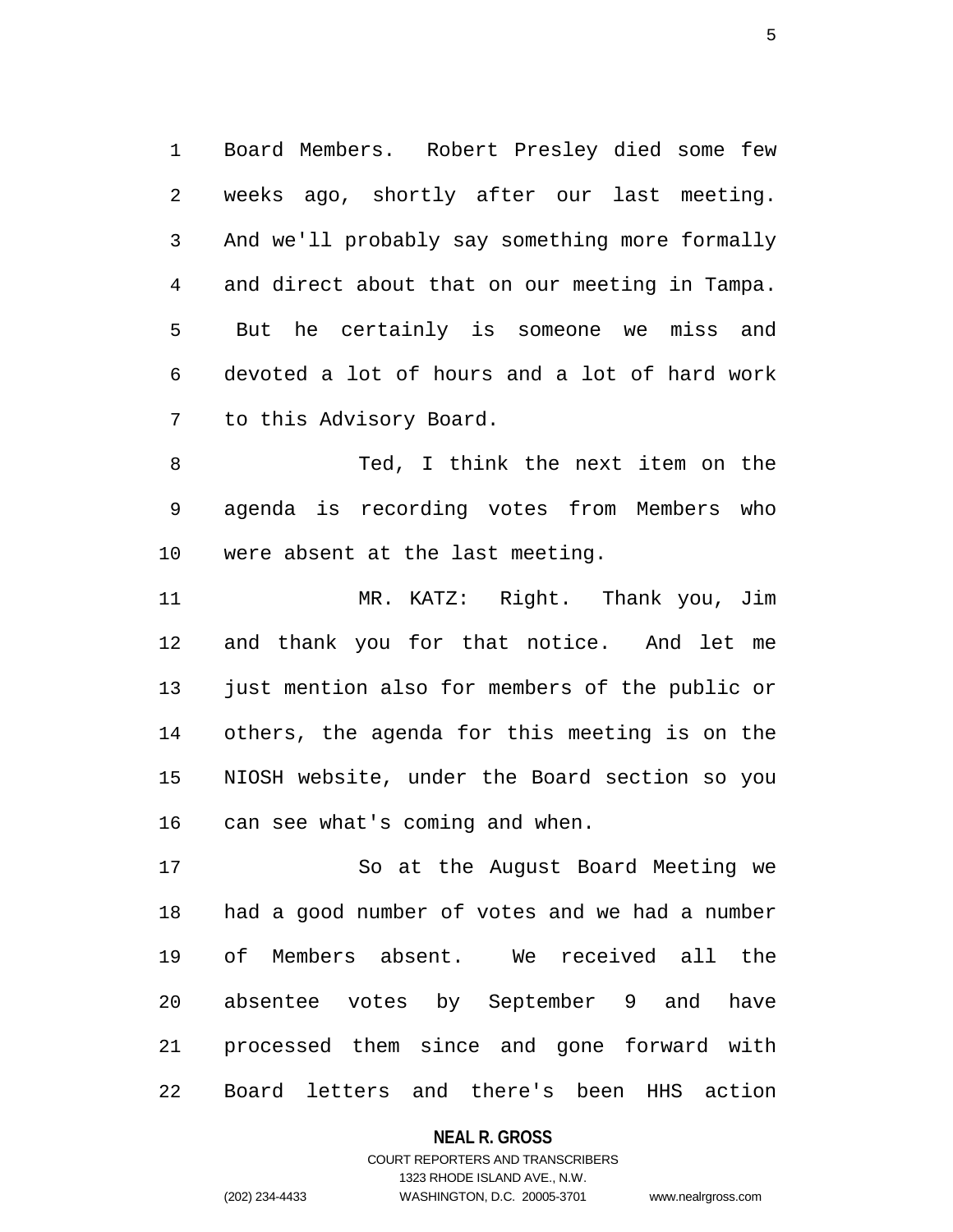1 following that.

2 But let me just record officially, 3 Dr. Richardson and Mr. Griffon voted 4 affirmatively with the Board on Vitro. That 5 was the only vote that they missed. 6 Mr. Gibson voted affirmatively on 7 W.R. Grace, Vitro, Ames, Piqua, Norton and Y-8 12. Voted with the Board. 9 Mr. Presley voted on W.R. Grace, 10 Vitro, Ames, Piqua and Norton affirmatively 11 with the Board. 12 And Dr. Lockey voted 13 affirmatively on Vitro, Ames, Piqua and 14 Norton. And those were complete votes, then, 15 for all the actions in August and they all 16 went forward unanimously. 17 CHAIRMAN MELIUS: Okay. Thank 18 you, Ted, for the update. The first item on 19 our agenda is the Pantex SEC petition and we 20 had a fairly extensive discussion of this 21 petition and issues related to it at the last 22 meeting.

#### **NEAL R. GROSS**

COURT REPORTERS AND TRANSCRIBERS 1323 RHODE ISLAND AVE., N.W. (202) 234-4433 WASHINGTON, D.C. 20005-3701 www.nealrgross.com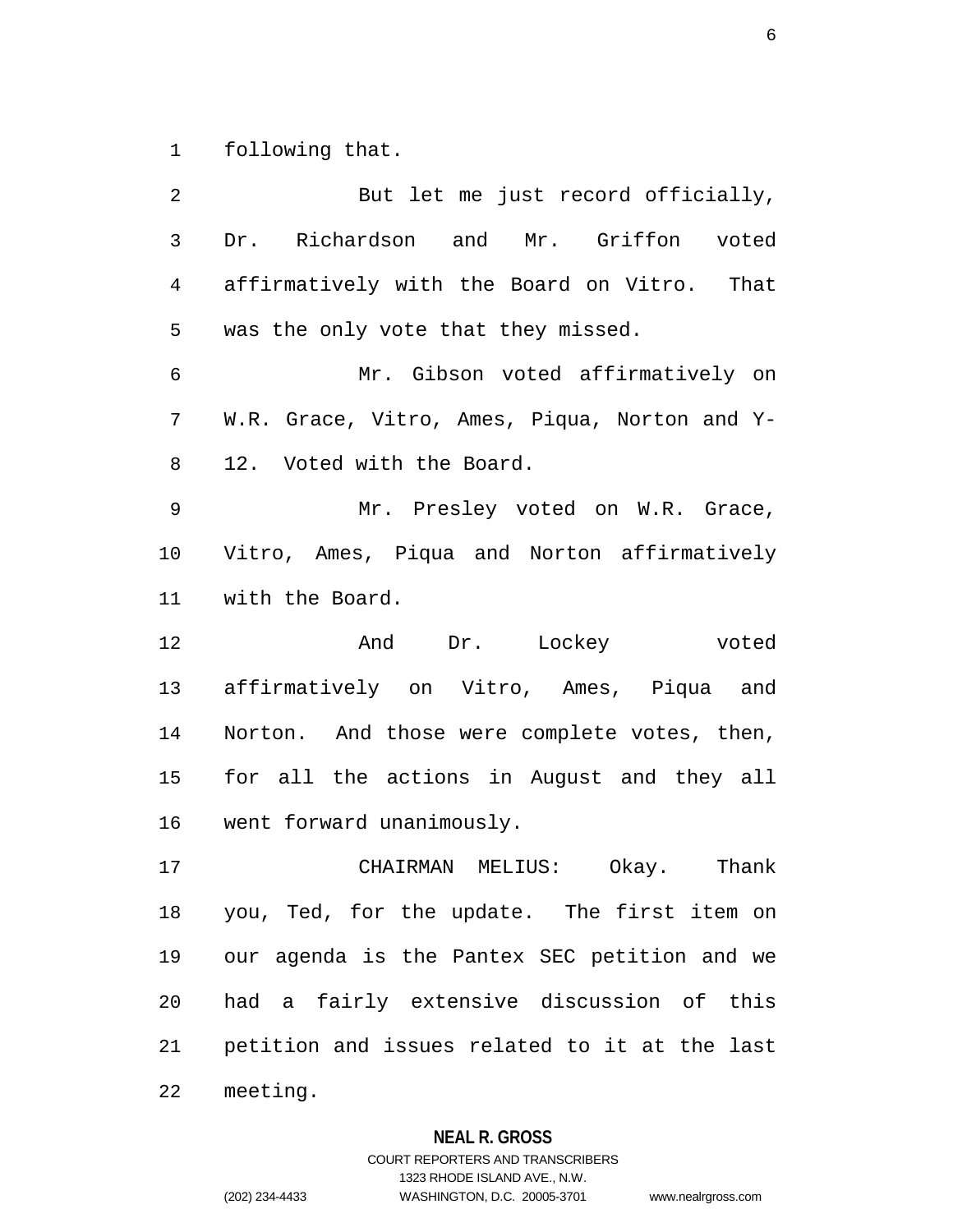1 After that meeting, we asked that 2 both NIOSH and SC&A summarize their respective 3 recommendations on that. NIOSH saying that 4 they believe they could conduct dose 5 reconstruction there and SC&A pointing out a 6 number of problems with doing that and 7 basically saying that dose reconstruction was 8 not feasible, which I believe was at least 9 also the position of at least the Members of 10 the Work Group that were present for that part 11 of the meeting.

12 So I believe since that meeting 13 you've received, all the Board Members have 14 received the summaries from SC&A and NIOSH. I 15 believe Ted also sent out, I believe the 16 transcripts from the Work Group meeting that 17 had preceded our prior Board meeting and 18 discussion, which had some additional 19 information on that.

20 So why don't I first turn over and 21 ask NIOSH if they'd like to make any comments 22 or at least to sort of briefly indicate that

**NEAL R. GROSS**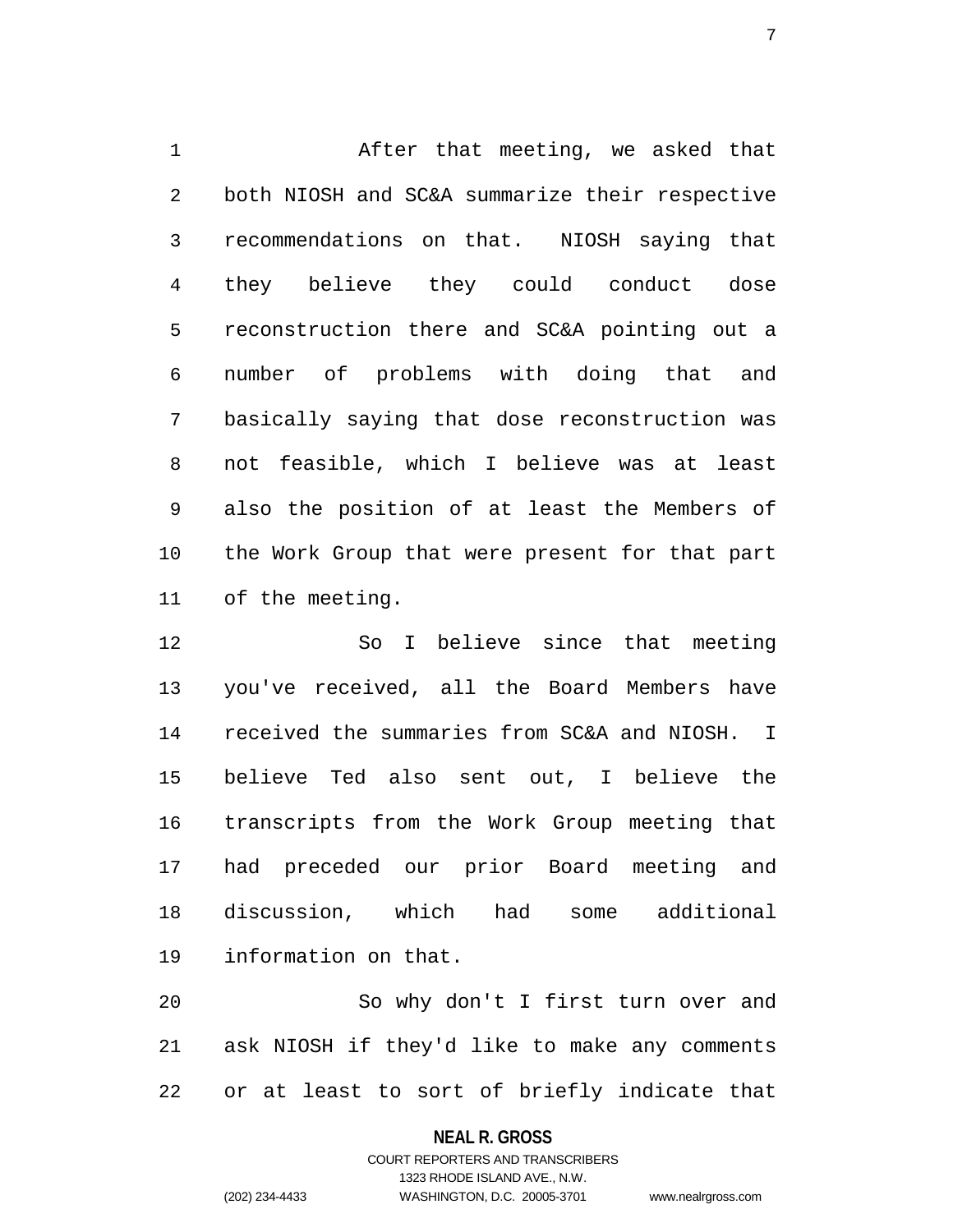1 in your -- so a brief summary, was there 2 anything new that hadn't been previously 3 brought up or discussed or done in terms of 4 follow-up to the last Board discussion?

5 I don't know, Mark or Stu? I'm 6 not sure who's going to be speaking on behalf 7 of NIOSH, so.

8 MR. HINNEFELD: Well, let me just 9 make a brief comment and then we'll see if the 10 Board has questions, if Mark feels, based on 11 the additional things, he can. I felt like I 12 wanted to put out sort of a summary of the 13 basis for NIOSH's position in sort of a 14 concise representation of it.

15 Because the Work Group, of course, 16 deals in extraordinary detail and there's a 17 lot of detailed information that's shared in 18 Work Group discussions, and so it's easy to 19 lose the theme of the argument.

20 So we tried to do that in our 21 summary which went out, oh, a couple of weeks 22 ago maybe. And so I don't know that I have

**NEAL R. GROSS**

COURT REPORTERS AND TRANSCRIBERS 1323 RHODE ISLAND AVE., N.W. (202) 234-4433 WASHINGTON, D.C. 20005-3701 www.nealrgross.com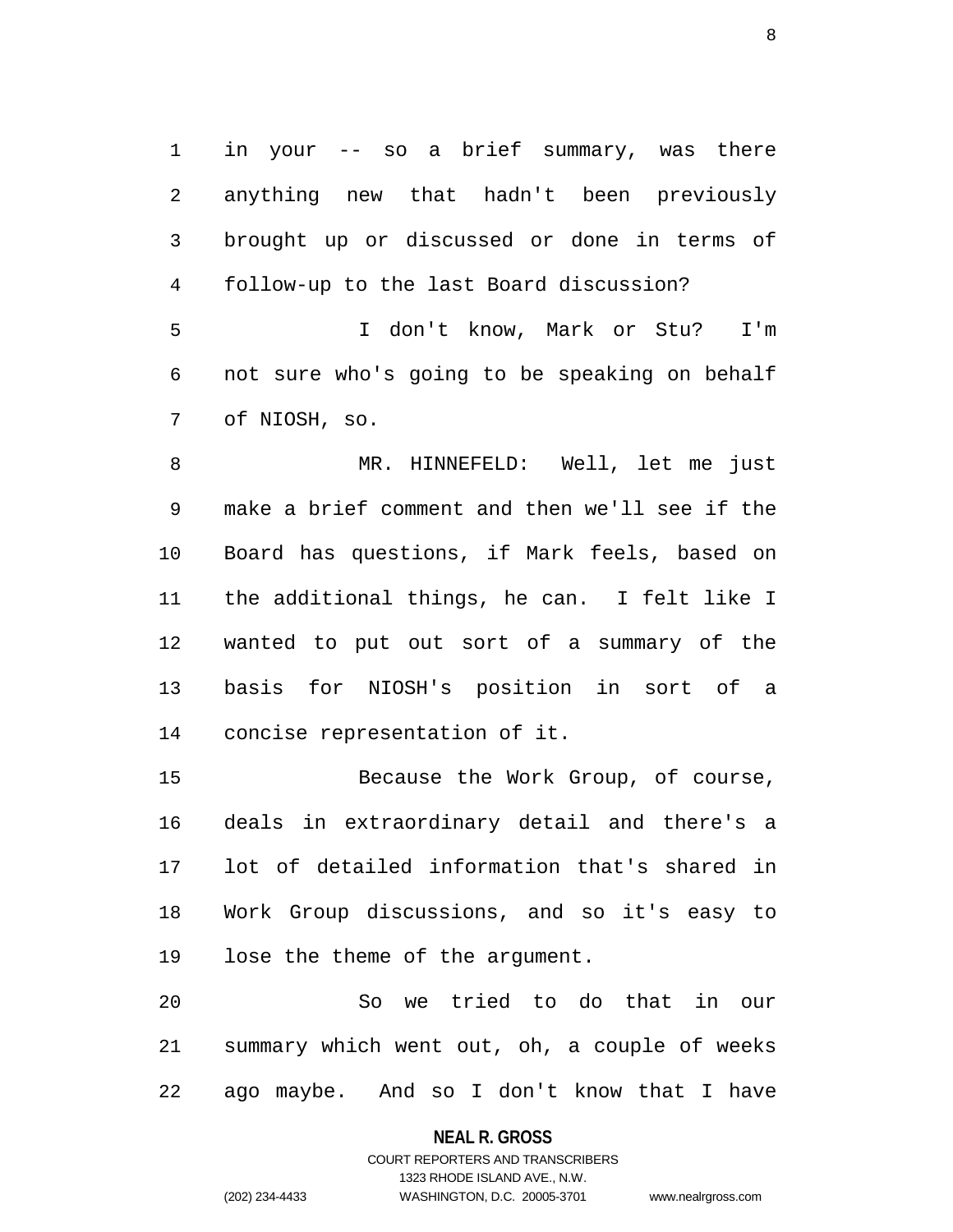1 much else to add to that. Just reinforcing 2 that our position was that there was a chronic 3 exposure to uranium during the dismantlement 4 of this particular weapon system, the W28 5 weapons system.

6 And because of a variety of 7 factors, that would have been the highest 8 exposure rates for, you know, therefore the 9 highest integrated exposure, not necessarily 10 the highest exposure rate because there could 11 be an incident, a short-term incident, that 12 gave a higher exposure rate.

13 But that this integrated exposure 14 at those levels represents the highest 15 exposure that could have happened and 16 therefore was bounding. So that's the basis, 17 really, for our argument.

18 CHAIRMAN MELIUS: Okay, thanks, 19 Stu. Mark, do you have anything to add? Is 20 there anything that's new or different or 21 updating it in the October 7 memo from NIOSH? 22 MR. ROLFES: Dr. Melius, this is

**NEAL R. GROSS**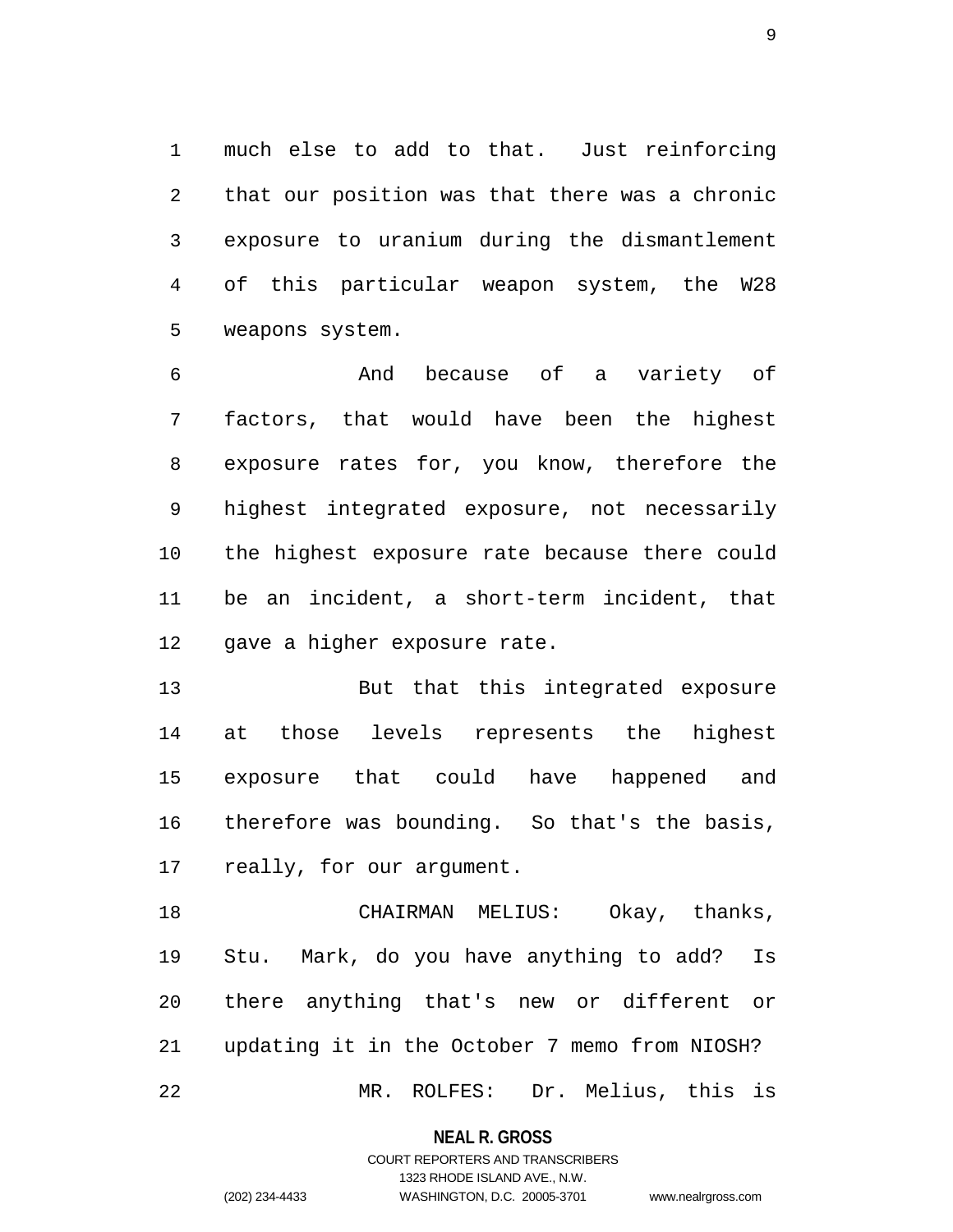1 Mark. And I don't think we have anything 2 additional to add at this time, but we'd be 3 happy to entertain any questions.

4 CHAIRMAN MELIUS: Okay. Thanks, 5 Mark. And then I don't know if -- Brad 6 Clawson, are you on the line yet? Apparently 7 not. I don't know, Joe Fitzgerald from SC&A, 8 do you want to -- anybody from SC&A want to 9 say anything about the memo that you sent out 10 which was dated October 11?

11 MR. FITZGERALD: Again, I, as Stu 12 was pointing out, I think this is a pretty 13 good capsule discussion of some of our 14 concerns over the issue of whether that 1990 15 set of bioassay data would be in fact 16 bounding.

17 and I think that's the issue, 18 whether there's in fact a strong enough basis 19 for making that conclusion because of the 20 implications of applying that back over the 21 length of time we're talking about.

22 So I think we've made our points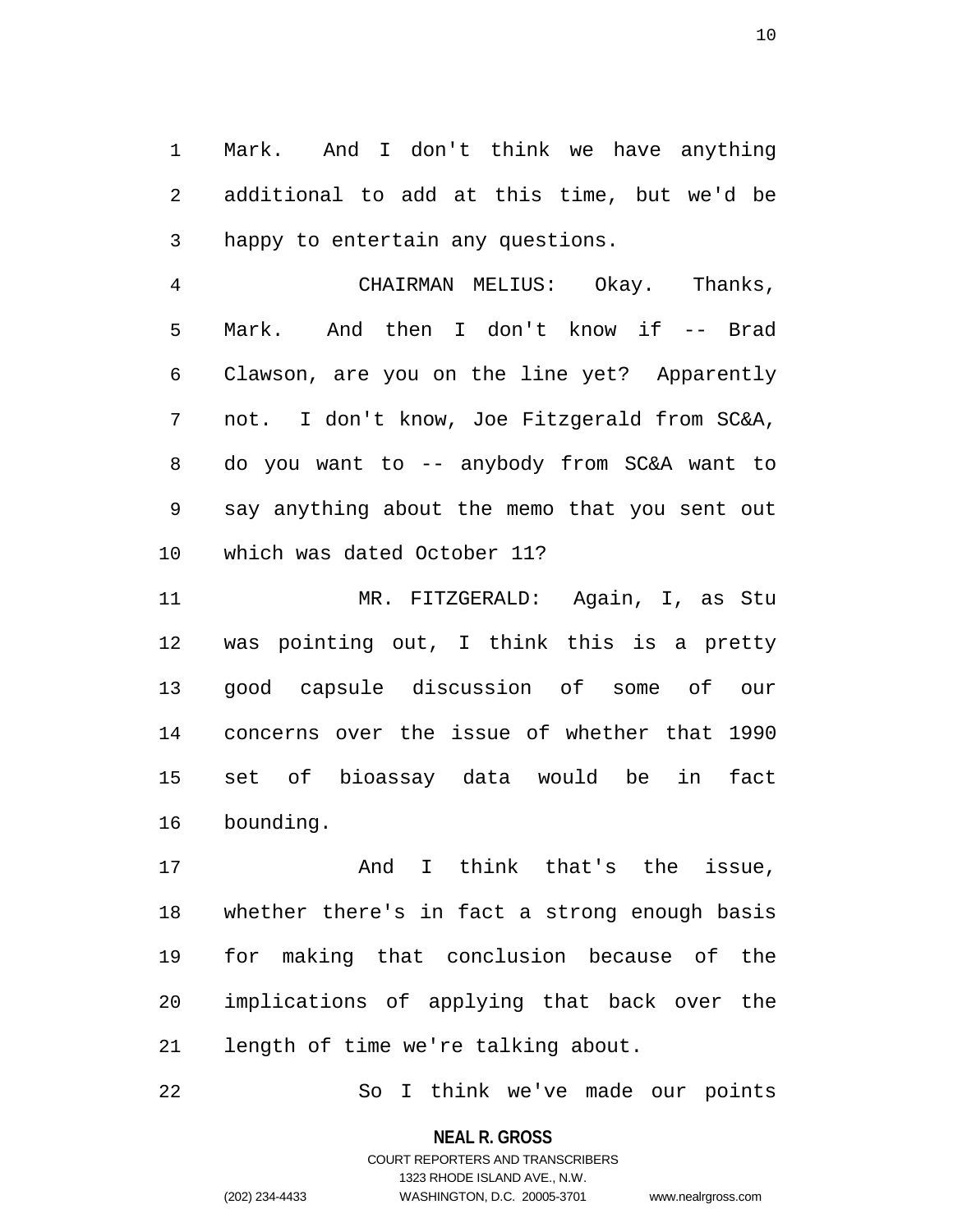1 and what we're looking for is something, given 2 the degree of back application, something like 3 30 years, what we're looking for is something 4 harder than what we've been able to glean from 5 the NIOSH position to date.

6 And I think we lay that out in 7 some specifics here and certainly we would be 8 pleased to entertain any questions from the 9 Board.

| 10 | CHAIRMAN MELIUS: | Okay. And -- |  |
|----|------------------|--------------|--|
|    |                  |              |  |

11 MEMBER BEACH: Hey, Jim?

12 CHAIRMAN MELIUS: Yes?

13 MEMBER BEACH: This is Josie. I 14 just talked to Brad. He's trying to get 15 online now.

16 CHAIRMAN MELIUS: Oh, okay. Good. 17 Yes, I tried to reach him earlier also. 18 Well, while we're giving Brad a chance to get 19 online, do Board Members have questions for 20 either NIOSH or SC&A about these issues? 21 MEMBER MUNN: This is Wanda, Jim.

22 Did you say that SC&A's comments were sent on

## **NEAL R. GROSS** COURT REPORTERS AND TRANSCRIBERS

1323 RHODE ISLAND AVE., N.W.

(202) 234-4433 WASHINGTON, D.C. 20005-3701 www.nealrgross.com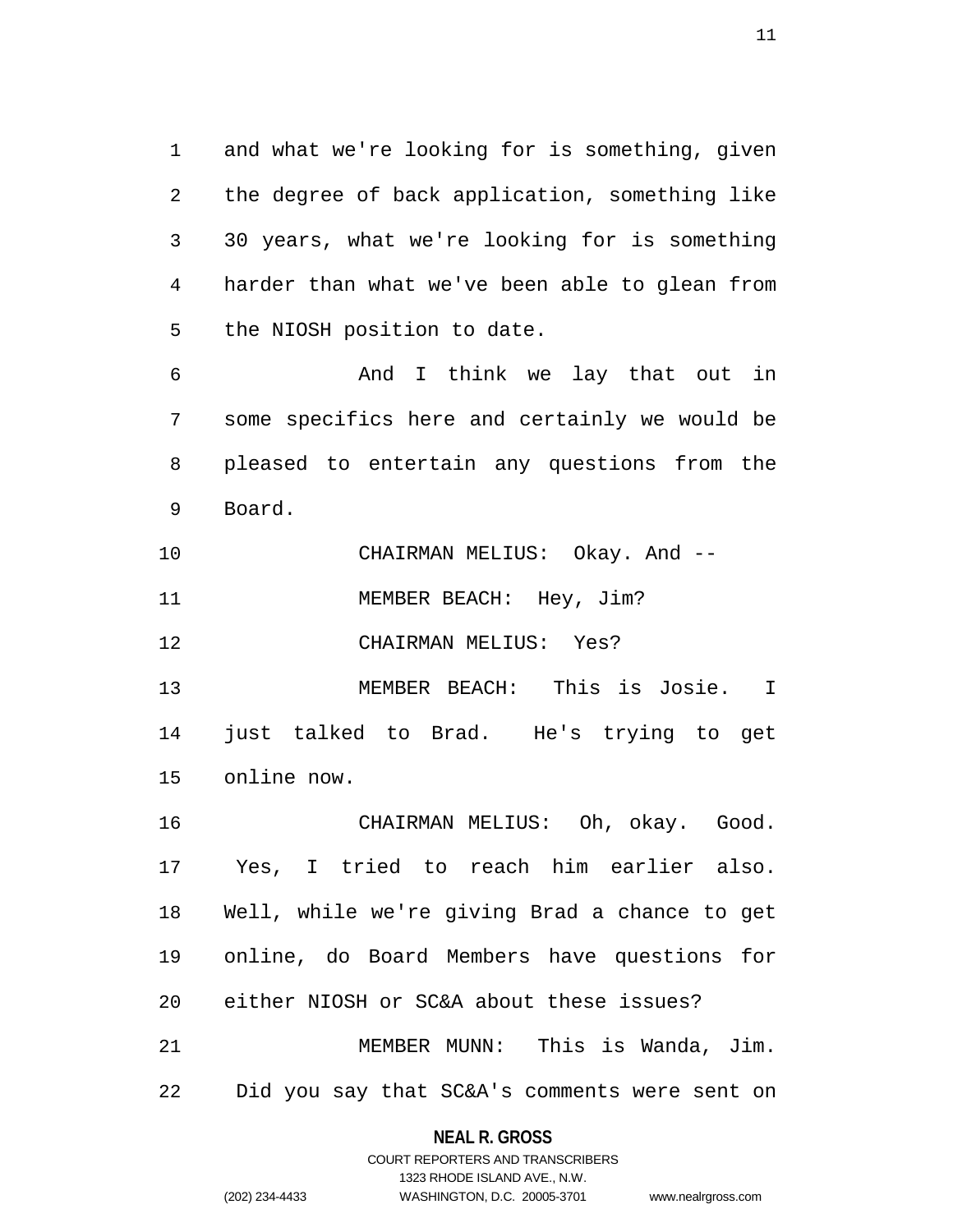1 the 11th? I don't seem to have them. I have 2 a NIOSH paper, but if there were comments from 3 SC&A, for some reason I don't seem to see 4 them.

5 MEMBER ROESSLER: This is Gen. I 6 also am looking for them. One of my problems 7 is I probably don't, excuse me, always get the 8 CDC emails. I wonder if it was sent to our 9 other email addresses also?

10 MEMBER MUNN: I don't see it in my 11 CDC mail.

12 MR. KATZ: This is Ted. I also 13 forwarded these to your personal email 14 addresses, I do believe.

15 MEMBER ROESSLER: Well, I'm on the 16 CDC computer right now. I'm going to see if I 17 can pull it up.

18 CHAIRMAN MELIUS: It's dated 19 October 13.

20 MEMBER ROESSLER: Okay.

21 CHAIRMAN MELIUS: It was sent by 22 Nancy, it had been PA-cleared. Yes, the memo

**NEAL R. GROSS**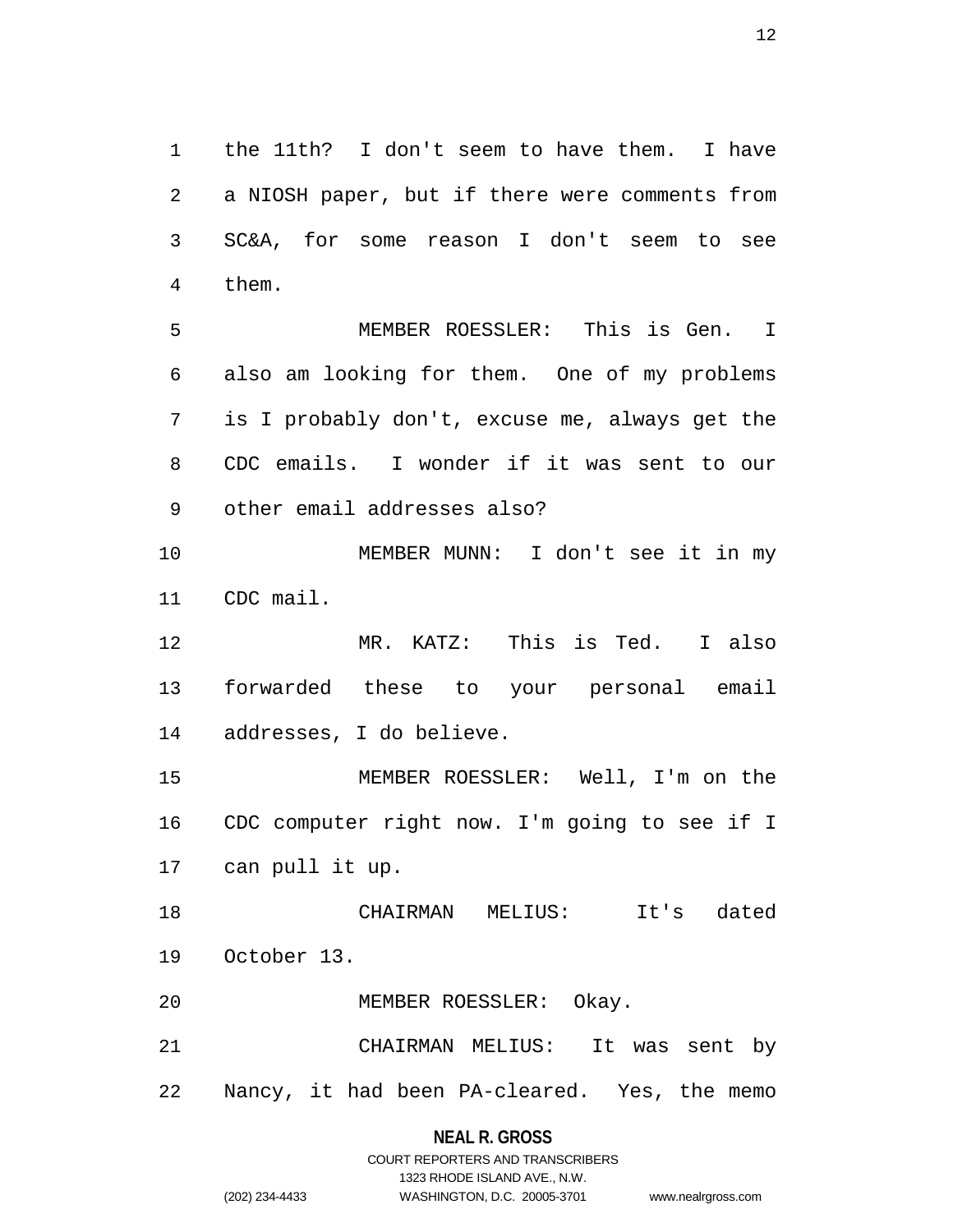1 itself is dated October 11.

| 2              | MR. KATZ: Right. And then you                       |
|----------------|-----------------------------------------------------|
| $\mathsf{3}$   | actually should have gotten a version from me       |
| $\overline{4}$ | and a version from Nancy. So you should have        |
| 5              | gotten it twice, actually.                          |
| 6              | MEMBER RICHARDSON: The version                      |
| 7              | from Ted came at $3:02$ p.m. on the $11^{th}$ . And |
| 8              | it would be, yes, it was sent to an AOL             |
| 9              | account for Wanda.                                  |
| 10             | MEMBER MUNN: Yes, and I'll check                    |
|                | 11 my AOL mail. I'm in CDC mail right now.          |
| 12             | MEMBER POSTON: Ted?                                 |
| 13             | MR. KATZ: Yes?                                      |
| 14             | MEMBER POSTON: John Poston, I                       |
| 15             | just signed on. Sorry to be late.                   |
| 16             | MR. KATZ: Oh, but glad to have                      |
|                | 17 you, John.                                       |
| 18             | MEMBER CLAWSON: John, this is                       |
| 19             | Brad. I'm on, too. I mean, Ted. I'm sorry,          |
| 20             | I had a computer glitch.                            |
| 21             | MR. KATZ: Thanks. Now we already                    |
|                | 22 took roll call. For Brad, we also asked for      |
|                | NEAL R. GROSS                                       |

COURT REPORTERS AND TRANSCRIBERS 1323 RHODE ISLAND AVE., N.W.

(202) 234-4433 WASHINGTON, D.C. 20005-3701 www.nealrgross.com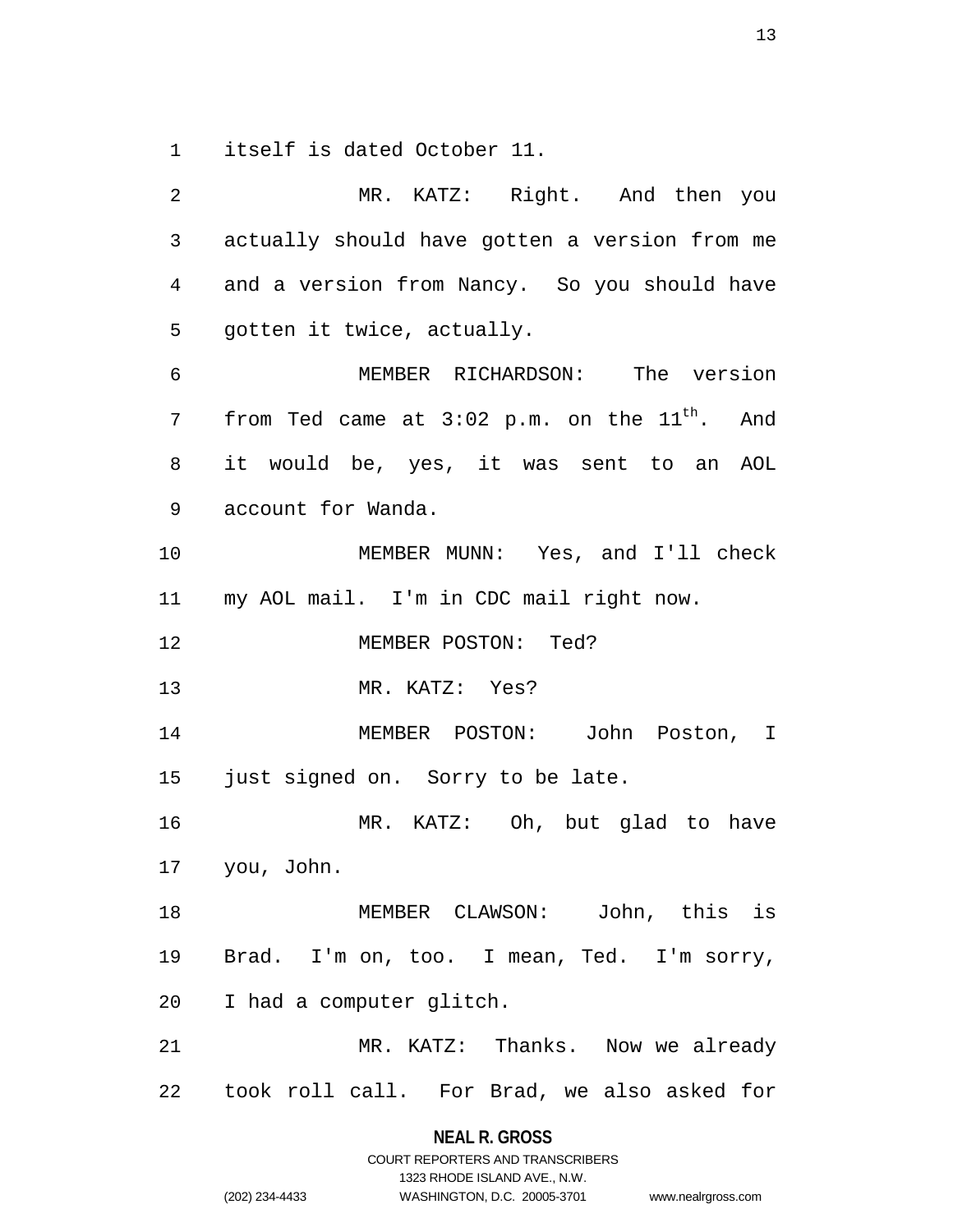1 conflicts for two issues, Pantex and Hangar. 2 I believe you're not conflicted on either? 3 MEMBER CLAWSON: Correct. 4 MR. KATZ: But we need to state 5 that for the record, and John, you have a 6 conflict for Pantex but not for Hangar 481, so 7 just state that for the record. 8 MEMBER POSTON: That's correct. 9 MR. KATZ: Thank you. 10 CHAIRMAN MELIUS: Gen and Wanda, 11 did you find those sent memos? The memo, I 12 should say. 13 MEMBER MUNN: No. As a matter of 14 fact I didn't, but that -- 15 MR. HINNEFELD: This is Stu 16 Hinnefeld, I just resent it, I just sent it to 17 Wanda and Gen at their CDC emails. 18 MEMBER MUNN: Thank you. I 19 appreciate this. 20 CHAIRMAN MELIUS: Any other Board 21 Members, while they're looking at those, have 22 questions on either memo?

#### **NEAL R. GROSS**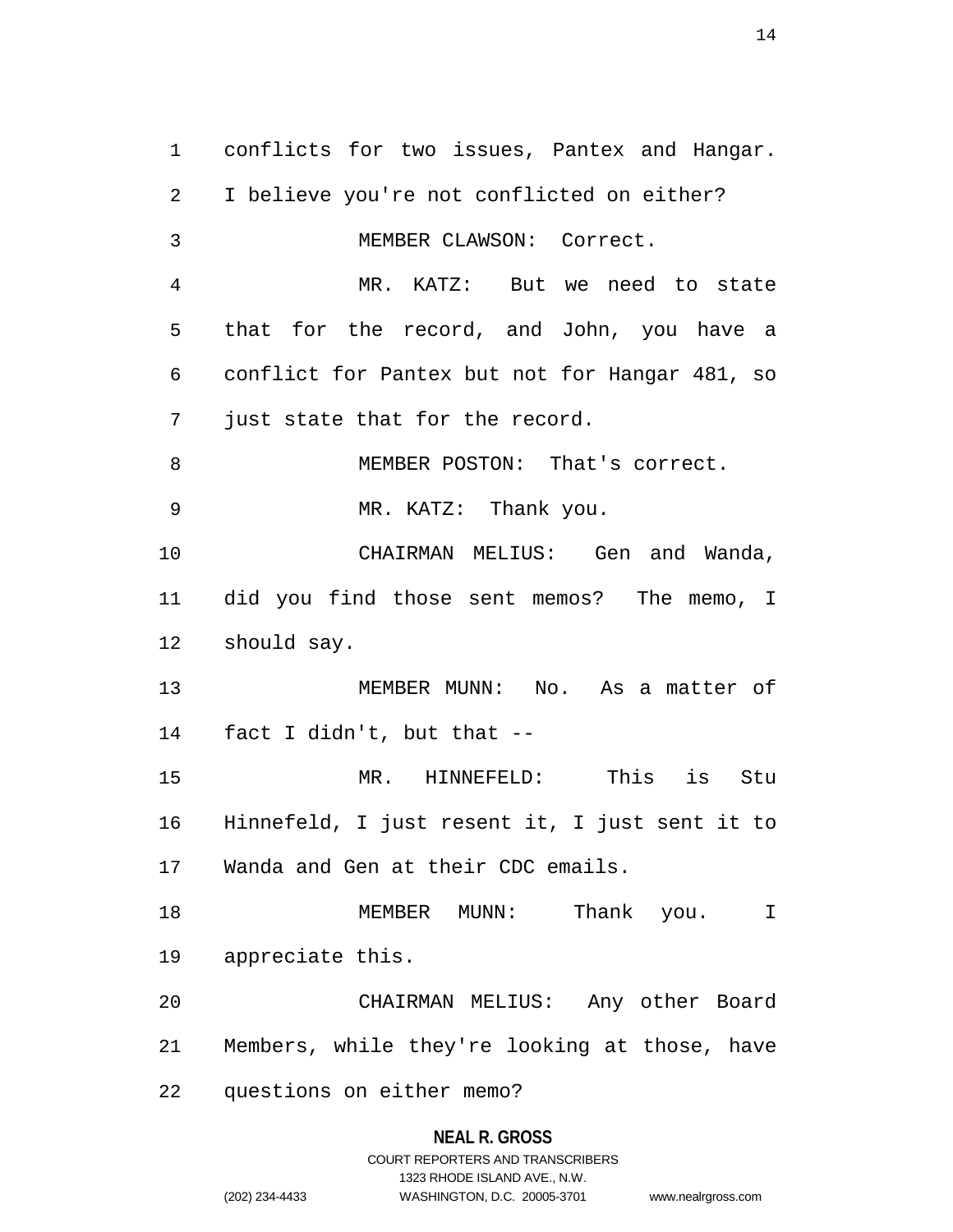1 MEMBER ZIEMER: Dr. Melius, Ziemer 2 here.

3 CHAIRMAN MELIUS: Yes?

4 MEMBER ZIEMER: Yes, I too didn't 5 get the October 11 ones. I did get Ted Katz's 6 October 12. Ted, are you indicating that all 7 of those Pantex documents that you sent are 8 the same ones? Is that what you're saying? 9 MR. KATZ: No, they came to me

10 separately and I sent them on separately. So 11 they should -- they're on different emails and 12 maybe even a different day.

13 MEMBER ZIEMER: Wait, I got an 14 email from you dated the 12th, which has some 15 Fernald material and Pantex material. Is that 16 the one?

17 MR. KATZ: Well, like I said, I 18 sent, I got the Pantex items from DCAS and 19 from SC&A separately and I forwarded those 20 directly in their own emails to everyone.

21 MEMBER MUNN: Well, for some 22 reason I don't understand, I don't appear to

## **NEAL R. GROSS** COURT REPORTERS AND TRANSCRIBERS

1323 RHODE ISLAND AVE., N.W. (202) 234-4433 WASHINGTON, D.C. 20005-3701 www.nealrgross.com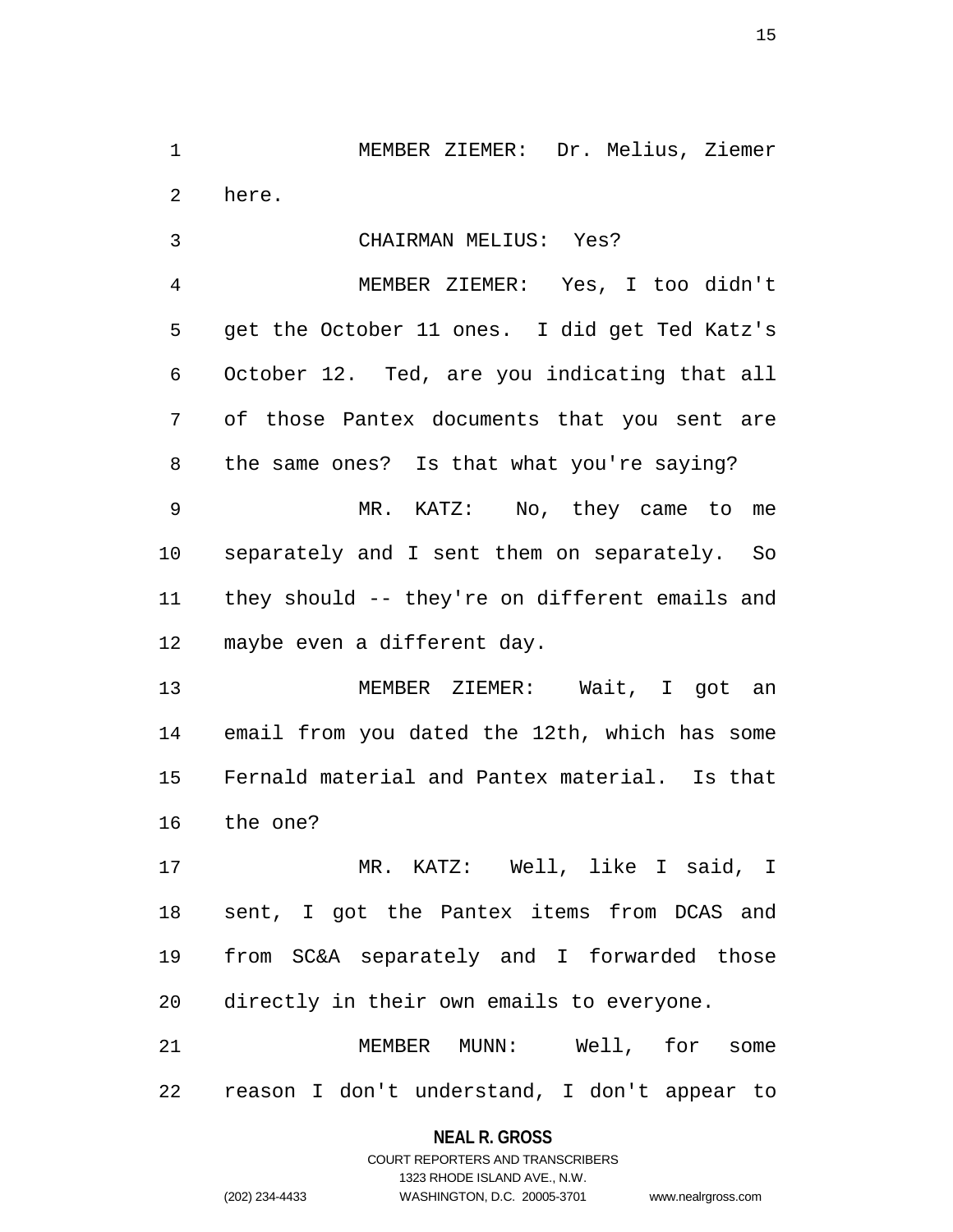1 have received them, but I do have Stu's 2 transmittal, which he just sent. Thank you, 3 Stu. 4 CHAIRMAN MELIUS: Yes, I was going 5 to say, the NIOSH position on Pantex looks 6 like it was sent to the CDC accounts on 7 October 7. 8 MEMBER MUNN: I have that one. 9 CHAIRMAN MELIUS: Okay. 10 MEMBER ZIEMER: October 7? 11 MEMBER MUNN: It was only the SC&A  $12 - -$ 13 CHAIRMAN MELIUS: Okay. 14 MEMBER MUNN: -- that I did not 15 have. 16 MEMBER ZIEMER: I have the October 17 7th one, yes. 18 MR. KATZ: So Paul, I mean, 19 something odd may be going on with your 20 account because of what you noted to me this 21 morning. I got treated as spam this morning 22 by Paul's email address, so.

## **NEAL R. GROSS**

COURT REPORTERS AND TRANSCRIBERS 1323 RHODE ISLAND AVE., N.W. (202) 234-4433 WASHINGTON, D.C. 20005-3701 www.nealrgross.com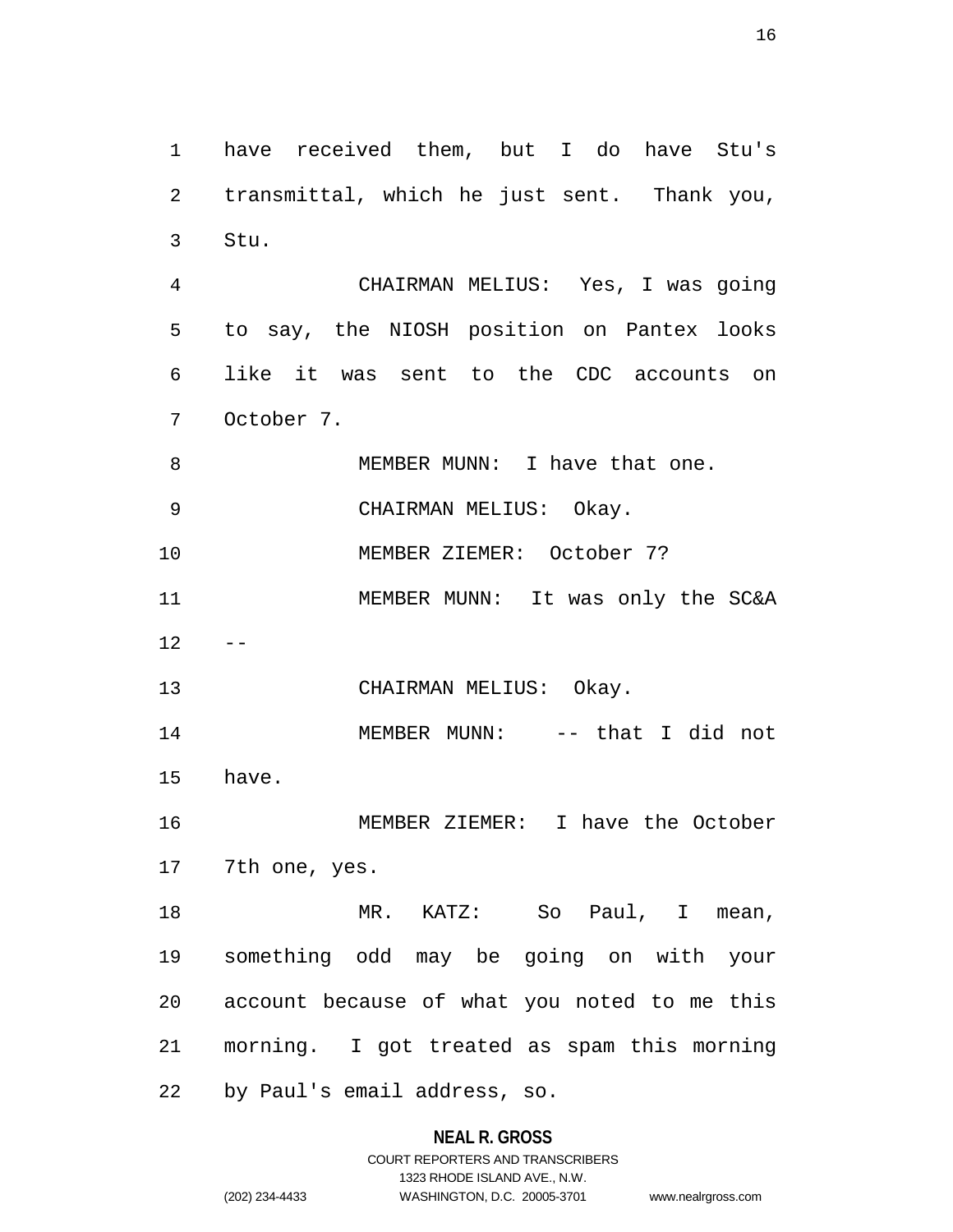1 MEMBER ZIEMER: Well, that was 2 different. That was my home account. 3 MR. KATZ: Right. 4 (Laughter.) 5 MEMBER ZIEMER: I'm actually on my 6 CDC account, though, is where I'm looking 7 here. And I do have, Mark, you sent one out on 8 the 7th, I have that, is that, that's the 9 NIOSH initial one? 10 MEMBER MUNN: Right. 11 MR. KATZ: You should have gotten, 12 from Nancy Johnson, Paul, the SC&A one as 13 well. 14 MEMBER ZIEMER: On what date? 15 MR. KATZ: Maybe the day after 16 Mark's? 17 CHAIRMAN MELIUS: I have it 18 October the 13th. 19 MEMBER MUNN: Thirteenth was what 20 was said earlier. The document's dated the 21 11th, but transmission was supposed to be the 22 13th.

## **NEAL R. GROSS**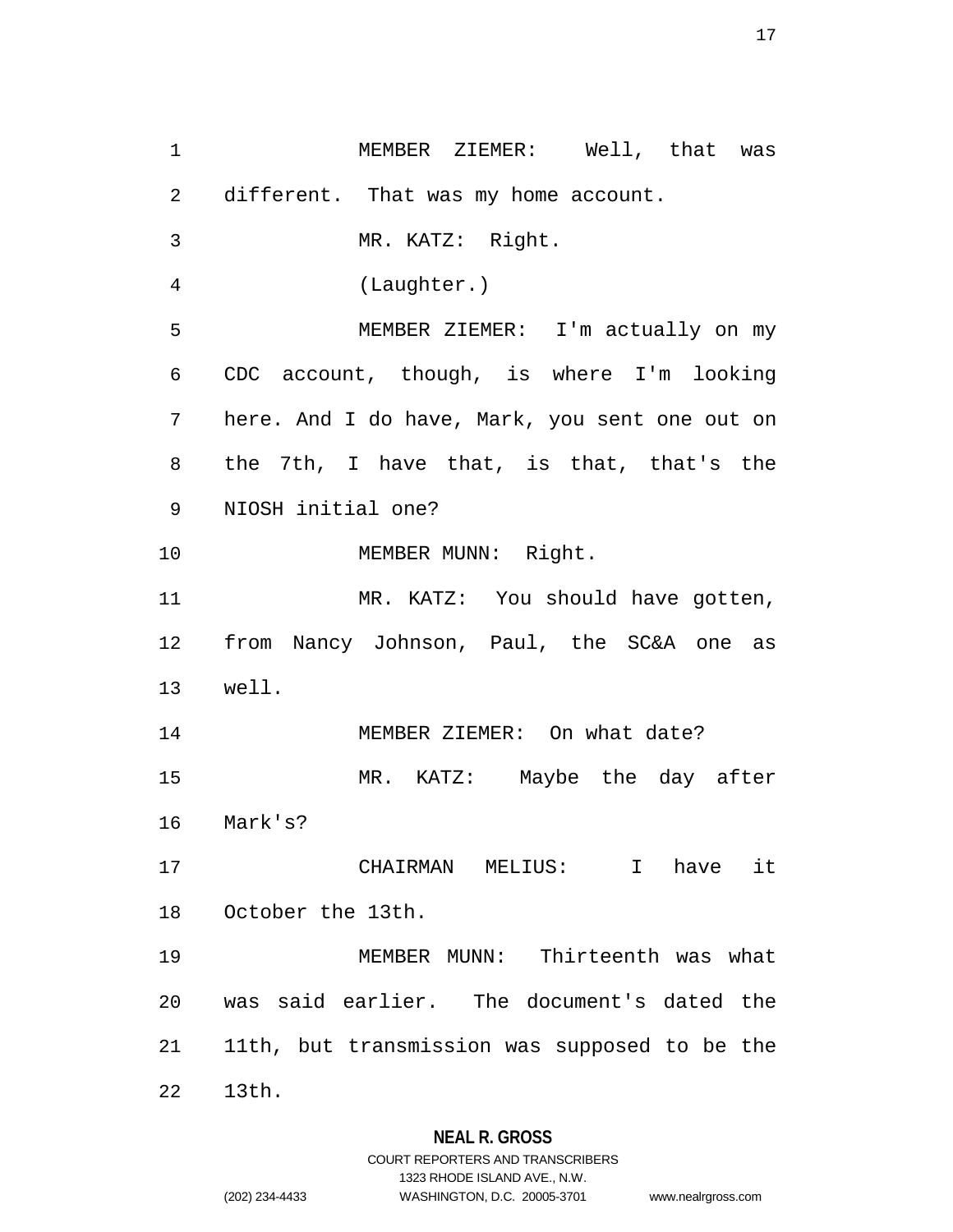1 MEMBER ZIEMER: I've got it. 2 MR. KATZ: Oh, good, okay. 3 MEMBER ZIEMER: I'm good. 4 MEMBER MUNN: Well, based on the 5 fact that I have just now seen my CDC email 6 from yesterday appear on my screen, which was 7 not there before, much to my distress, 8 something is going on with email somewhere. 9 But it's a bit of a lengthy item for us to 10 scan at this juncture. 11 So is there substantial 12 difference? I suppose I could read the 13 conclusion here. 14 CHAIRMAN MELIUS: Yes. My reading 15 of these is that these basically summarize 16 what Mark and Joe Fitzgerald presented to us 17 at our last Board meeting. That's why I asked 18 if there was anything new in them, new 19 information or anything since the last 20 meeting. 21 11 U Tt was, I think it brought them

22 together in maybe a little bit more concise

**NEAL R. GROSS**

COURT REPORTERS AND TRANSCRIBERS 1323 RHODE ISLAND AVE., N.W. (202) 234-4433 WASHINGTON, D.C. 20005-3701 www.nealrgross.com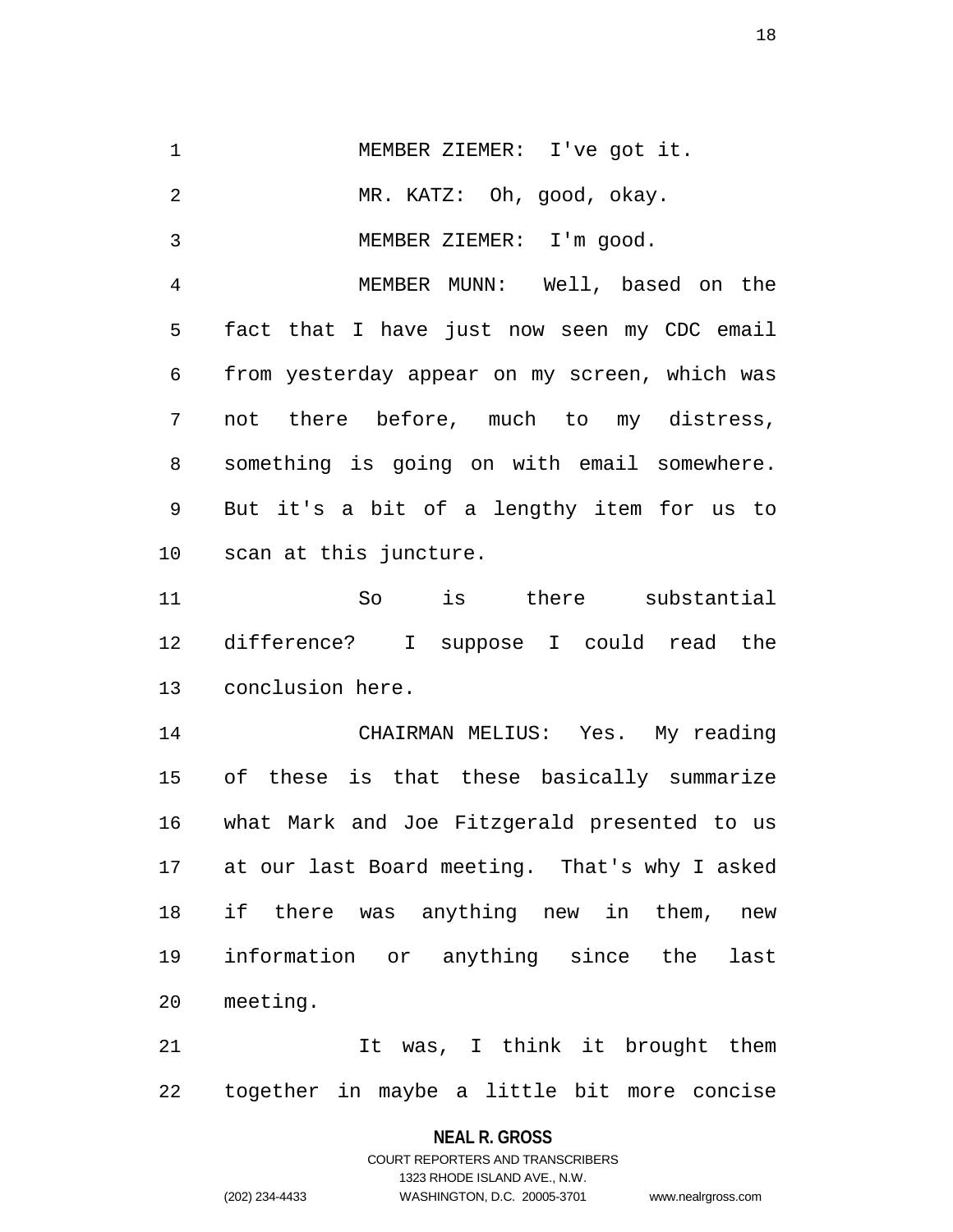1 and focused form, but it's, there's no new or 2 additional information in here that had not 3 been presented to us before, I don't believe.

4 MEMBER MUNN: Summaries of this 5 sort are very helpful for those who are not 6 involved in that particular Work Group.

7 CHAIRMAN MELIUS: No, I agree, and 8 I actually think that both the -- Mark, the 9 people at NIOSH as well as SC&A, they both did 10 very good summaries in laying out the 11 information, I thought, in a very sort of fair 12 and understandable fashion.

13 MEMBER MUNN: Good.

14 CHAIRMAN MELIUS: I think the 15 issue, if I recall right, is that we had -- 16 the Work Group was ready to request a -- 17 recommend that this be added to the SEC. And 18 I think the question is, and the question at 19 the time was that people, the Board Members 20 felt that they needed more time to think about 21 it and review the information.

22 So I guess my question to the

**NEAL R. GROSS** COURT REPORTERS AND TRANSCRIBERS

1323 RHODE ISLAND AVE., N.W.

(202) 234-4433 WASHINGTON, D.C. 20005-3701 www.nealrgross.com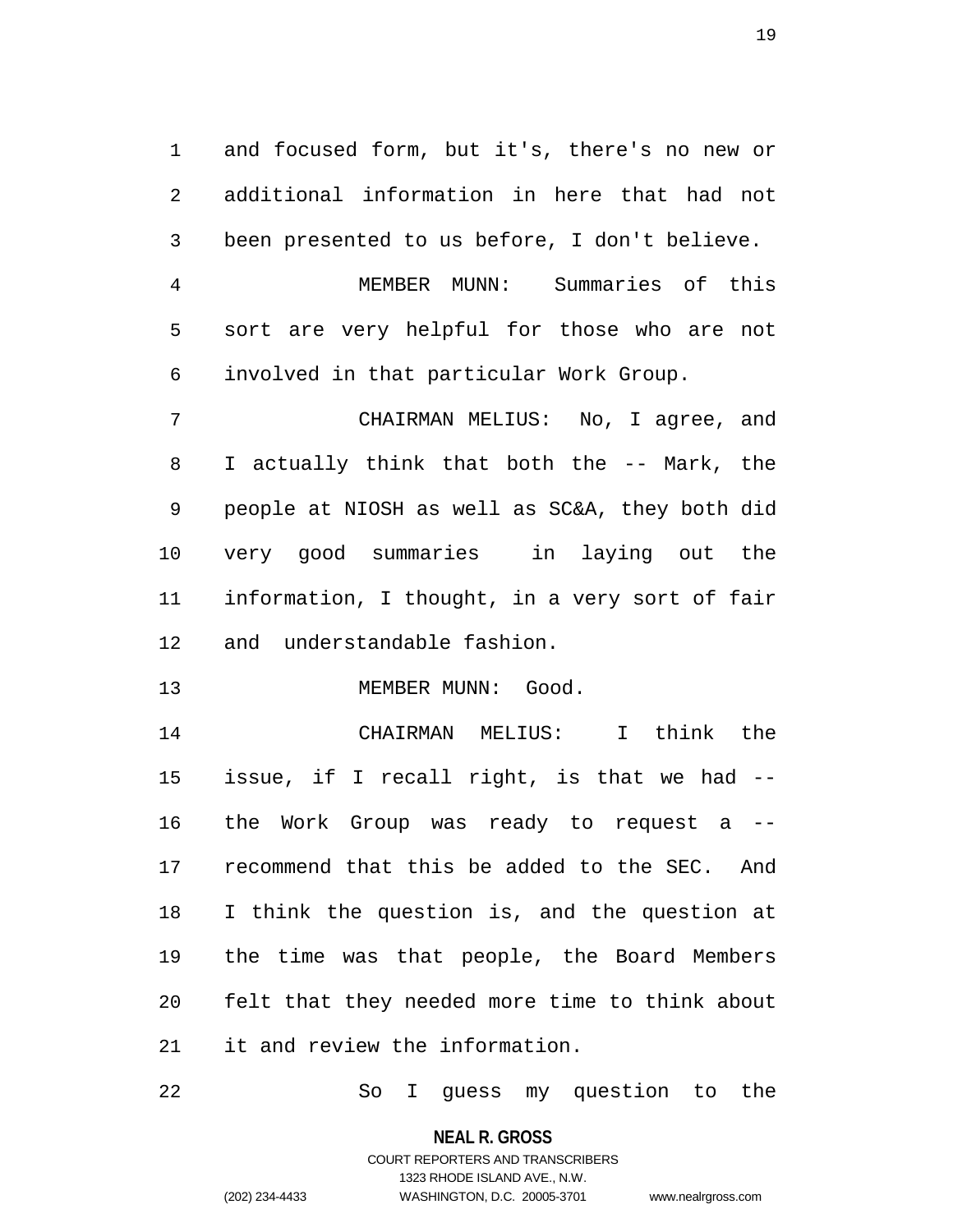1 Board Members: you know, do people feel ready 2 to reach some conclusion on this? Is this 3 sort of adequate information, have they had 4 adequate time to review and think about it in 5 terms of coming to some sort of conclusion on 6 this?

7 I know it's difficult on a 8 conference call to do this sometimes, but I 9 think that is the question.

10 MEMBER MUNN: In light of the fact 11 that --

12 MEMBER BEACH: Hey, Jim?

13 CHAIRMAN MELIUS: Yes?

14 MEMBER MUNN: -- I really don't 15 feel as though I've had an opportunity to 16 absorb what, certainly what the SC&A memo had 17 to say. Simply, I don't know what oversight I 18 can blame that on, but in any case, I don't 19 feel I've really and truly read that and 20 absorbed it.

21 That isn't true of the NIOSH 22 position, but still, I hate to be a

**NEAL R. GROSS**

COURT REPORTERS AND TRANSCRIBERS 1323 RHODE ISLAND AVE., N.W. (202) 234-4433 WASHINGTON, D.C. 20005-3701 www.nealrgross.com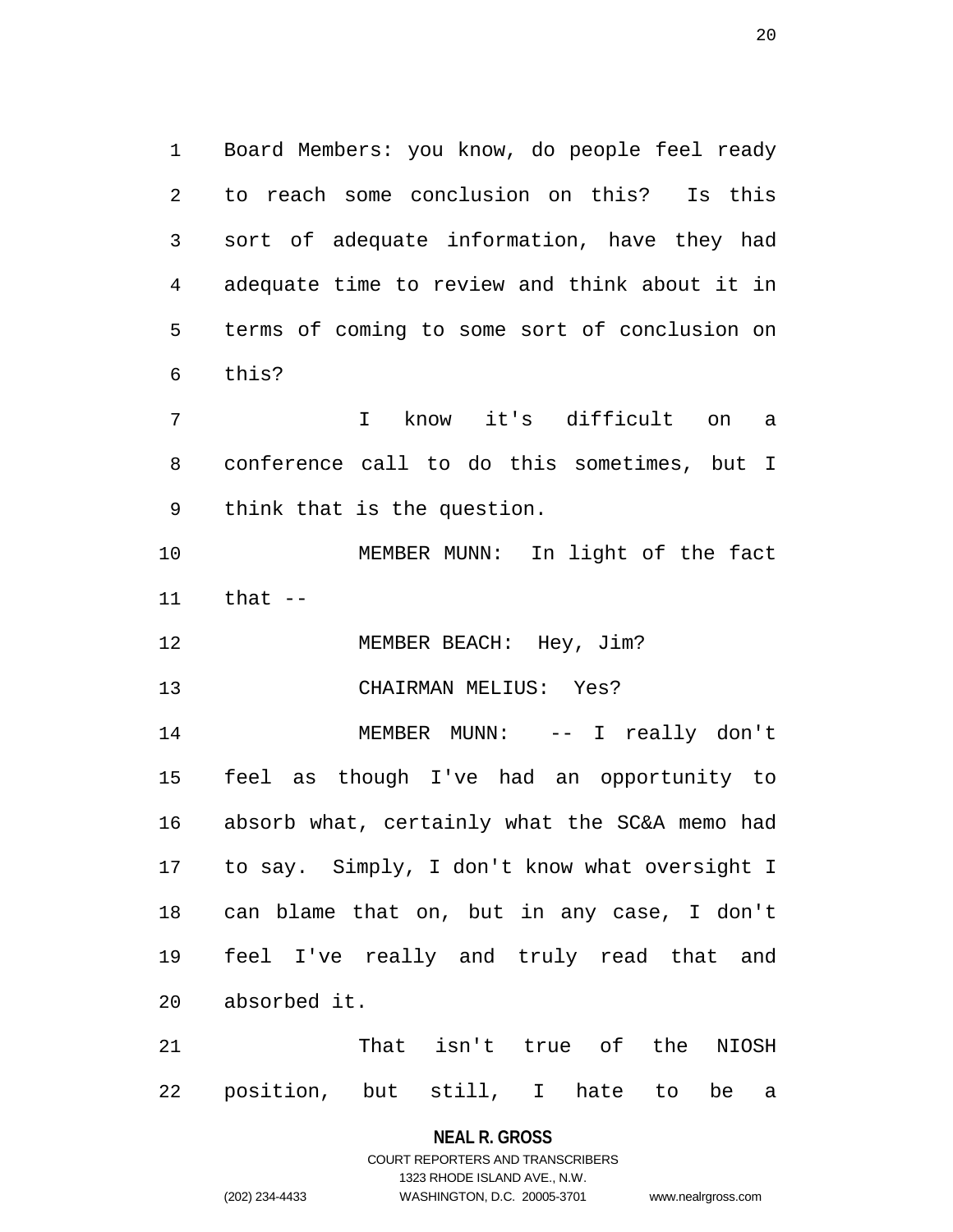1 spoilsport, but I hesitate to cast a vote 2 without having taken a little closer look at 3 that. 4 CHAIRMAN MELIUS: I know there's 5 somebody else who was about to speak. 6 MEMBER BEACH: Yes, Jim, this is 7 Josie. I was wondering if you could just go 8 over what the motion was? 9 CHAIRMAN MELIUS: I could do that, 10 yes. 11 MEMBER BEACH: Just to refresh 12 people. 13 CHAIRMAN MELIUS: Yes. 14 MR. KATZ: This is Ted. Do you 15 want me to do that, Jim? 16 CHAIRMAN MELIUS: Yes, go ahead. 17 MR. KATZ: The Work Group 18 recommended that all workers potentially 19 exposed to radiation material while working at 20 the Pantex plant during the period of January 21 1, 1958 through December 1, 1983 and then the 22 rest of the verbiage you know, about number of

**NEAL R. GROSS**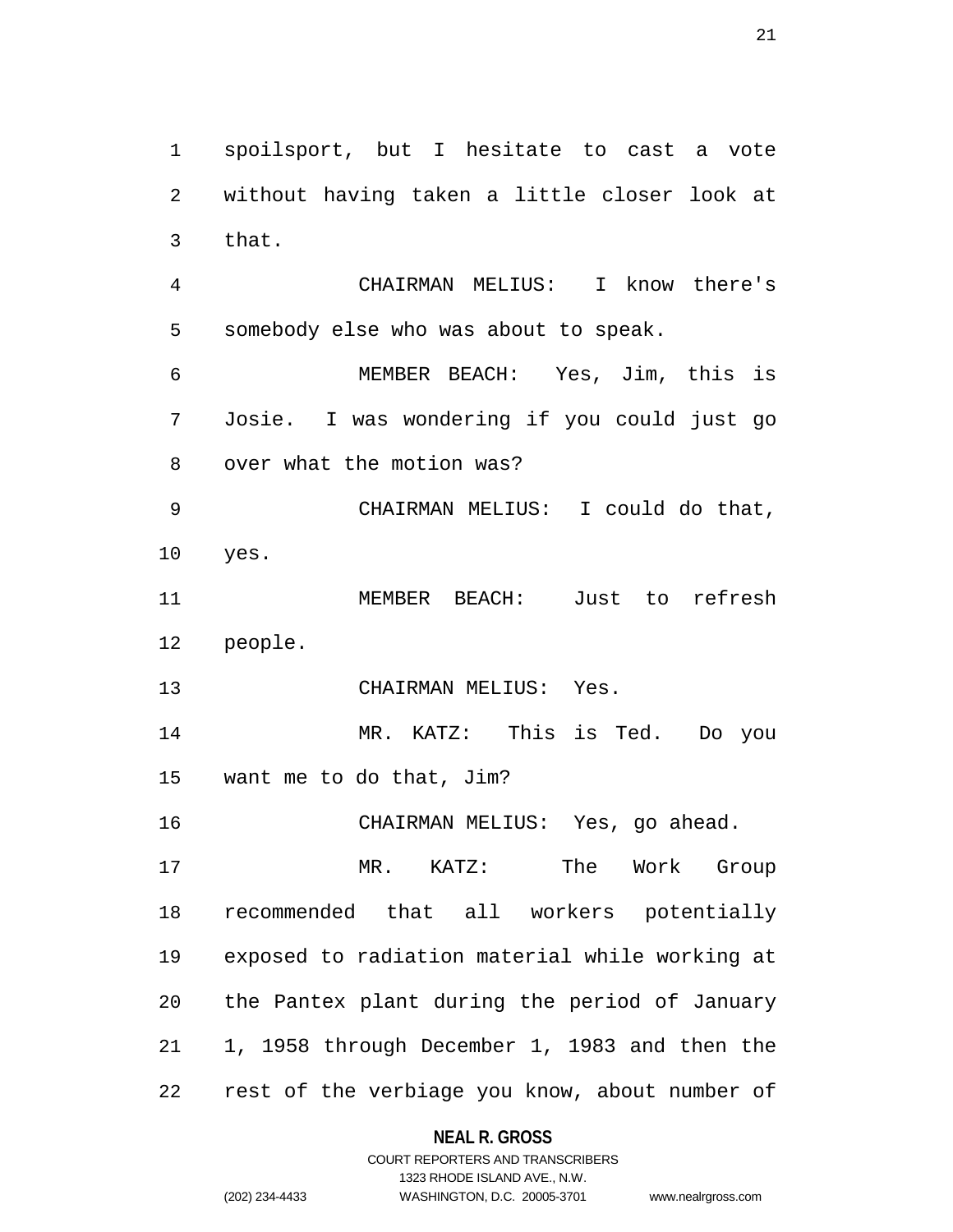1 work days, et cetera.

2 So the period is January 1 of 1958 3 to December 31, 1983 and the Work Group, as 4 you may recall, was sort of reserving judgment 5 about periods before and after that, that are 6 covered by the petition. 7 CHAIRMAN MELIUS: And Ted, did we 8 have, was that an official motion with a 9 second? I don't recall the -- 10 MR. KATZ: Well, I thought, as I 11 understood it, if the Work Group brings 12 forward a motion, does it need a second? Dr. 13 Ziemer, you're the expert on these. 14 MEMBER ZIEMER: No, a motion from a 15 Work Group doesn't need a second. It 16 automatically is on the table if they makes a 17 formal recommendation. 18 MR. KATZ: So no one -- I don't 19 believe anyone spoke as a second, but I think 20 it is a motion. 21 CHAIRMAN MELIUS: My question is, 22 I can't remember what we formally did with it.

> **NEAL R. GROSS** COURT REPORTERS AND TRANSCRIBERS

1323 RHODE ISLAND AVE., N.W. (202) 234-4433 WASHINGTON, D.C. 20005-3701 www.nealrgross.com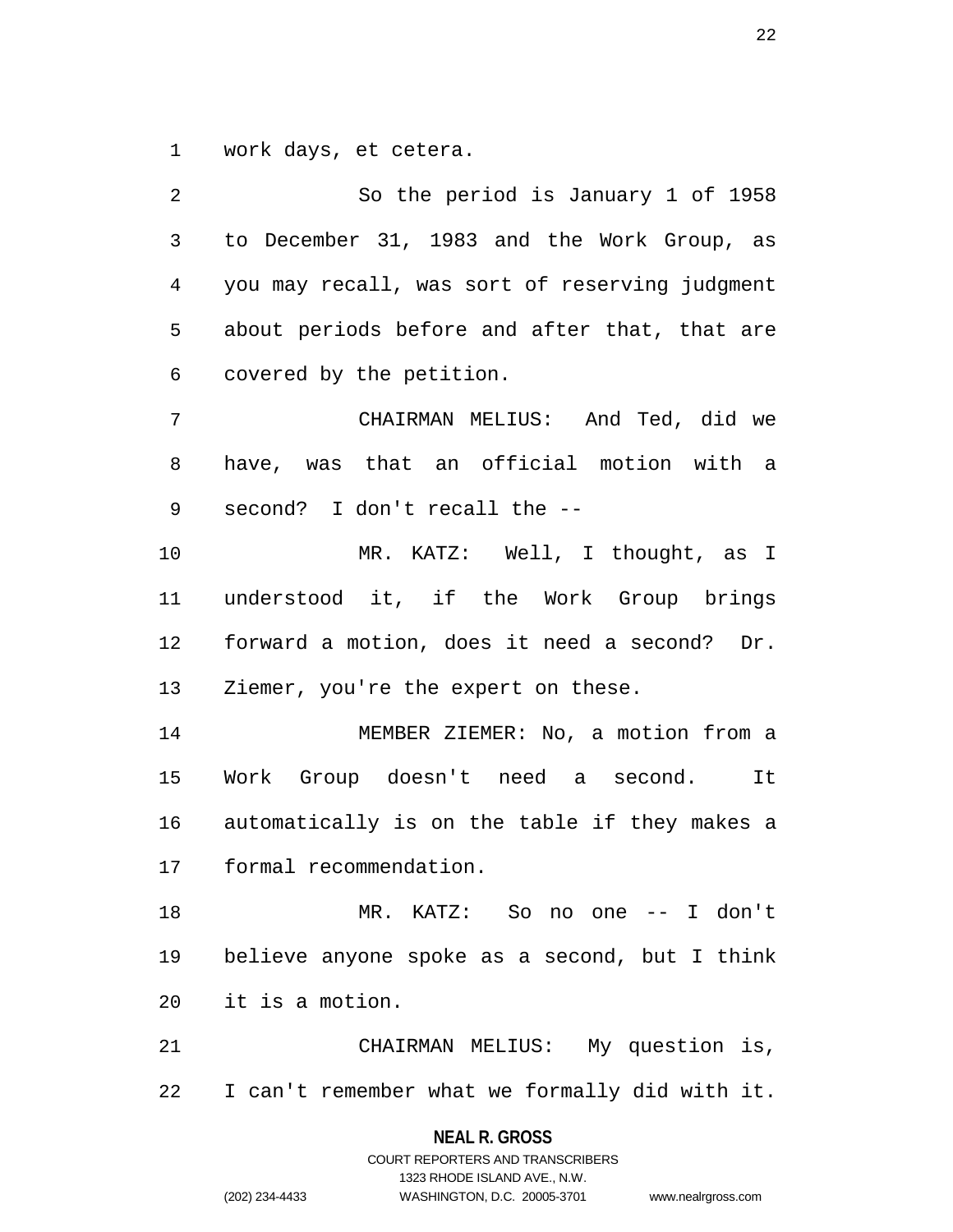1 Did we just postpone it or table it or? 2 MR. KATZ: Yes, we did. We 3 postponed it. 4 CHAIRMAN MELIUS: Okay. 5 MEMBER ZIEMER: Was it -- we 6 specifically postponed it to this meeting, 7 right? 8 MR. KATZ: Yes, that's correct. 9 MEMBER ZIEMER: Which 10 automatically allows it to come back off the 11 table? I don't think we need that motion to 12 bring it off the table if we specify that it's 13 only to this meeting. 14 MR. KATZ: Correct. 15 MEMBER ROESSLER: Am I off mute? 16 This is Gen. 17 CHAIRMAN MELIUS: Yes, you're off 18 mute, Gen. 19 MEMBER ROESSLER: Okay, I wasn't 20 before. I'm sort of in the same position as 21 Wanda. I feel like I'm not ready to make a 22 vote, but I had read the NIOSH response on

## **NEAL R. GROSS**

COURT REPORTERS AND TRANSCRIBERS 1323 RHODE ISLAND AVE., N.W. (202) 234-4433 WASHINGTON, D.C. 20005-3701 www.nealrgross.com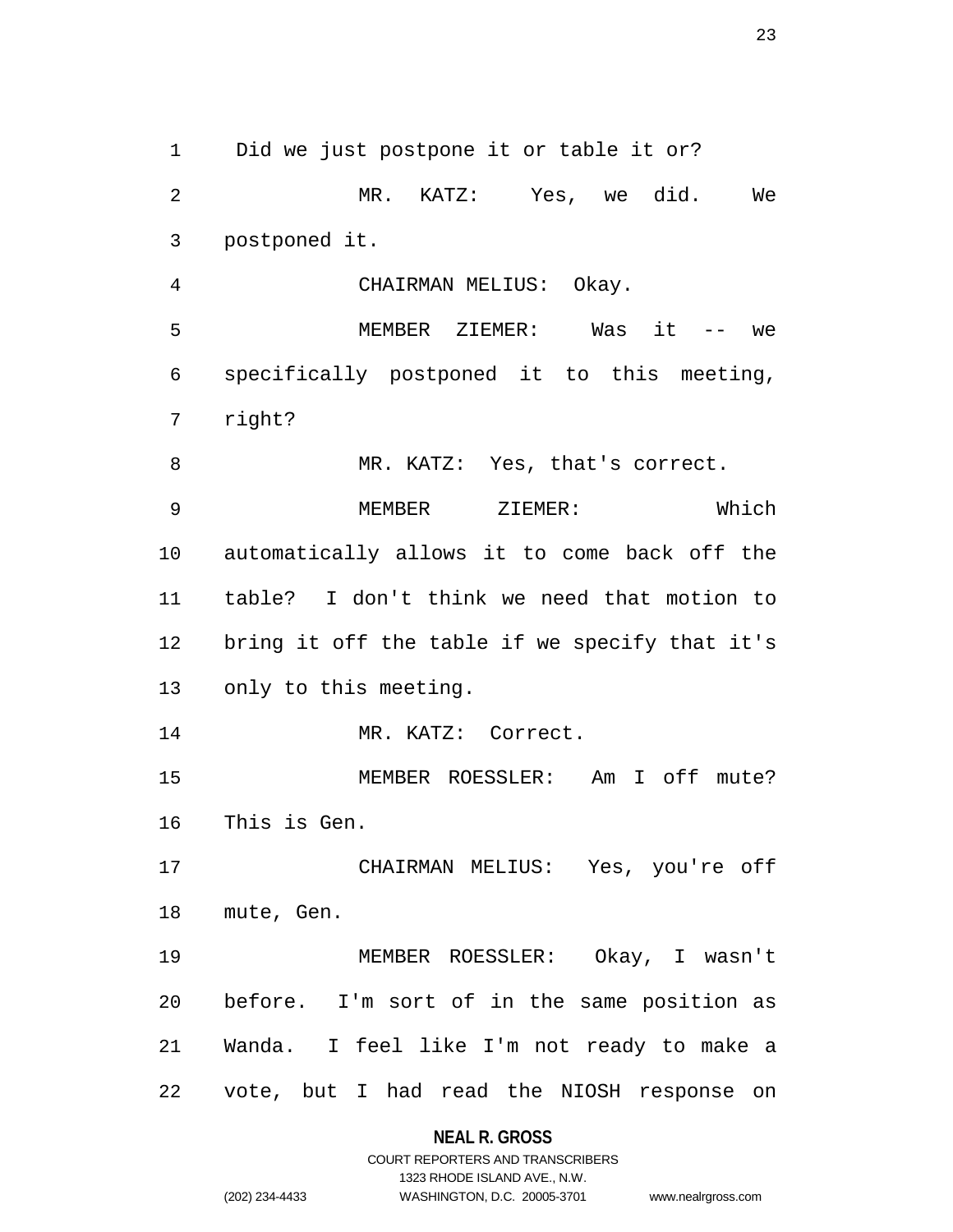1 this, but I was not aware that SC&A had a 2 response since I hadn't seen that email 3 earlier.

4 I feel like I'm in a position 5 where I really haven't had time to look at it. 6 I'm sorry about that; I hate to delay 7 anything.

8 CHAIRMAN MELIUS: Anybody else? 9 MEMBER ROESSLER: I guess if I had 10 known that SC&A had a response, I would have 11 looked or asked for it when I knew it didn't 12 come through.

13 CHAIRMAN MELIUS: Anybody else 14 have comments or questions?

15 MEMBER CLAWSON: Well, you know, 16 all of us knew. This is Brad. All of us knew 17 that this was going to be coming to this 18 meeting, and I've pushed this very, very hard. 19 The whole thing is, is nothing has changed 20 since the last three to four months at all. 21 The only thing that was going to 22 go on was that NIOSH was going to look at

#### **NEAL R. GROSS**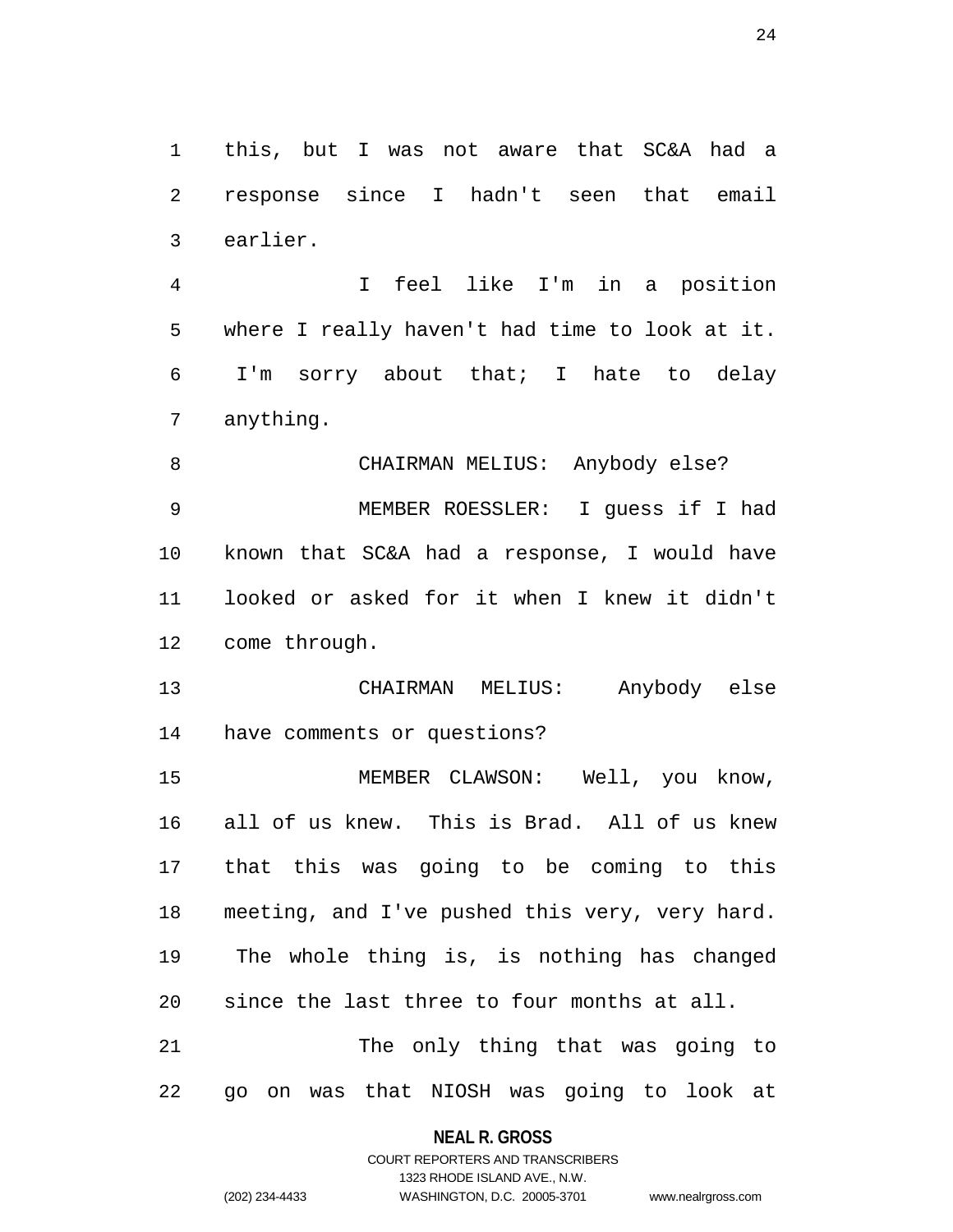1 these data from 1984 to 1989, the bioassay, 2 which they've put out there. The whole thing 3 is still the same. They're trying to take 4 later data and back-extrapolate it 35 years, 5 which is virtually impossible, in my opinion.

6 It's the same thing. It's the 7 same thing that we have been going across from 8 the very beginning of when I started to bring 9 this to the Board. The whole issue is being 10 able to back-extrapolate, say that all the 11 programs were the same, everything was the 12 same for 35 years. And we know that isn't the 13 fact. That's the root of everything right 14 there.

15 CHAIRMAN MELIUS: Anybody else? 16 Any other Board Members wish to speak?

17 MEMBER SCHOFIELD: Yes, this is 18 Phil. I'd like to point out that they're 19 trying to use data from an incident in 1990 to 20 go back 30 years. You cannot use one incident 21 and say everything was covered for 30 years 22 when you don't have any data.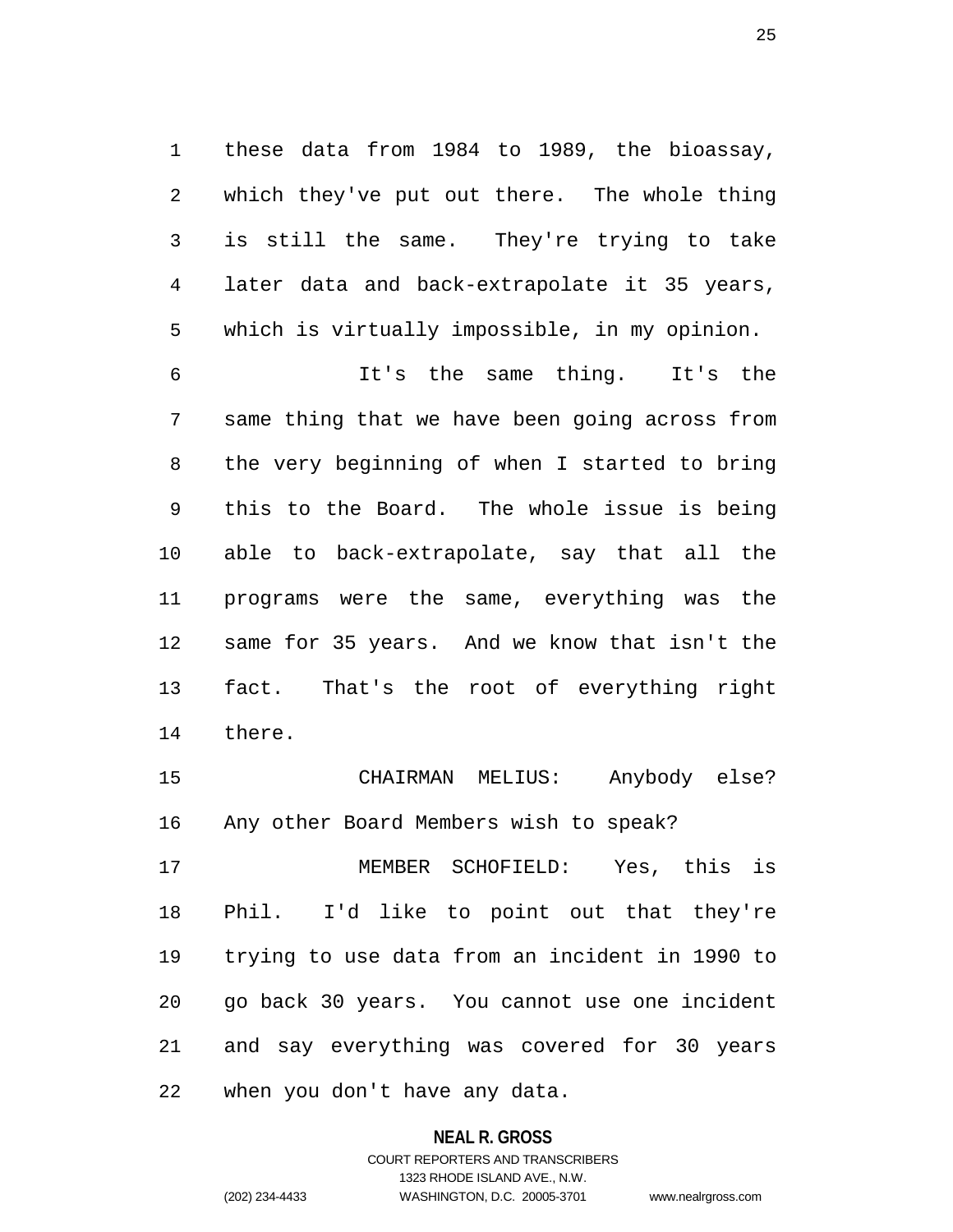1 You don't have the data. The CAM 2 alarms and such were not in the breathing 3 zones. Some of them are actually out in the 4 hallways outside of the cells. So the numbers 5 you might have gotten off of a filter there is 6 considerably lower than what the people may 7 have been exposed to. 8 MEMBER MUNN: But it does present

9 a point and it provides a data point for 10 individuals who were not in the work zone 11 themselves. That in itself is good data.

12 MEMBER SCHOFIELD: How do you know 13 who's in those work zones?

14 MEMBER MUNN: Yes, well, you 15 don't, that's the point. The fact is you 16 don't.

17 MEMBER SCHOFIELD: You had crafts 18 coming through there, you had --

19 (Simultaneous speaking.)

20 MEMBER SCHOFIELD: -- coming 21 through there. They don't know.

22 MEMBER MUNN: Of course not.

#### **NEAL R. GROSS**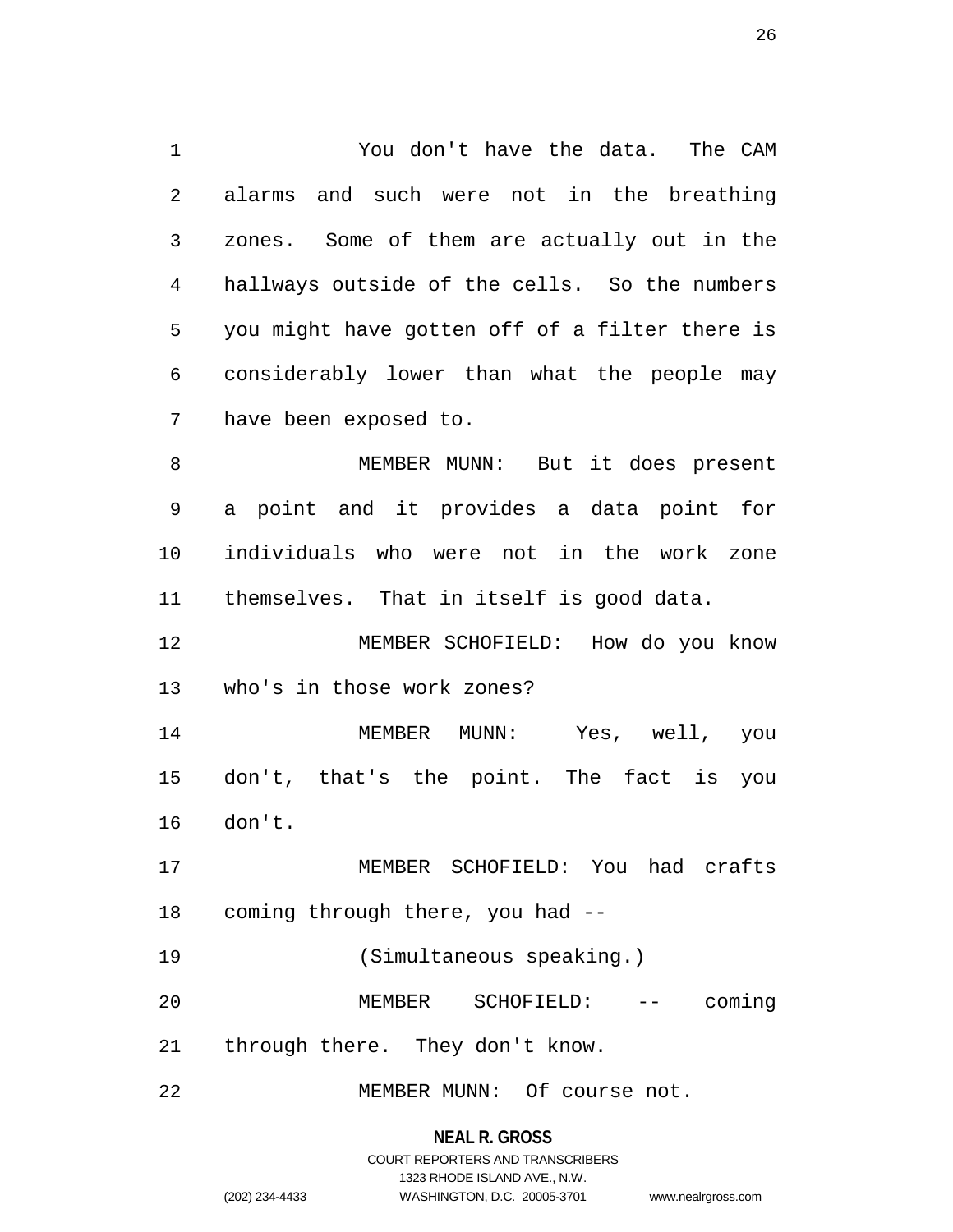1 MEMBER CLAWSON: Remember, each 2 one of us on this phone, we talk over one 3 another and it's going to be very hard for the 4 court reporter to be able to do it. We need 5 to show each other the respect, let each one 6 of them talk.

7 MR. KATZ: I'm sorry, this is Ted. 8 I'll just also remind everyone, please 9 identify yourself when you speak because Kayla 10 may not recognize all of your voices. Thanks. 11 CHAIRMAN MELIUS: Anybody else? 12 Any other Board Members wish to comment? 13 MEMBER ZIEMER: This is Ziemer, 14 I'll just make a brief comment. I don't think 15 either of these papers presents anything new. 16 These really are just summarizing the 17 materials that we had at the last meeting, as 18 far as I can tell.

19 SC&A, did you have anything new 20 that -- I didn't see anything new in yours. 21 And I don't think NIOSH had anything new.

22 MR. FITZGERALD: Yes, Paul, this

**NEAL R. GROSS**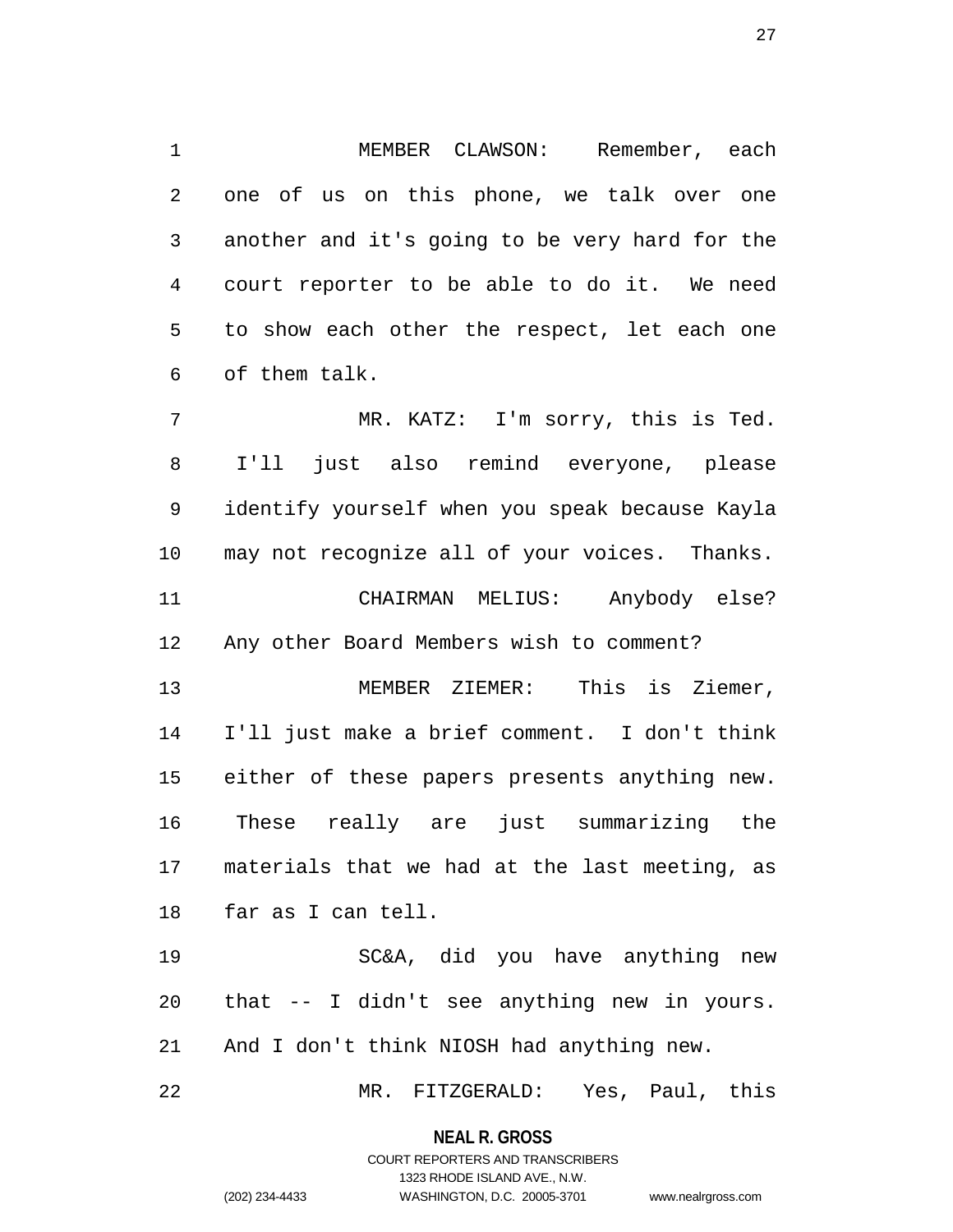1 is Joe. No, I think we made it clear that 2 this is pretty much what we had said at the 3 last meeting, but we wanted to go ahead and 4 summarize it for, you know, clarity's sake. 5 MEMBER ZIEMER: Yes. Just 6 encapsulating everything into sort of one 7 place? 8 MR. FITZGERALD: Yes. 9 MEMBER MUNN: This is Wanda. That 10 appears to be so, from what I'm very rapidly 11 reading now. Can we again get the 12 recommendation of the Work Group? 13 MR. KATZ: I'm sorry, I was on 14 mute. Wanda, this is Ted. 15 CHAIRMAN MELIUS: Hey, Ted, can 16 you read back the -- 17 MR. KATZ: Yes, I will. Yes. So: 18 "all employees potentially exposed to 19 radiation material while working at the Pantex 20 plant during the period of January 1, 1958 21 through December 31, 1983." And then it goes 22 on with, "for a number of workdays

**NEAL R. GROSS**

COURT REPORTERS AND TRANSCRIBERS 1323 RHODE ISLAND AVE., N.W. (202) 234-4433 WASHINGTON, D.C. 20005-3701 www.nealrgross.com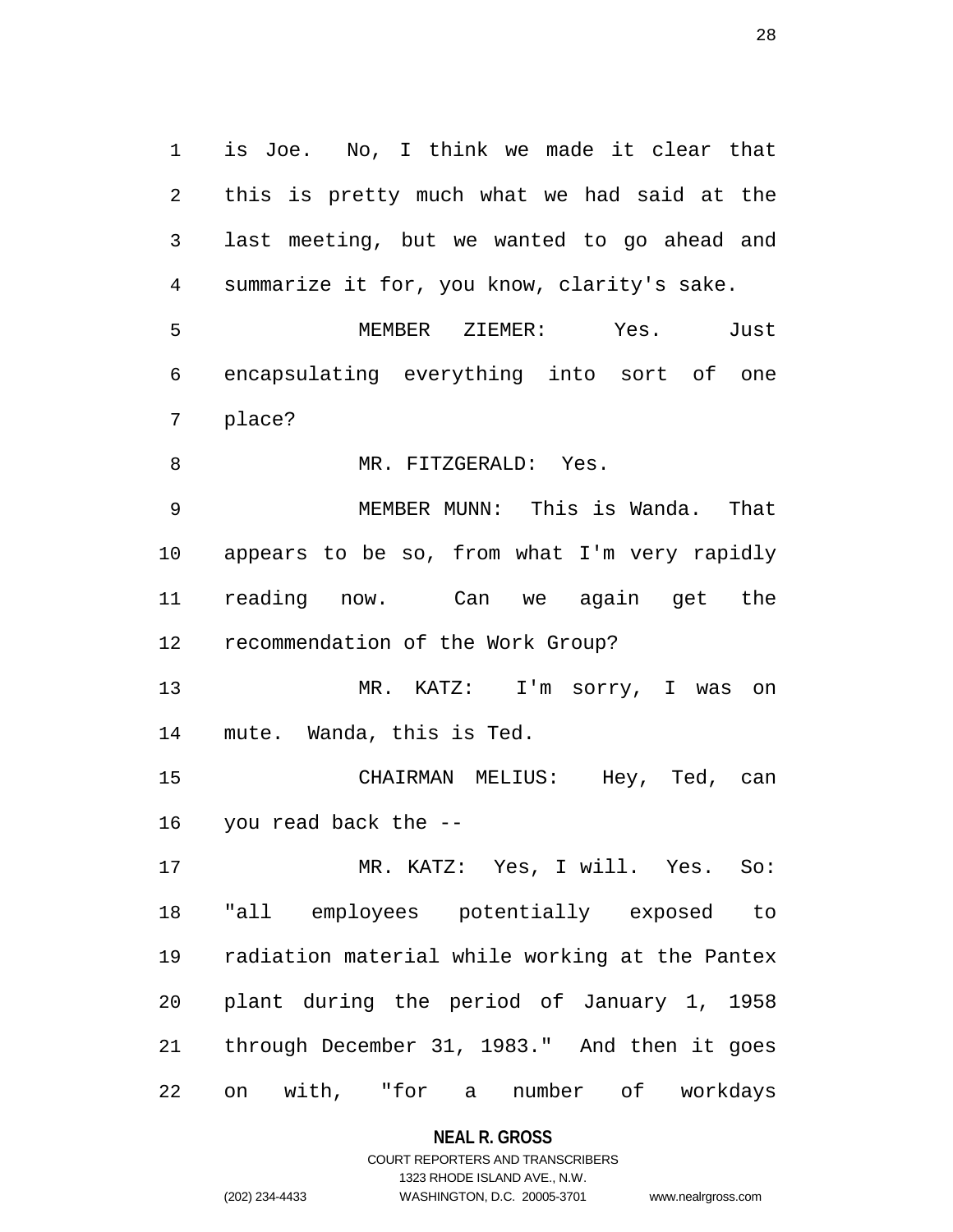1 aggregated," et cetera.

2 MEMBER MUNN: Yes. And the Work 3 Group brings that recommendation for approval, 4 correct? 5 MR. KATZ: That's correct. 6 MEMBER MUNN: And NIOSH tells us 7 that they can provide individual dose 8 reconstructions for that period? 9 MR. KATZ: That's correct. 10 MEMBER MUNN: Okay, thanks. 11 MEMBER ZIEMER: This is Ziemer 12 again. Could I ask a question? 13 CHAIRMAN MELIUS: Sure. 14 MEMBER ZIEMER: Normally when 15 we're voting, we also have a pretty good idea 16 of what NIOSH says that they are able to do. 17 For example, if we do not accept NIOSH's basis 18 for reconstructing these doses, that 19 eliminates a process for workers who may have 20 a non-specified cancer or don't meet the 250 21 day.

22 What can NIOSH then reconstruct if

**NEAL R. GROSS**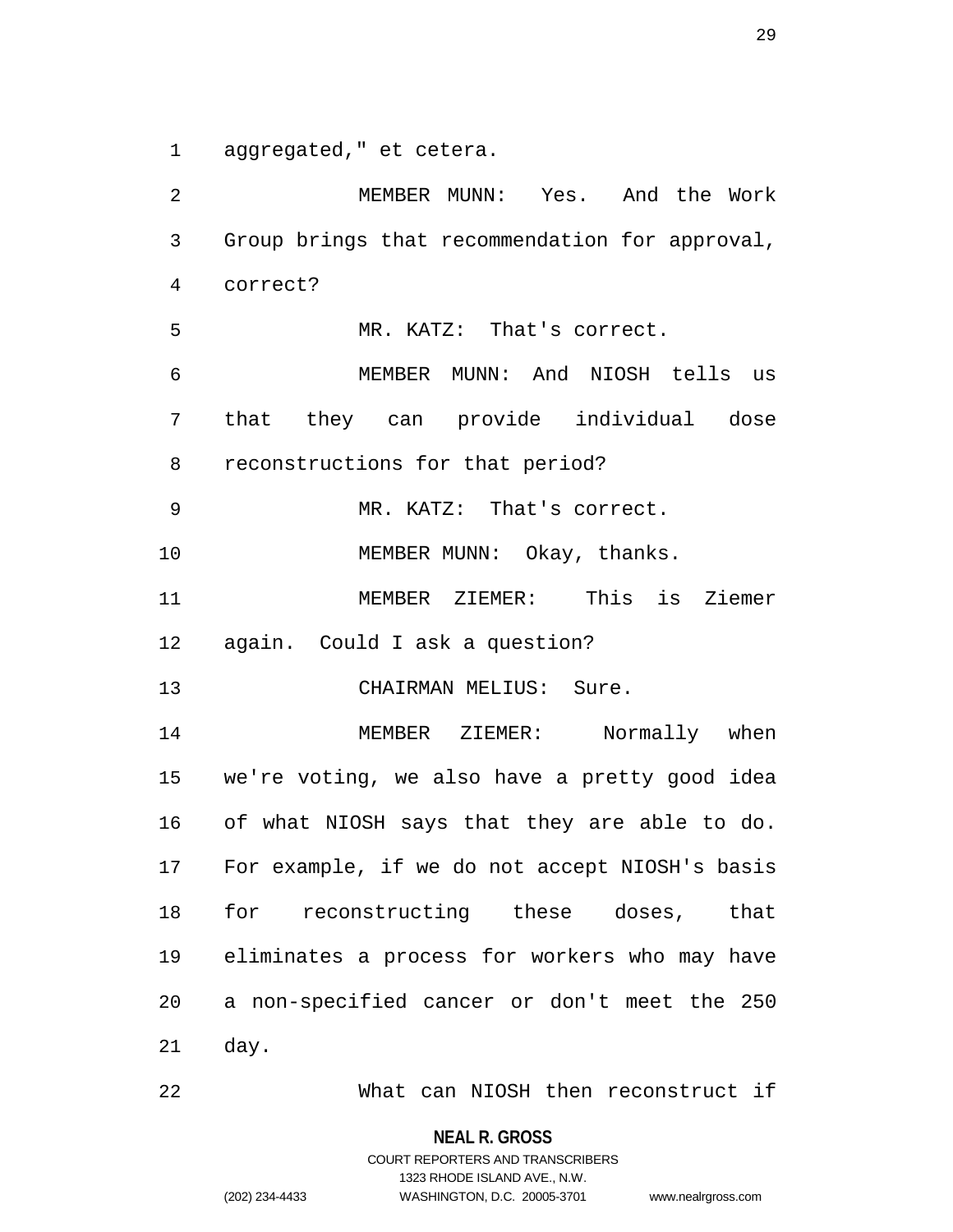1 this were to be accepted as an SEC? I don't 2 know that we had been given that piece of 3 information, which we usually have when we 4 vote.

5 MEMBER MUNN: This is Wanda. I 6 think we had it at the original presentation, 7 but I don't know how to pull that up quickly. 8 CHAIRMAN MELIUS: Stu, do you want 9 to --

10 MR. HINNEFELD: Well, I can -- 11 this is Stu Hinnefeld -- I can offer what I 12 believe our judgment would be right now, 13 absent other guidance, that if in fact a 14 decision is made that doses can't be 15 reconstructed through 1983 for uranium 16 exposure, we would proceed with reconstructing 17 external exposures.

18 We've said we can do that. And 19 for individuals with bioassay data for 20 themselves, we would probably try to 21 reconstruct what we could from what bioassay 22 data there is, just for those people. So

#### **NEAL R. GROSS**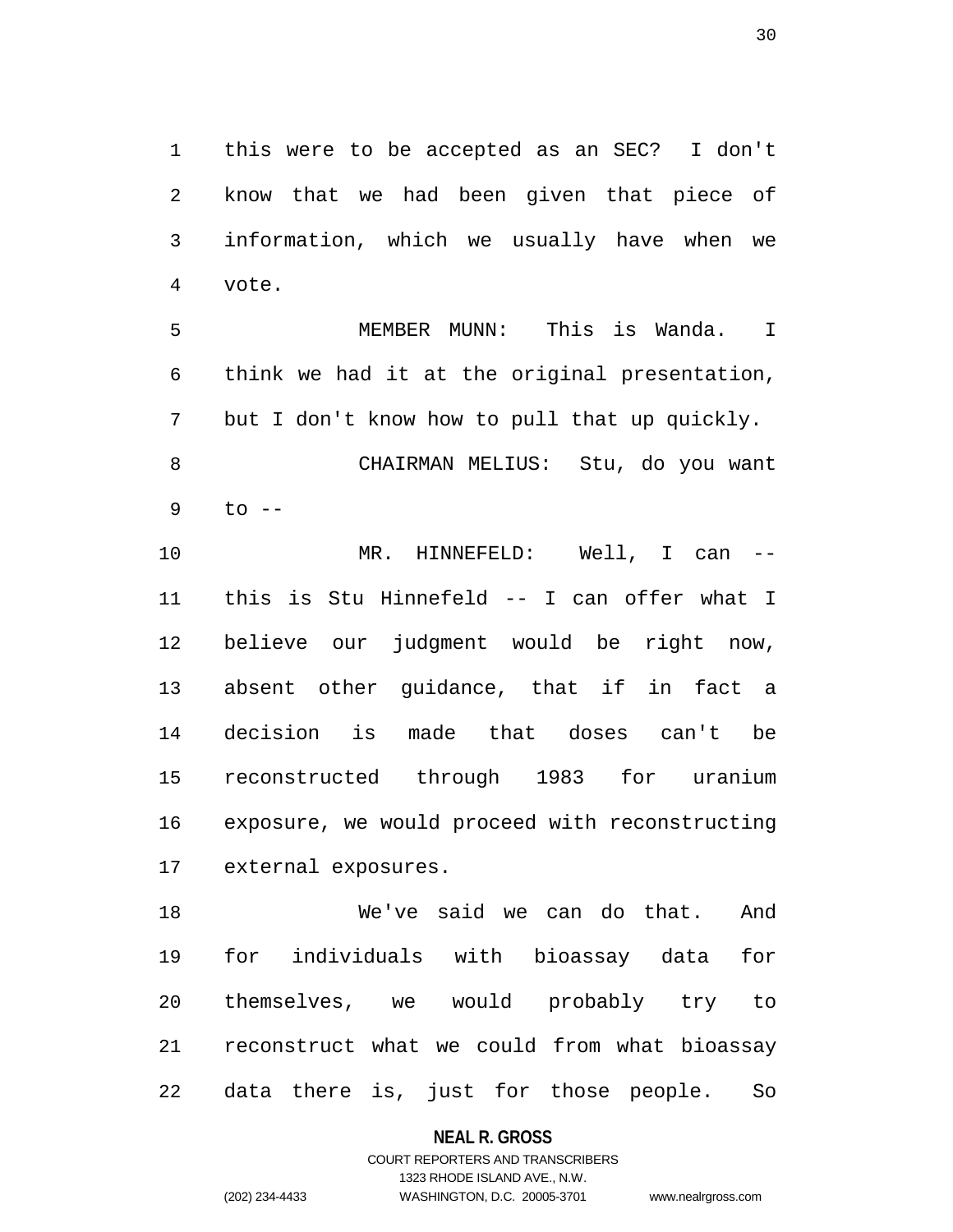1 their particular bioassay sample.

2 So that would be our -- and then I 3 guess medical -- that would be our normal 4 practice, I believe. I'm speaking a little -- 5 MEMBER ZIEMER: Right, so the 6 model couldn't be used, then, for -- because 7 basically we would be indicating the modeling 8 is not usable? 9 MR. HINNEFELD: Yes. What we're 10 proposing for uranium intakes prior to, I 11 guess, 1984 is not, if that's determined to be 12 not a feasible approach, then we would not 13 have a model for unmonitored workers before 14 1984.

15 Someone who happened to have a 16 bioassay sample, and it's pretty sporadic, we 17 may do some intake estimation from that, from 18 the individual's bioassay record, their own 19 personal bioassay.

20 CHAIRMAN MELIUS: Any other 21 questions?

22 MR. HINNEFELD: This is Stu

#### **NEAL R. GROSS**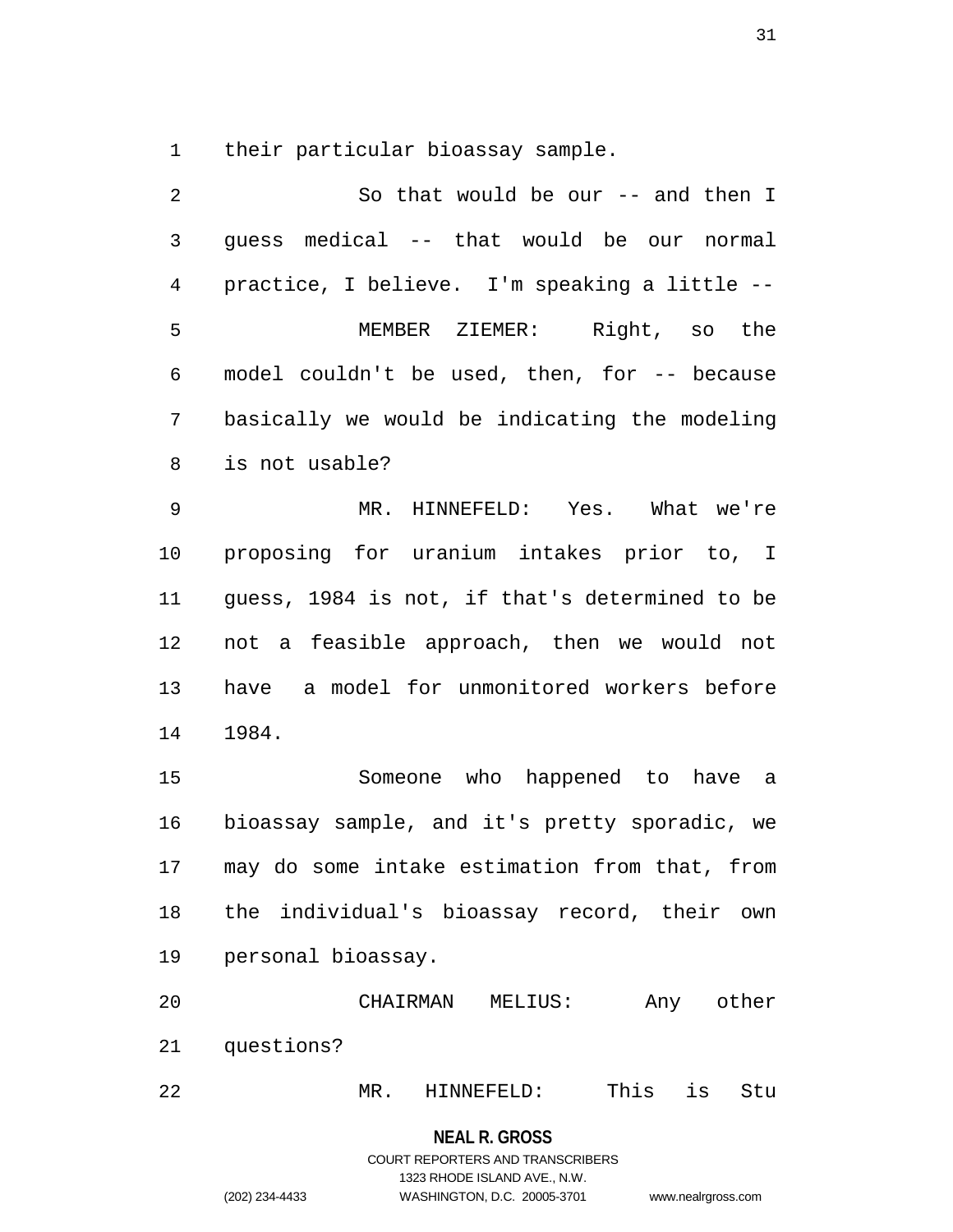1 Hinnefeld. I have one other thing that came 2 to mind. Our proposed thorium intake approach 3 depends upon the uranium intake, so that would 4 also go away. And I don't believe we have -- 5 I don't know if we have any at all. So any 6 potential thorium intake would also not be 7 feasible then.

8 MEMBER MUNN: So we're basing all 9 of our data on uranium, correct?

10 MR. HINNEFELD: It was, I believe, 11 a fraction.

12 MEMBER CLAWSON: Stu, this is 13 Brad. That's what you were basing it on.

14 CHAIRMAN MELIUS: Okay. Why don't 15 we, before we take action, we should -- I 16 believe one of the petitioners, Sarah Ray, was 17 on the line. Ms. Ray, do you like to --

18 MS. RAY: No, I don't have any 19 comments at this point. Just thank you to 20 everyone for all the work you've done on all 21 of this so far.

22 CHAIRMAN MELIUS: Okay. Thank

**NEAL R. GROSS**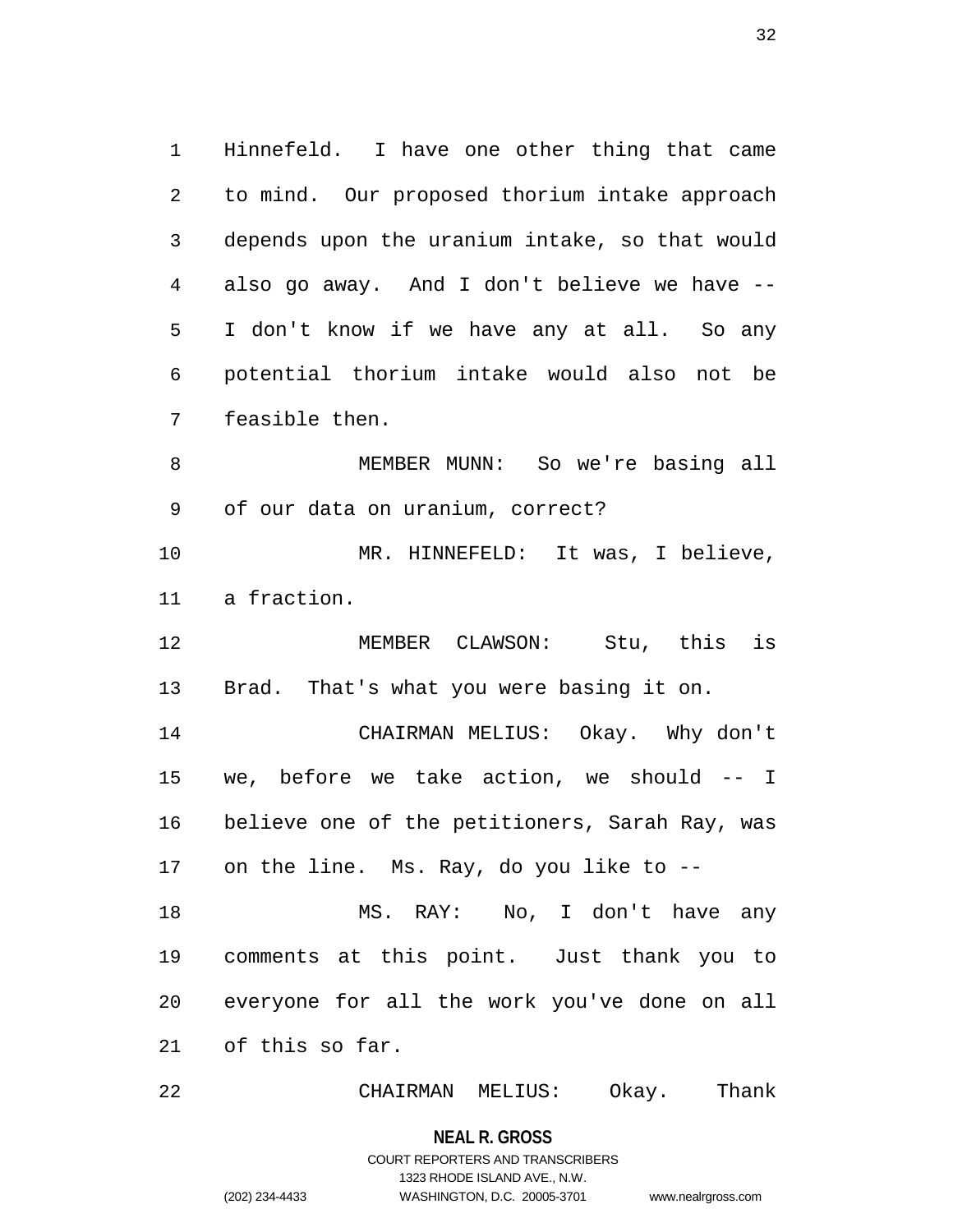1 you. Are people ready to vote on the motion? 2 MEMBER ROESSLER: Jim, this is 3 Gen. Am I off mute? 4 CHAIRMAN MELIUS: Yes, you're off 5 mute. 6 MEMBER ROESSLER: Okay, I never 7 know for sure. 8 CHAIRMAN MELIUS: There's no 9 feedback, it's hard to tell. 10 MEMBER ROESSLER: I don't think I 11 can vote now. 12 CHAIRMAN MELIUS: I mean, I think 13 we have a motion before us and someone can 14 recommend, you know, move that it be postponed 15 again, but I think we do need to take formal 16 action on it one way or another at this 17 meeting. 18 MR. HINNEFELD: Jim, this is Stu 19 Hinnefeld, I hate to do this, but I want to 20 offer one comment on the motion as it's 21 structured. The motion describes, it's 22 "individuals exposed to radioactive material,"

#### **NEAL R. GROSS**

COURT REPORTERS AND TRANSCRIBERS 1323 RHODE ISLAND AVE., N.W. (202) 234-4433 WASHINGTON, D.C. 20005-3701 www.nealrgross.com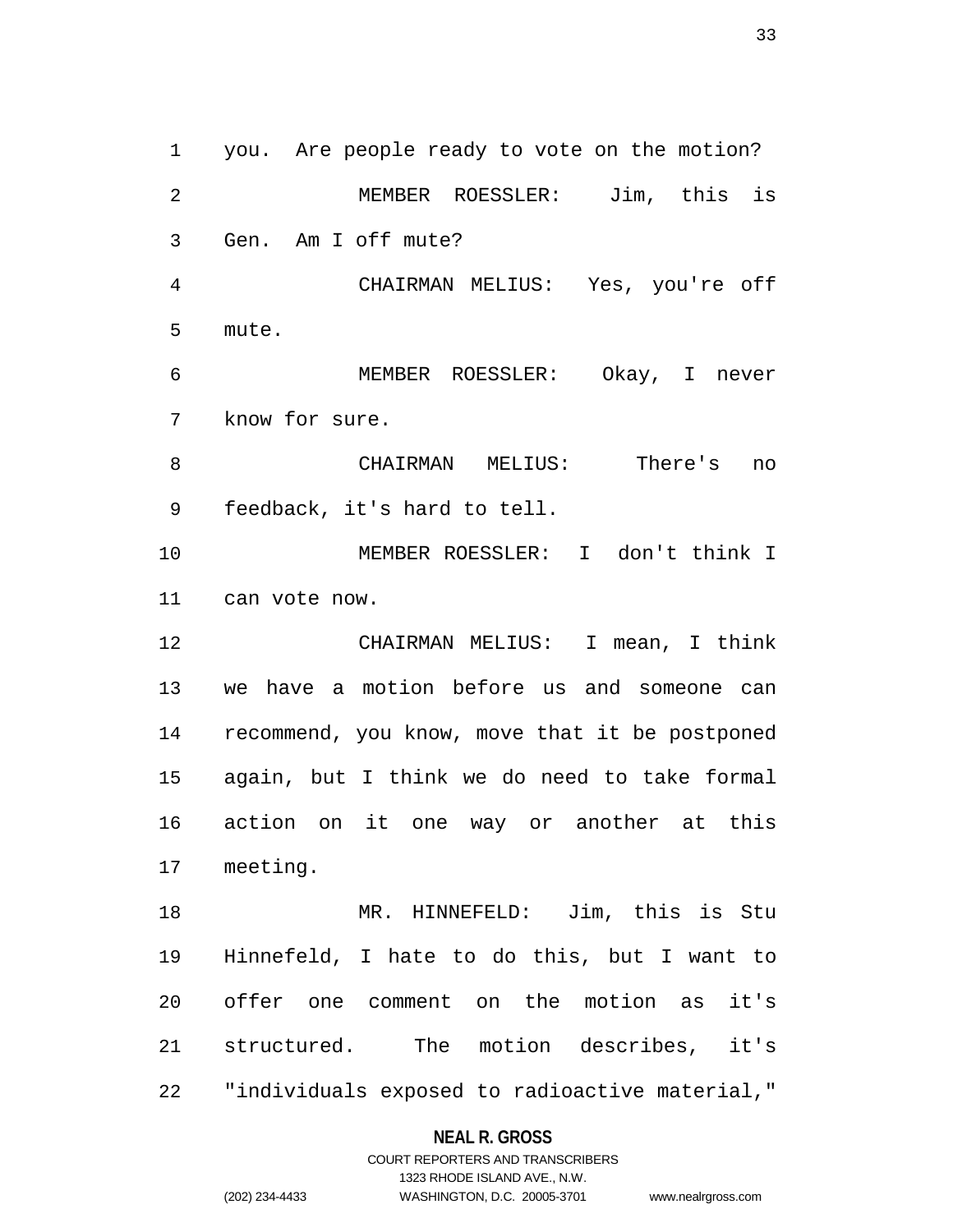1 I believe, is the phrase.

| 2              | "Potentially exposed"<br>to                    |
|----------------|------------------------------------------------|
| $\mathsf{3}$   | radioactive material." I believe that may      |
| $\overline{4}$ | represent an administration issue.             |
| 5              | CHAIRMAN MELIUS: Yes.                          |
| 6              | MR. HINNEFELD: I don't know --                 |
| 7              | you know, we've made no judgments along those  |
| 8              | lines. Our position having been that dose      |
| 9              | reconstruction was feasible, we've not made a  |
| 10             | judgment about, is there a -- some portion of  |
| 11             | the workers who, at Pantex, were --            |
| 12             | DR. FUORTES: Could a petitioner,               |
| 13             | I wasn't allowed to speak earlier, but --      |
| 14             | CHAIRMAN MELIUS: Oh, I'm sorry, I              |
| 15             | didn't know you were on the line. Yes.         |
| 16             | DR. FUORTES: Yes, I mean, I would              |
| 17             | say, please let's not get held up on           |
| 18             | specifics. This has gone on almost eight       |
| 19             | years. The potential issue in this point, as   |
| 20             | you understand, petitioners have to make their |
| 21             | claims on the basis of -- their petitions on   |
| 22             | the basis of ignorance or lack of data.        |

## **NEAL R. GROSS**

COURT REPORTERS AND TRANSCRIBERS 1323 RHODE ISLAND AVE., N.W. (202) 234-4433 WASHINGTON, D.C. 20005-3701 www.nealrgross.com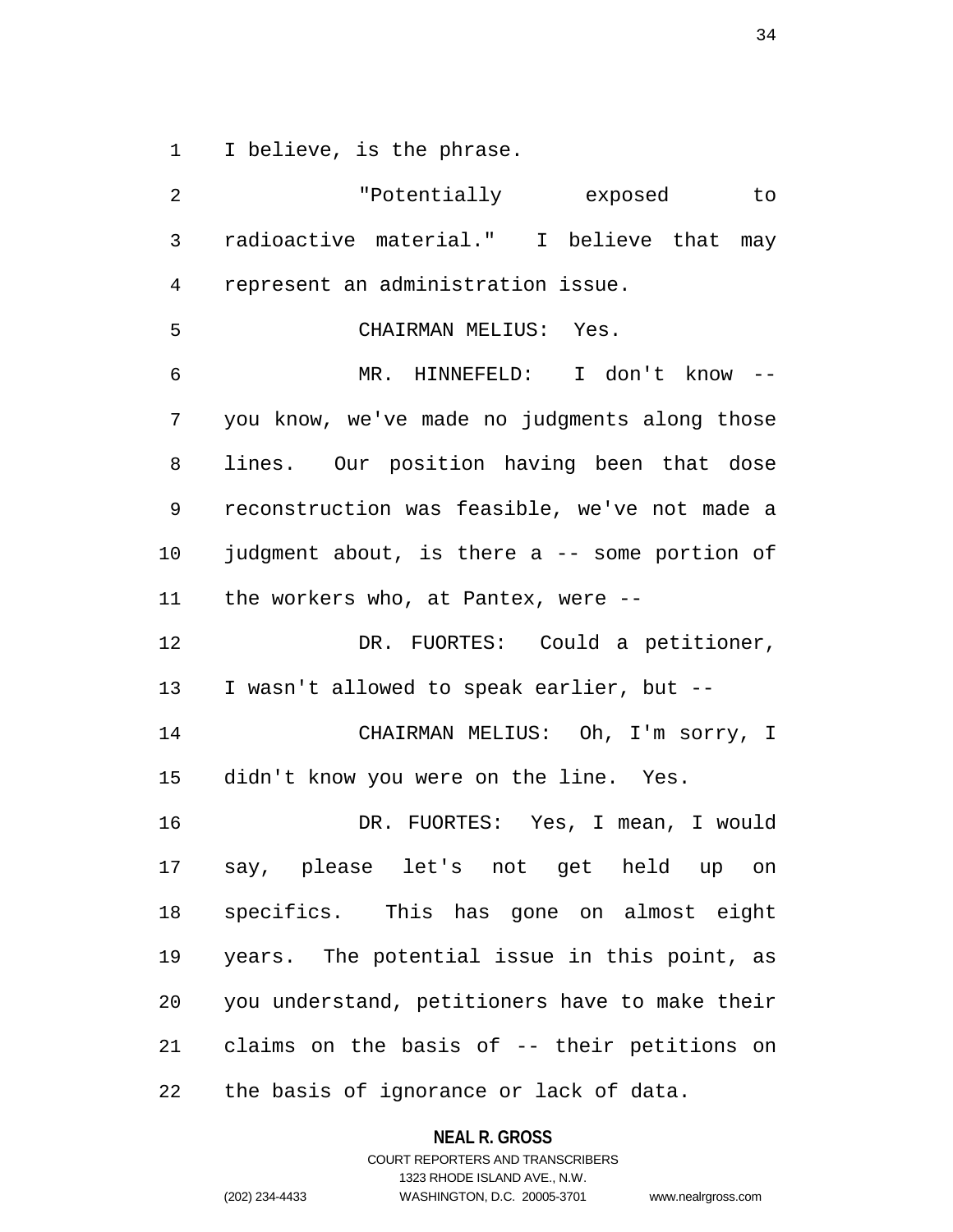1 So in the presence of lack of 2 data, we would ask you to consider that 3 employees on this facility would have the 4 potential for radiation exposure. The other 5 way of phrasing this would be, put a line 6 through that and say, "all employees at this 7 facility." 8 MEMBER CLAWSON: This is Brad, and

9 that's the way, I believe, that Sarah Ray 10 stated that in their petition. We just pencil 11 that out, like was said, and just "all 12 employees at the Pantex plant."

13 MS. RAY: Yes.

14 COURT REPORTER: Excuse me, this 15 is the court reporter.

16 CHAIRMAN MELIUS: Yes?

17 COURT REPORTER: I wasn't sure who 18 was the last speaker just before --

19 MEMBER CLAWSON: Brad. I'm sorry.

20 CHAIRMAN MELIUS: But before that

21 it was Lars Fuortes. It was one of the

22 petitioners.

#### **NEAL R. GROSS**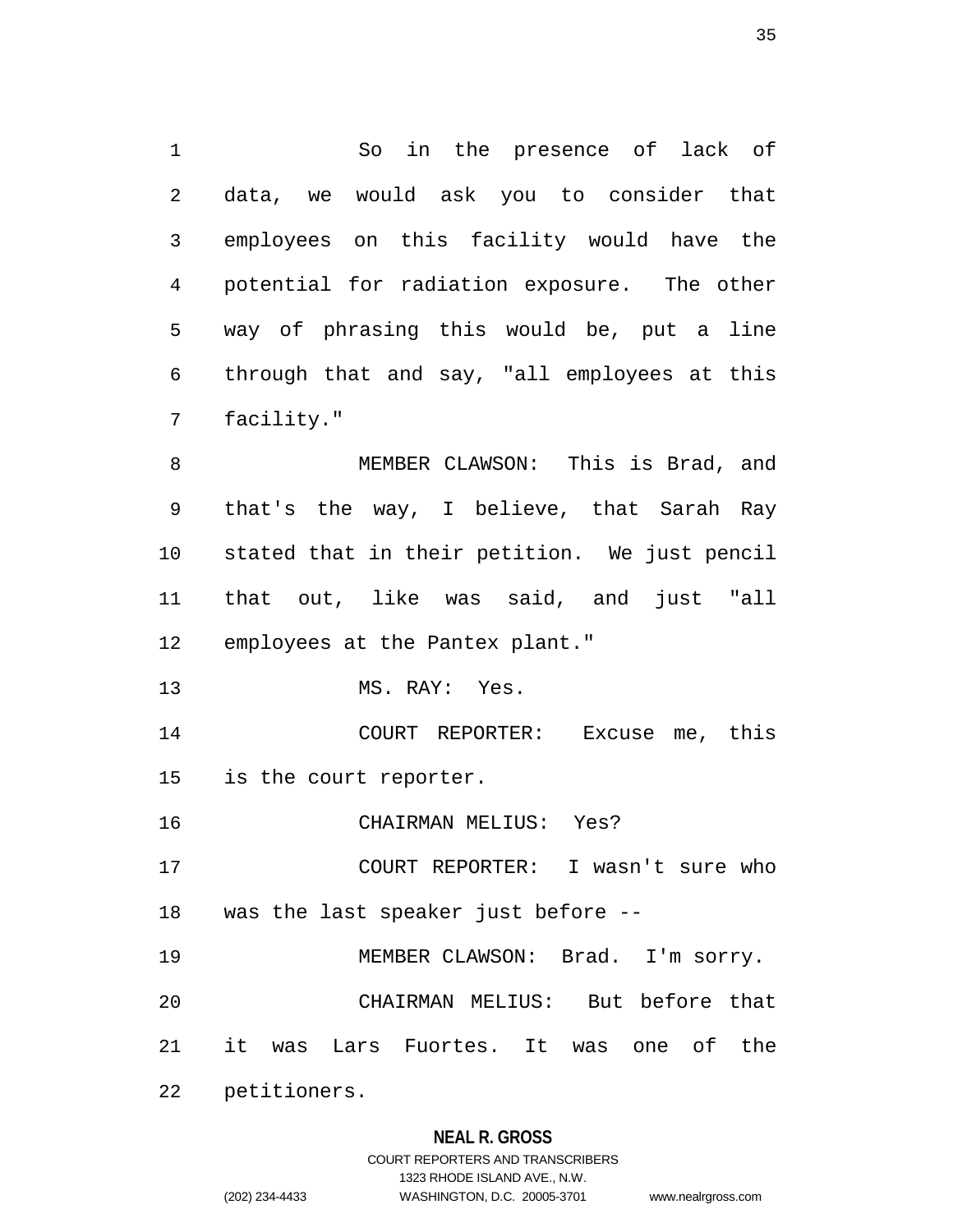1 COURT REPORTER: What was that 2 name again?

3 DR. FUORTES: F-U-O-R-T-E-S. 4 COURT REPORTER: Thank you. 5 DR. FUORTES: Thank you. 6 CHAIRMAN MELIUS: I think one of 7 the things and one of the steps that we've 8 taken in these situations is that we -- when 9 we are, would be hypothetically approving an 10 SEC that essentially counter to NIOSH's 11 recommendation was that we would, you know, 12 Department of Labor hadn't had time to 13 evaluate the Class Definition. 14 So what we would, we could take a

15 vote on the motion, but the letter that would 16 define the Class Definition in more detail and 17 perhaps could be, might deal with some of the 18 issues of that other exposures or, you know, 19 what could be reconstructed at the facility 20 could, you know, we would prepare that for 21 action at our next meeting or between now and 22 the next meeting.

#### **NEAL R. GROSS**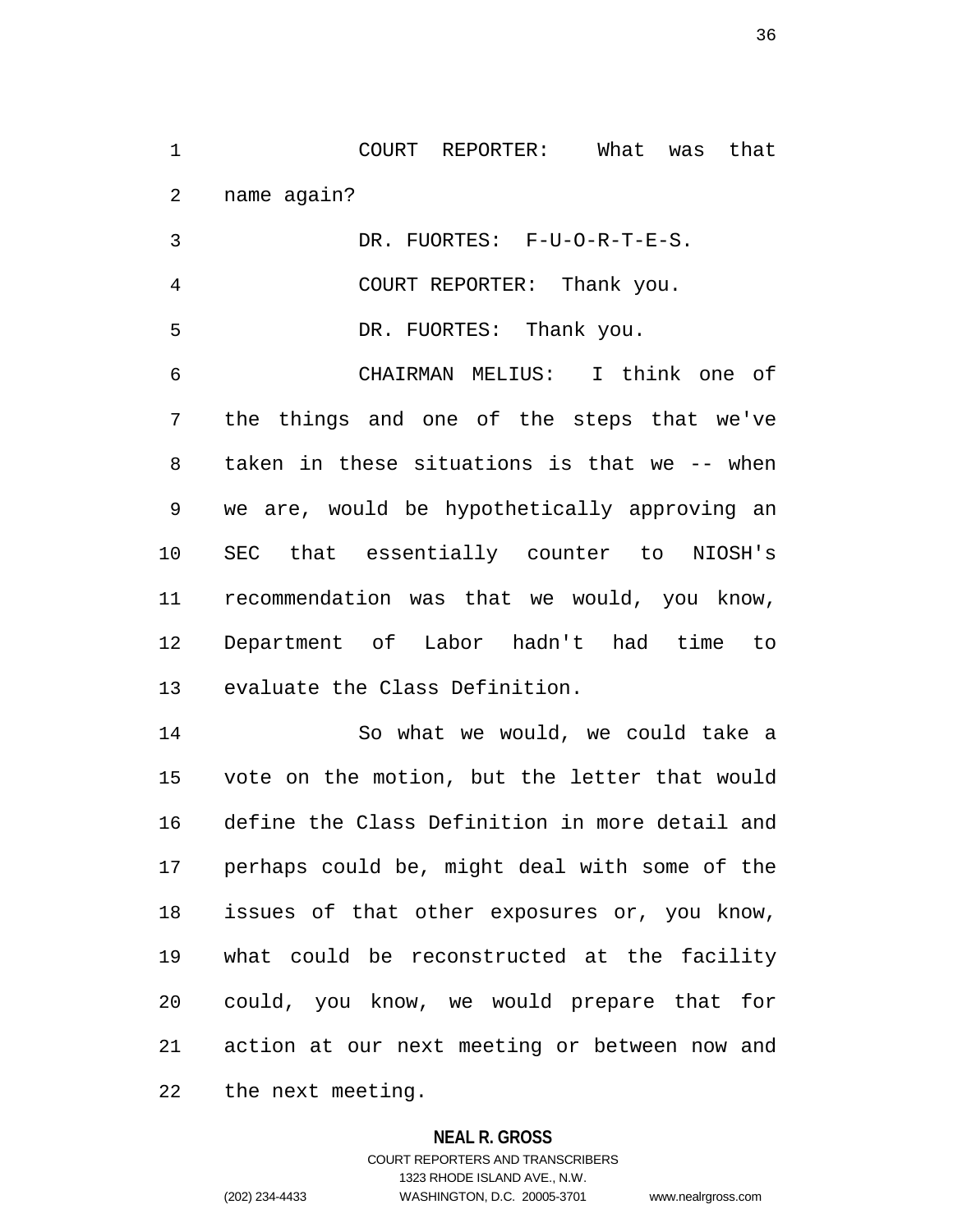1 So that's something for the Board 2 to consider.

3 MR. KATZ: Jim, this is Ted Katz.

4 CHAIRMAN MELIUS: Yes? 5 MR. KATZ: I just want to add 6 something, I think Bob Presley would add, 7 because it relates to this language that we're 8 talking about striking. And I can understand 9 the language might be problematic. Bob 10 Presley's concern was whether indeed all 11 workers at the site would be exposed, 12 potentially exposed.

13 So I think that's how that 14 language got in there. I just want sort of 15 context for you to understand where that's 16 coming from.

17 MEMBER CLAWSON: This is Brad 18 speaking again. And this is part of the thing 19 that we got into as a Work Group, you know, 20 this is one of the questions that Mr. Presley 21 raised. And the thing is, with the lack of 22 data, you can't put anybody in any place. And

#### **NEAL R. GROSS**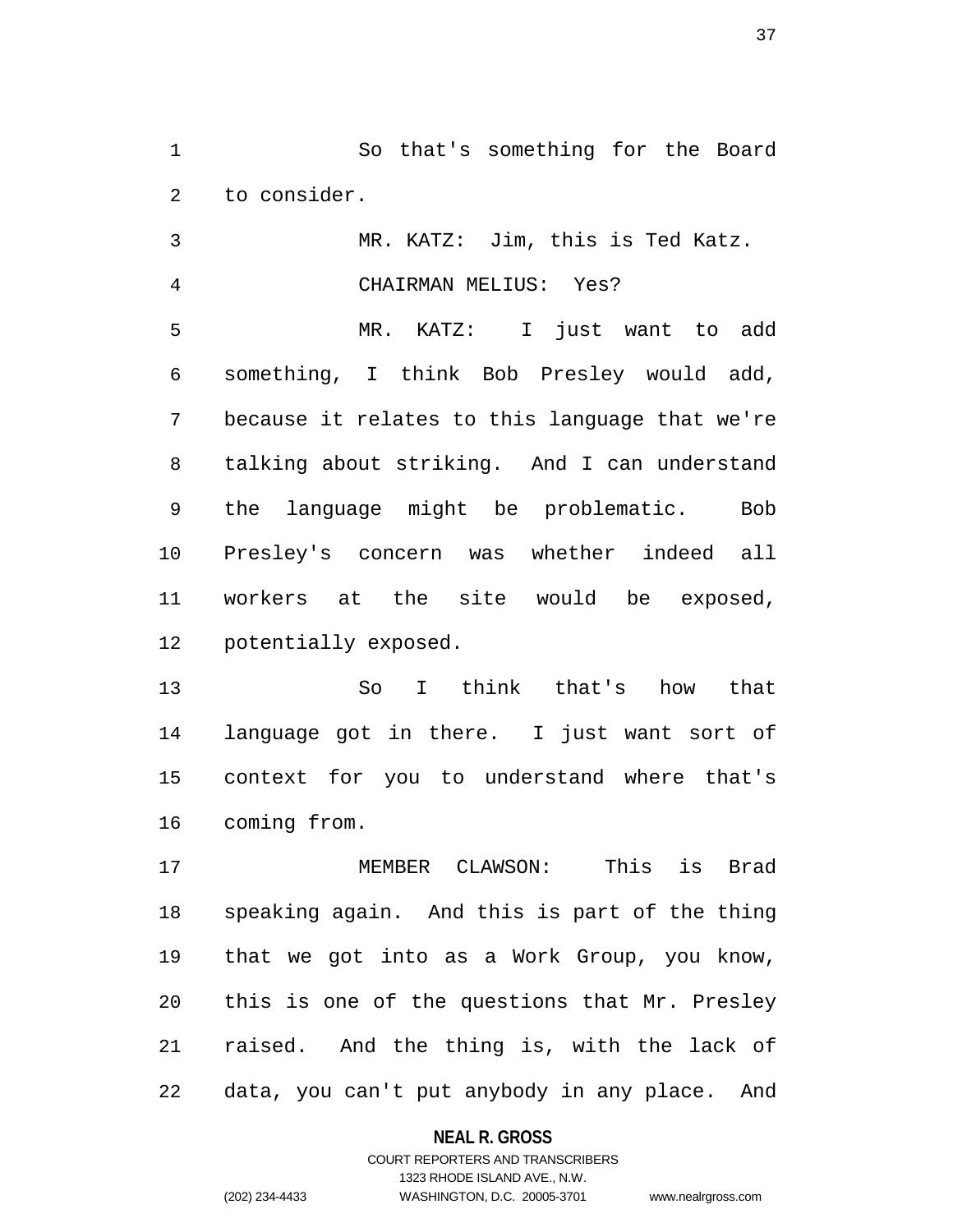1 the way that this process is set down there, 2 it's like Joe pulled out in his memo where 3 this uranium could be the same as what they 4 had with beryllium.

5 And it was traced from the bays 6 clear into all the administrative offices. It 7 was traipsed everywhere. And that's why the 8 only way in the Work Group that we could see 9 that we could do it was all people at the 10 Pantex plant.

11 And, you know, but Bob had raised 12 this question and this is what we had looked 13 into and there's no way to distinguish where 14 anybody would have been. Like Phil said 15 earlier, we had fans pulling all of this out 16 into the hallways and throughout the site.

17 So my suggestion as Work Group 18 Chair was that it was all employees at Pantex 19 -- who worked at Pantex.

20 MR. ROLFES: Brad, this is Mark 21 Rolfes. I had a quick comment.

22 MEMBER CLAWSON: Sure.

#### **NEAL R. GROSS**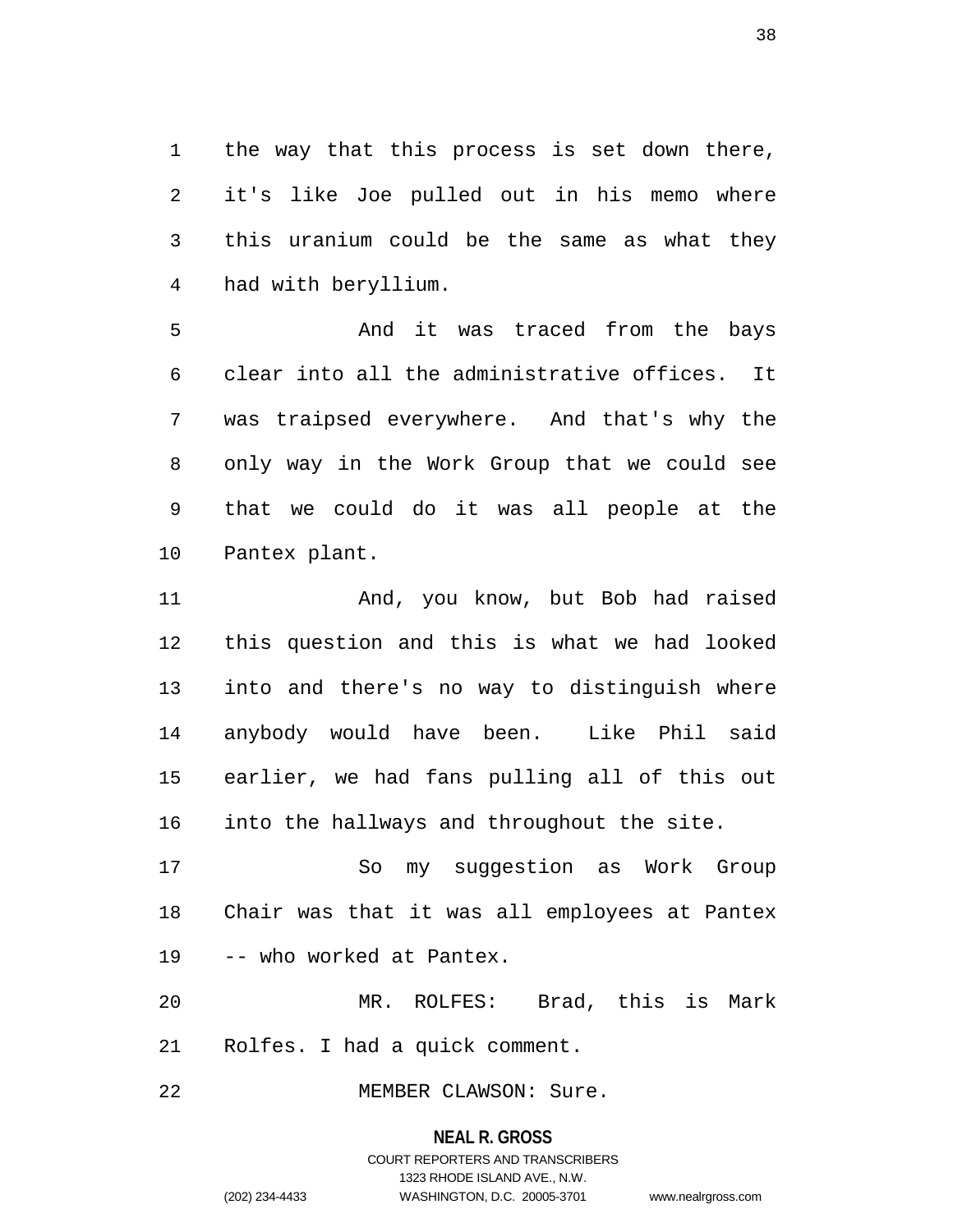1 MR. ROLFES: I just wanted to point 2 out, NIOSH did locate a box of records that 3 were filled out by employees in 1980. 4 Basically, it was a questionnaire asking which 5 employees had worked in which areas of the 6 plant from the beginning of their employment 7 up until that point in 1980.

8 So there is information available 9 to show which employees were in which 10 buildings for which years, based upon the 11 employees' own input. In addition --

12 MEMBER CLAWSON: Yes, but, you 13 know, Mark, you know as well as I do that 14 those employees, too, may have worked in those 15 buildings, but they went through all of the 16 other buildings. So to be able to say, you 17 know, this is the building that I work in, I 18 think you'd be stretching pretty well to be 19 able to say, well, yes, I didn't get into any 20 of this.

21 The state in they went in 22 and started tracing the beryllium out. All of

> **NEAL R. GROSS** COURT REPORTERS AND TRANSCRIBERS

> > 1323 RHODE ISLAND AVE., N.W.

(202) 234-4433 WASHINGTON, D.C. 20005-3701 www.nealrgross.com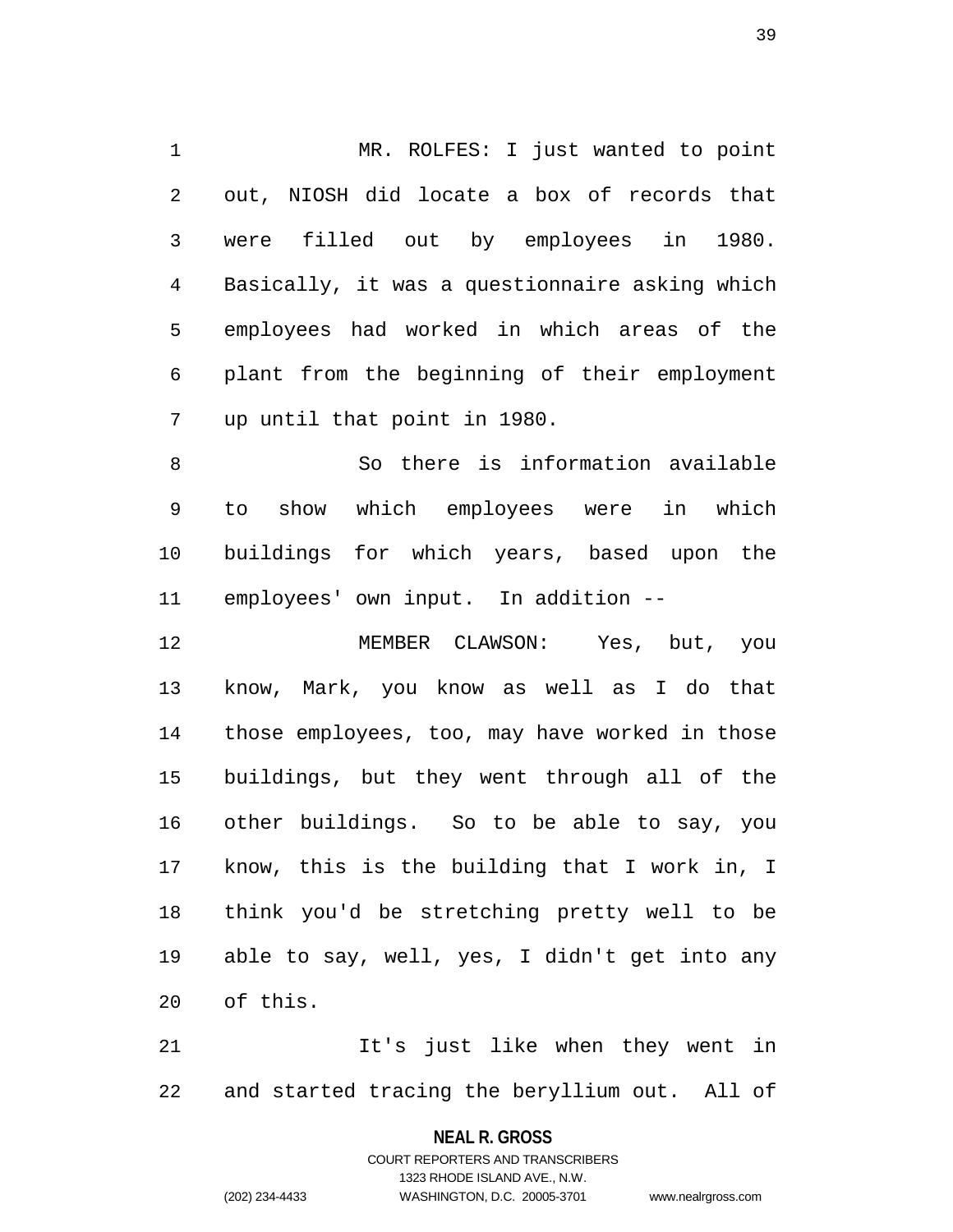1 this beryllium they started finding in all the 2 office areas, everyplace. And you've got to 3 remember that when everybody was changing and 4 everything else, the change rooms, it was, the 5 guards were in there, the production workers 6 were in there.

7 Everybody was working in there in 8 the same stuff. There's absolutely no way you 9 can just tie it down that, well, because I 10 worked in this building, I didn't get into 11 that, because it was traipsed throughout the 12 facility.

13 MR. FITZGERALD: Yes, this is Joe 14 Fitzgerald. What I wanted to point out in our 15 summary memo, speaking to that particular 16 point, is what I felt was a pretty fundamental 17 set of findings that the DOE had made on 18 Pantex.

19 Now again, I think at that point 20 in time, '89, '90, with Geiger teams and 21 outside reviews, you started getting an 22 independent perspective on radiological

#### **NEAL R. GROSS**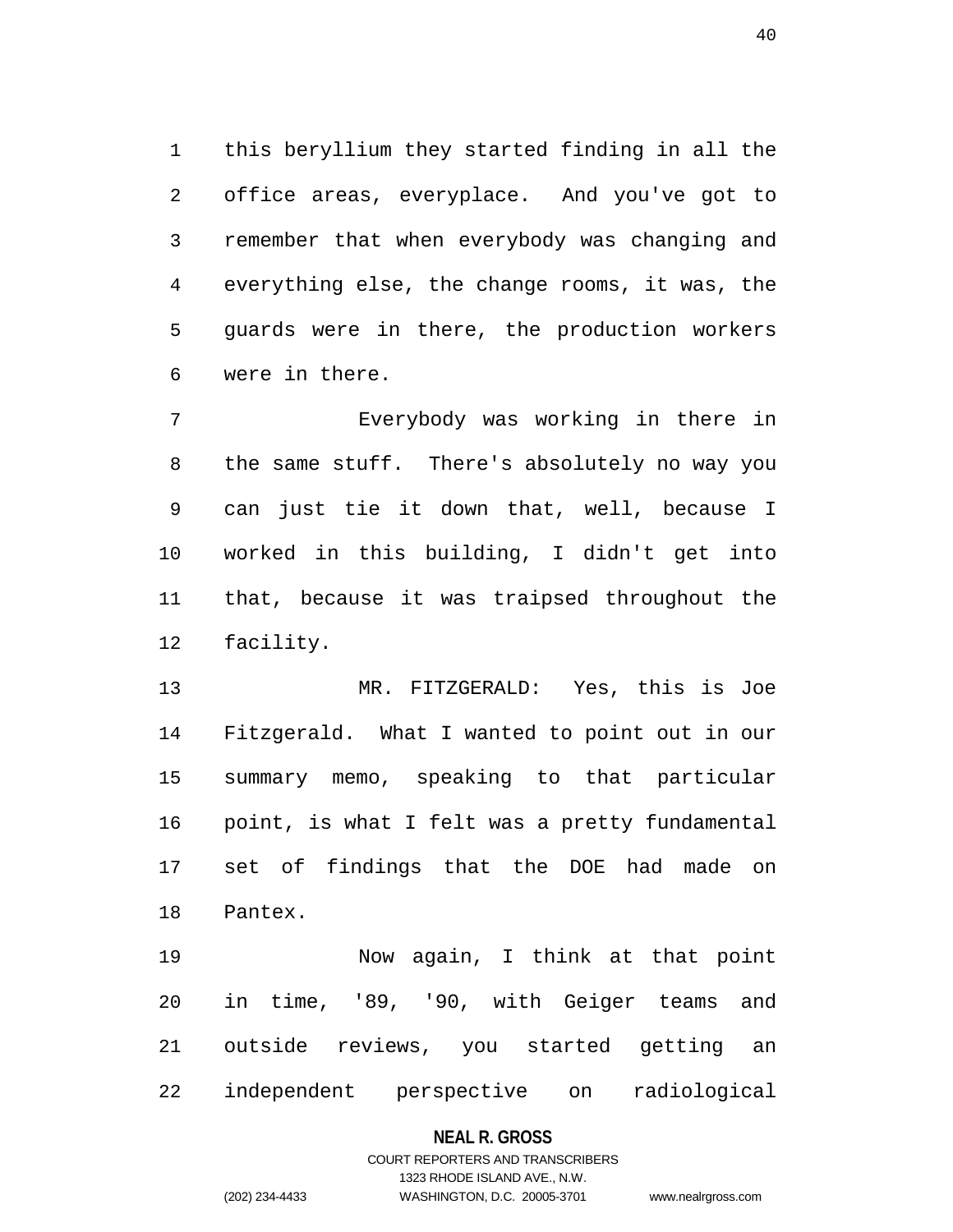1 controls and monitoring at Pantex, probably 2 for the first time.

3 And their findings, and I wanted 4 to summarize those in this piece because I 5 think it's pretty important, the degree of 6 control, the monitoring that took place or 7 didn't take place, the lack of some of the 8 expected self-monitoring and contamination 9 control, it was, you know, found wanting.

10 So, you know, the expectation that 11 you would not have uranium contamination 12 moving out of the bays and you'd have your 13 usual controls, I think you can't assume that.

14 14 I think from this perspective, 15 yes, it's pretty clear that contamination more 16 than likely got out of the bay area. And the 17 beryllium issue was just a question I raised, 18 I think in an interview we had with a 19 operating engineer who was involved in that 20 system and involved with the '89 incident.

21 And, you know, the question was, 22 what was the expectation in terms of

#### **NEAL R. GROSS**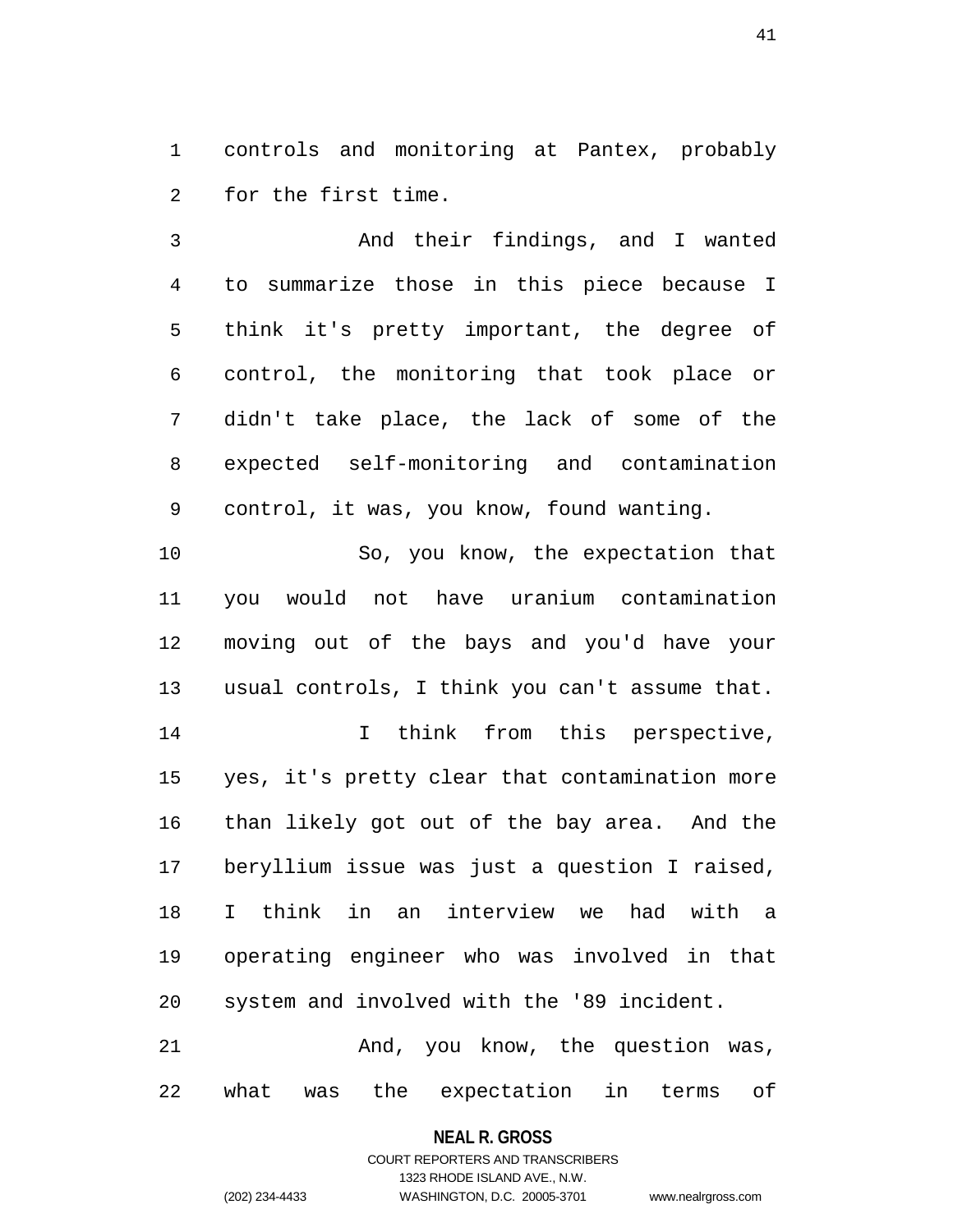1 contamination leaving the bays and affecting 2 workers other than the workers that were 3 assigned in those bays? And he's the one that 4 offered, I think, the observation that they 5 had a real problem, as it turned out, with 6 beryllium, because originally they had thought 7 only the workers in the bays were, in fact, 8 exposed to beryllium in terms of weapons 9 dismantlement.

10 As it turned out, it had a much 11 more widely spread beryllium contamination 12 issue throughout the plant. And I think that 13 was a signal that yes, there wasn't a very 14 good control system that precluded 15 contamination from leaving the cells and the 16 bays.

17 MEMBER MUNN: This is Wanda. Joe, 18 I have a question. The question is: was the 19 beryllium contamination a radiological concern 20 or a beryllium disease concern?

21 MR. FITZGERALD: No. I'm not 22 couching it as a radiological concern. I'm

#### **NEAL R. GROSS**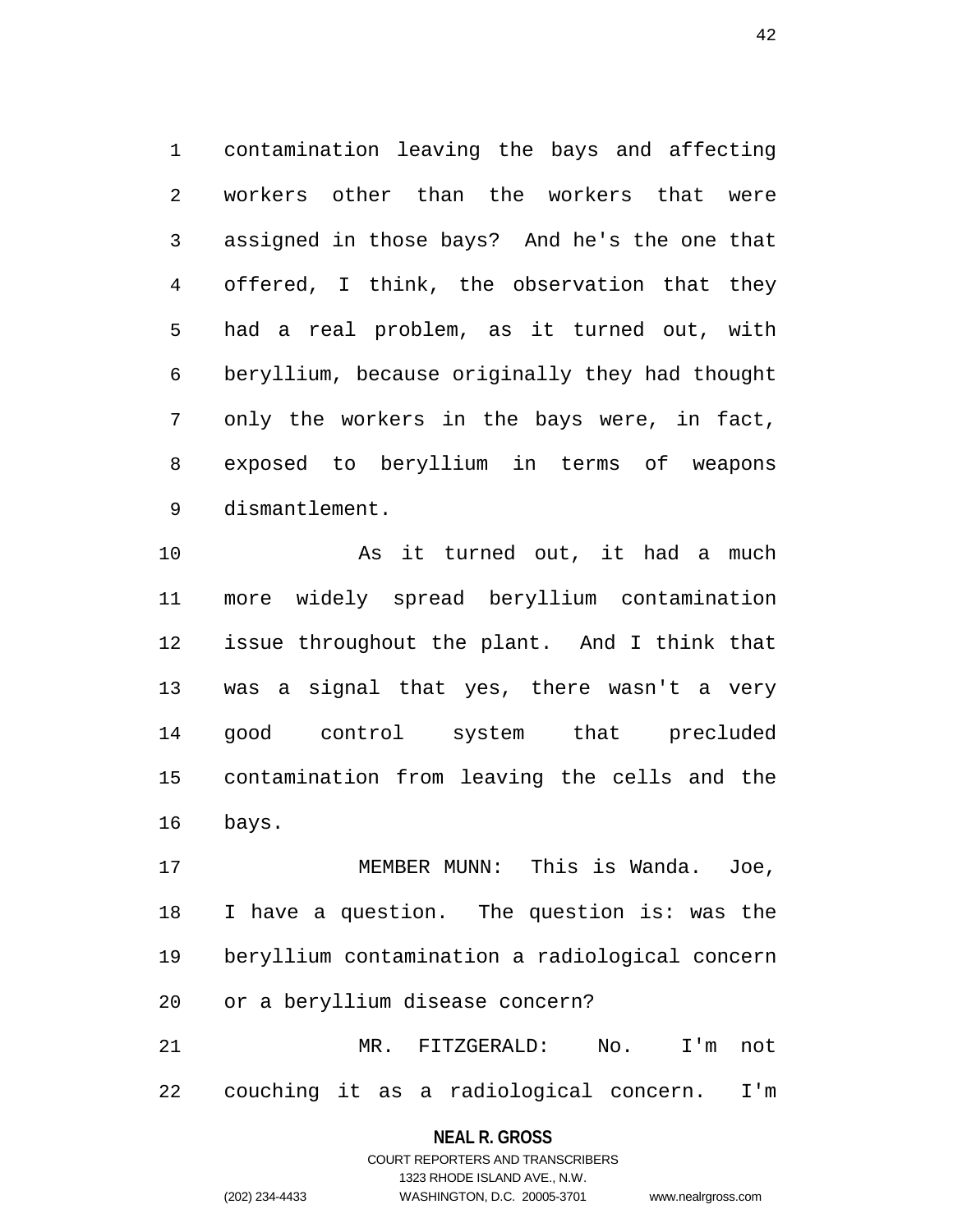1 just --

| 2              | Well, that's the<br>MEMBER MUNN:               |
|----------------|------------------------------------------------|
| $\mathfrak{Z}$ | point I want to make, that has not been made   |
| 4              | in the discussion here today. And that is,     |
| 5              | that when we talk about contamination, those   |
| 6              | of us who are working on this Board are        |
| 7              | concerned specifically with radiological       |
| 8              | contamination.                                 |
| 9              | And other contamination may be                 |
| 10             | indicative of some kinds of practices, but do  |
| 11             | not give us information with respect to        |
| 12             | radiological concerns.                         |
| 13             | I also want to point out that the              |
| 14             | fact that contamination is present does<br>not |
| 15             | lead to the conclusion that that contamination |
| 16             | was or even was likely to be high enough to be |
| 17             | a matter of specific concern and especially a  |
| 18             | matter of contributory disease to the workers  |
| 19             | that were involved.                            |
| 20             | It's very easy to say, well,                   |
| 21             | contamination was all over everything. But if  |
| 22             | the contamination that was, quote, "all over   |

**NEAL R. GROSS**

# COURT REPORTERS AND TRANSCRIBERS 1323 RHODE ISLAND AVE., N.W. (202) 234-4433 WASHINGTON, D.C. 20005-3701 www.nealrgross.com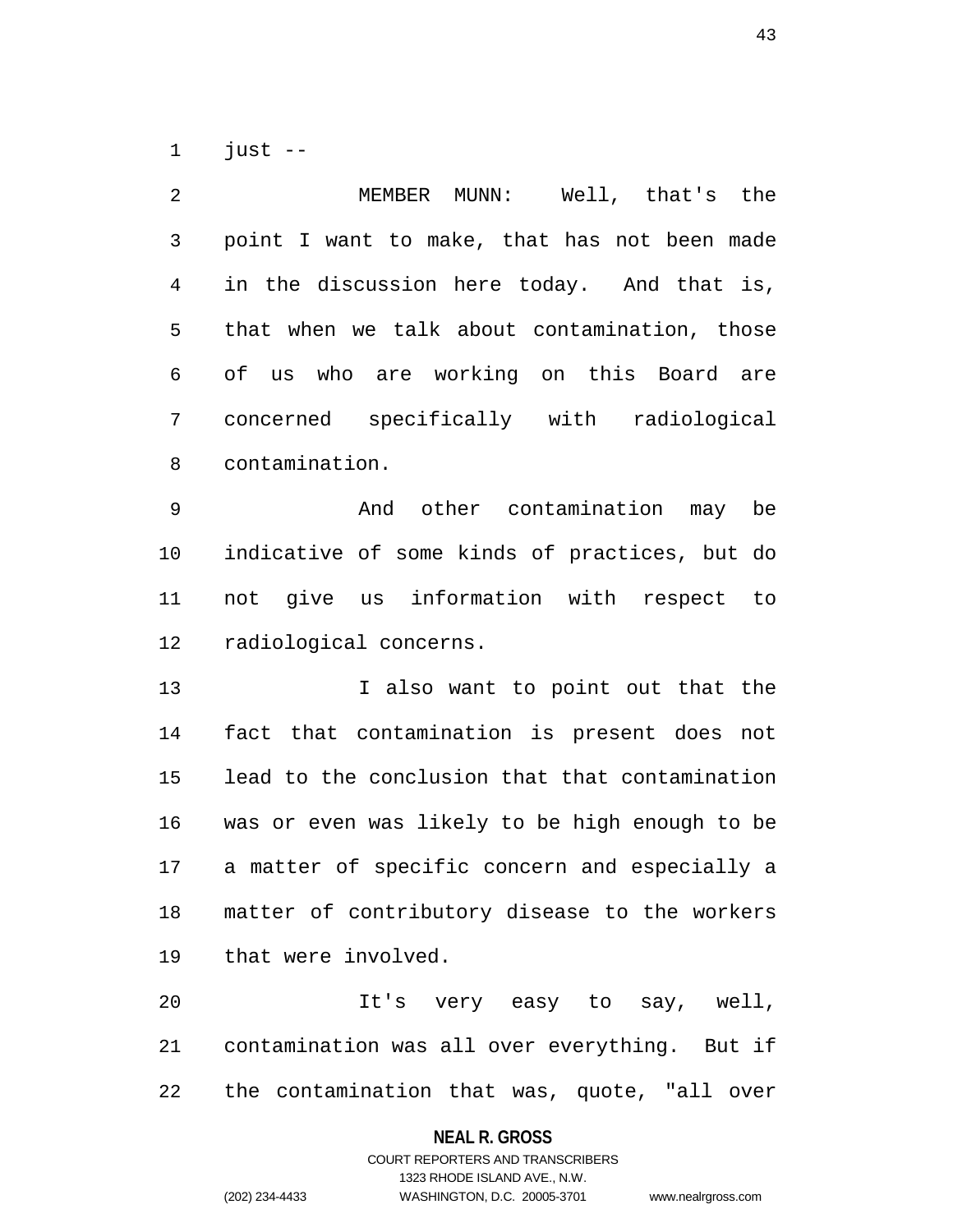1 everything" was of insufficient quantity to be 2 much more than detectable, then that is an 3 entirely different issue that, of course, the 4 dose reconstructors all have to take into 5 effect.

6 The fact that people more from one 7 place to another in a plant or even work 8 briefly from one place to another in a plant 9 does not translate to the fact that their 10 exposure was large enough to be one that needs 11 to be a major aspect of dose reconstruction.

12 So it's very easy for us in our 13 concern for the workers to say, look, 14 everybody was potentially exposed. But we all 15 are potentially exposed. We can't go in a 16 government building without being potentially 17 exposed. As a matter of fact, we are exposed. 18 But we are not exposed to a degree that would 19 affect dose reconstruction for us, that would 20 indicate any disease factor was involved.

21 So if that -- that's one of the 22 reasons why a word like "potential," has so

#### **NEAL R. GROSS**

COURT REPORTERS AND TRANSCRIBERS 1323 RHODE ISLAND AVE., N.W. (202) 234-4433 WASHINGTON, D.C. 20005-3701 www.nealrgross.com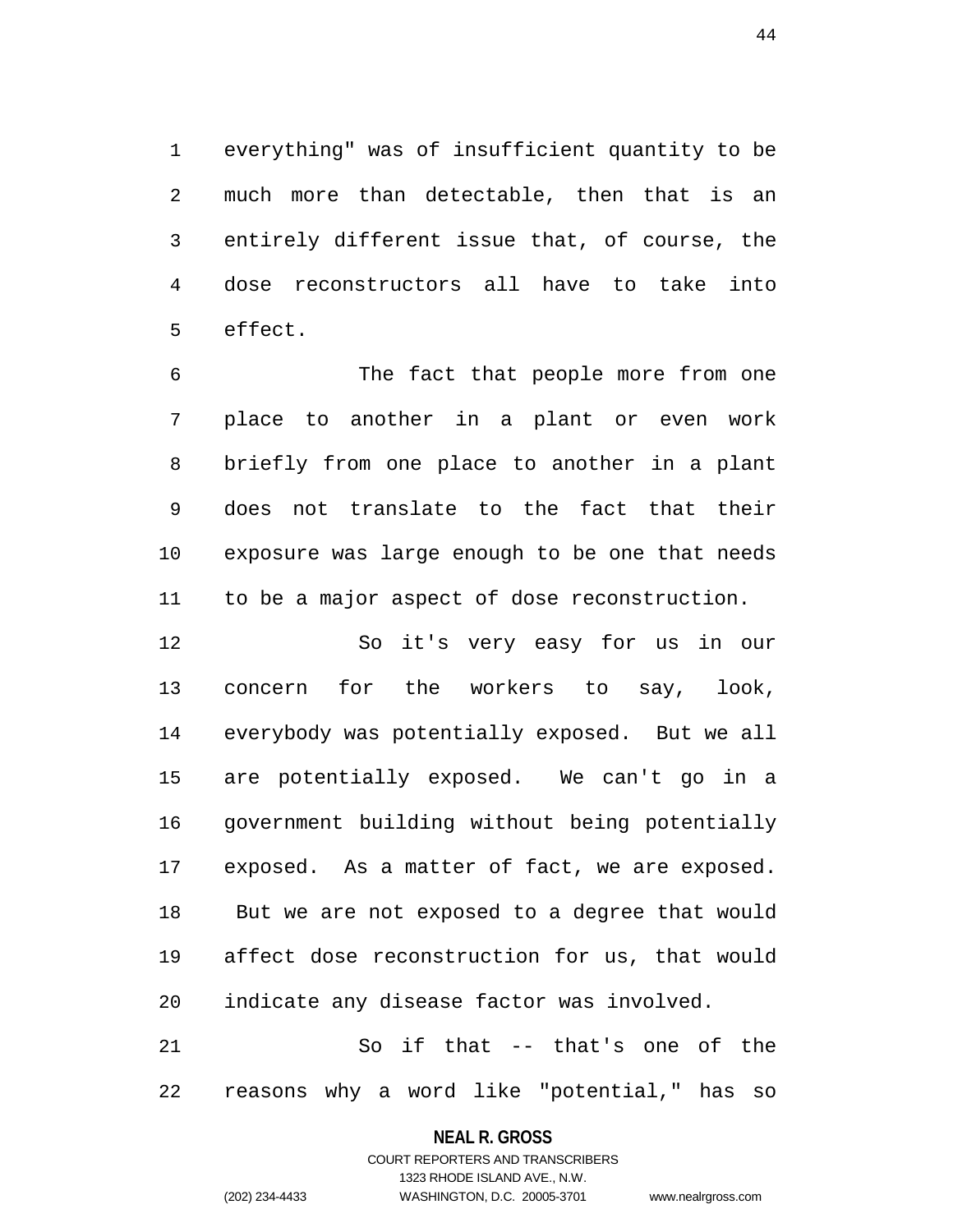1 much potential effect on how we think about 2 things and it's a concern that it's very 3 difficult to understand that, given what we 4 are expecting when making our decisions, it 5 probably has to be in our -- part of our 6 deliberations in any case when we're thinking 7 about this.

8 CHAIRMAN MELIUS: Any other 9 comments or questions? Yes?

10 MEMBER SCHOFIELD: Yes, this is 11 Phil. I'd like to address that particular 12 issue, because people, as they go, some of 13 these people are supposed to self-monitor. 14 Some would do a good job, some obviously 15 wouldn't do a good job. You can have quite a 16 hot spot somewhere on your coveralls, your 17 blue jeans, whatever you were wearing, lab 18 coat.

19 And not get it, particularly if 20 it's on your backside. A lot of these people 21 probably didn't wash their hands, necessarily 22 before they went and ate. Now you have no

#### **NEAL R. GROSS**

### COURT REPORTERS AND TRANSCRIBERS 1323 RHODE ISLAND AVE., N.W. (202) 234-4433 WASHINGTON, D.C. 20005-3701 www.nealrgross.com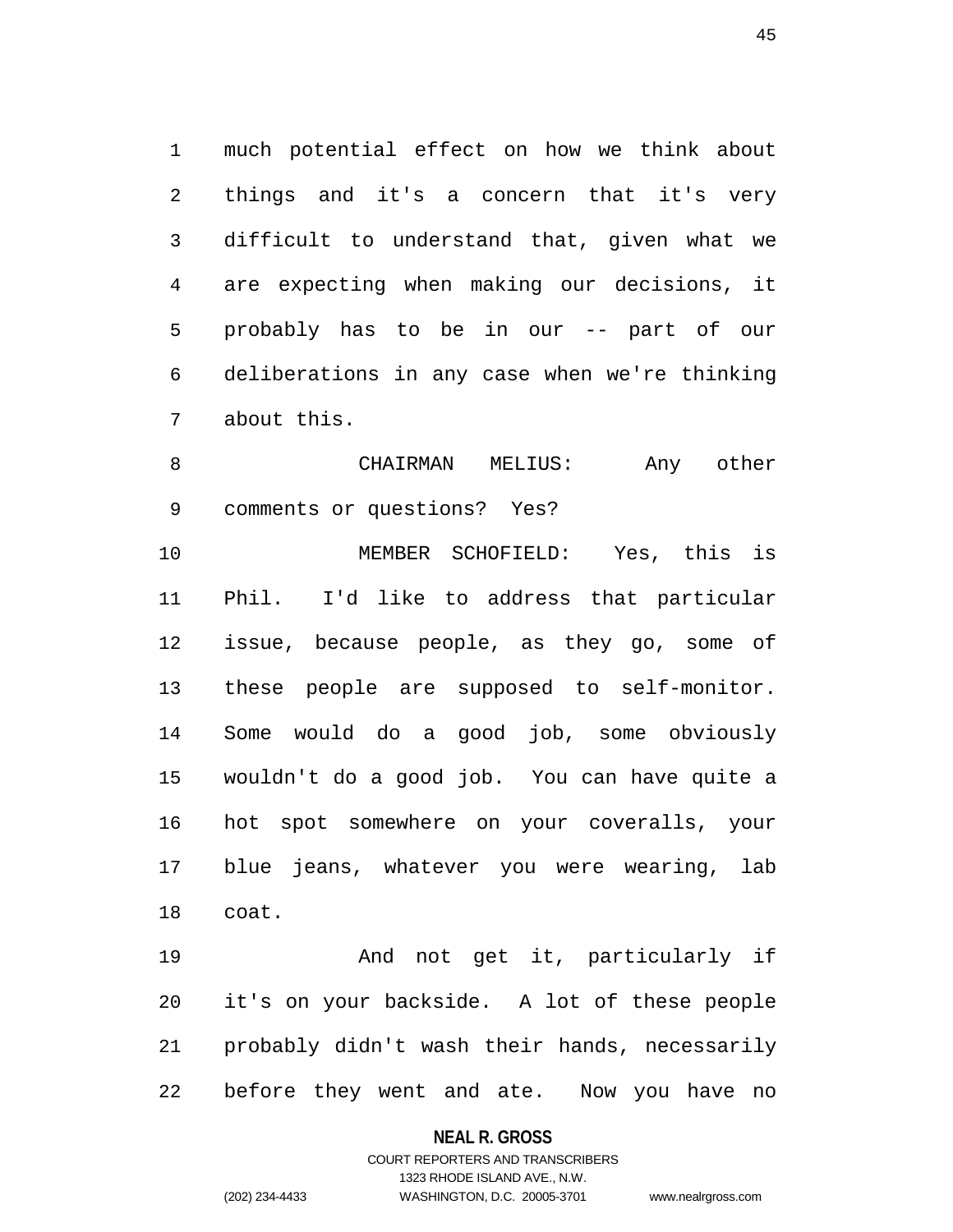1 concept or no way of knowing how much they've 2 ingested into their system.

3 How much did they breathe in? 4 Because there was no monitoring. A fecal, 5 urinalysis, from any of these people, you 6 know, I mean, there is just absolutely no way 7 to tell how much some of these people may or 8 may not have inhaled.

9 It got into their lungs, it got 10 into their digestive tracts. They only had 11 three health physics people that covered three 12 shifts, seven days a week for thousands of 13 people. There's no way they could do an 14 adequate job with three people.

15 Give them credit for trying to do 16 what they did, but there's just not the 17 physical capabilities to cover everybody in 18 all the areas properly as they should be 19 covered.

20 CHAIRMAN MELIUS: Any other 21 questions or comments?

22 MEMBER CLAWSON: Yes, this is

**NEAL R. GROSS** COURT REPORTERS AND TRANSCRIBERS 1323 RHODE ISLAND AVE., N.W. (202) 234-4433 WASHINGTON, D.C. 20005-3701 www.nealrgross.com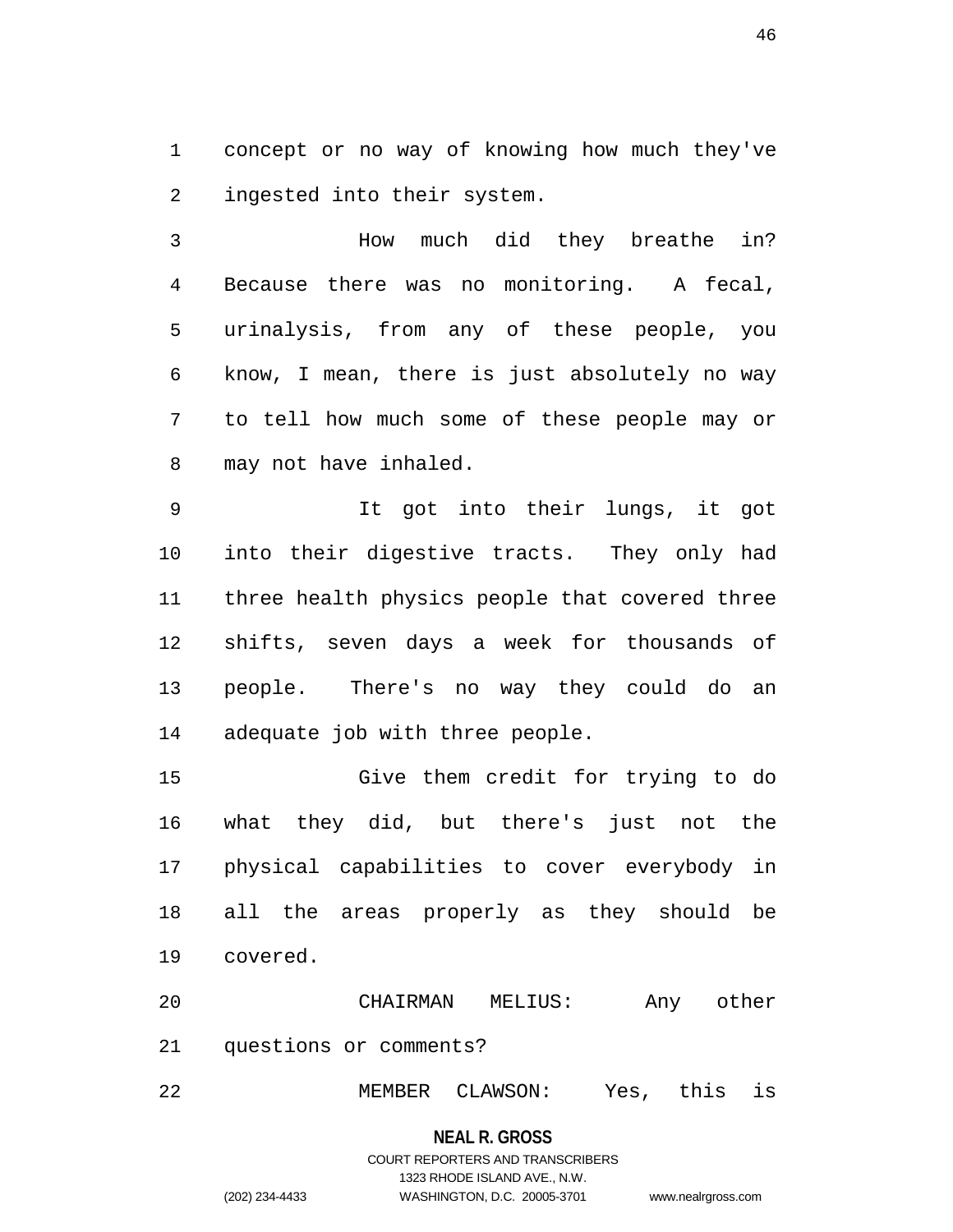1 Brad. I just wanted to respond to what Wanda 2 made her comment about. You know, and I can 3 really agree with it and bottom line is, 4 Wanda, is when you have no data, you cannot 5 say that they did not have sufficient dose to 6 be able to -- or sufficient contamination. 7 When you do not have any of the data, you 8 don't know.

9 And when you don't have good 10 traceability of how the people moved through 11 there or anything else like that, you're 12 right, we're looking at this 35 years later, 13 whatever, and trying to make these decisions, 14 but also, too, you've got to be able to make 15 this claimant-favorable when there is no data 16 out there and you do not know what went on.

17 We picked one weapon and just to 18 illustrate because it was one of the worst 19 ones, but this wasn't the only one. There was 20 numerous ones that went through there that had 21 potential for all this, but when we don't have 22 the data, we don't have data.

#### **NEAL R. GROSS**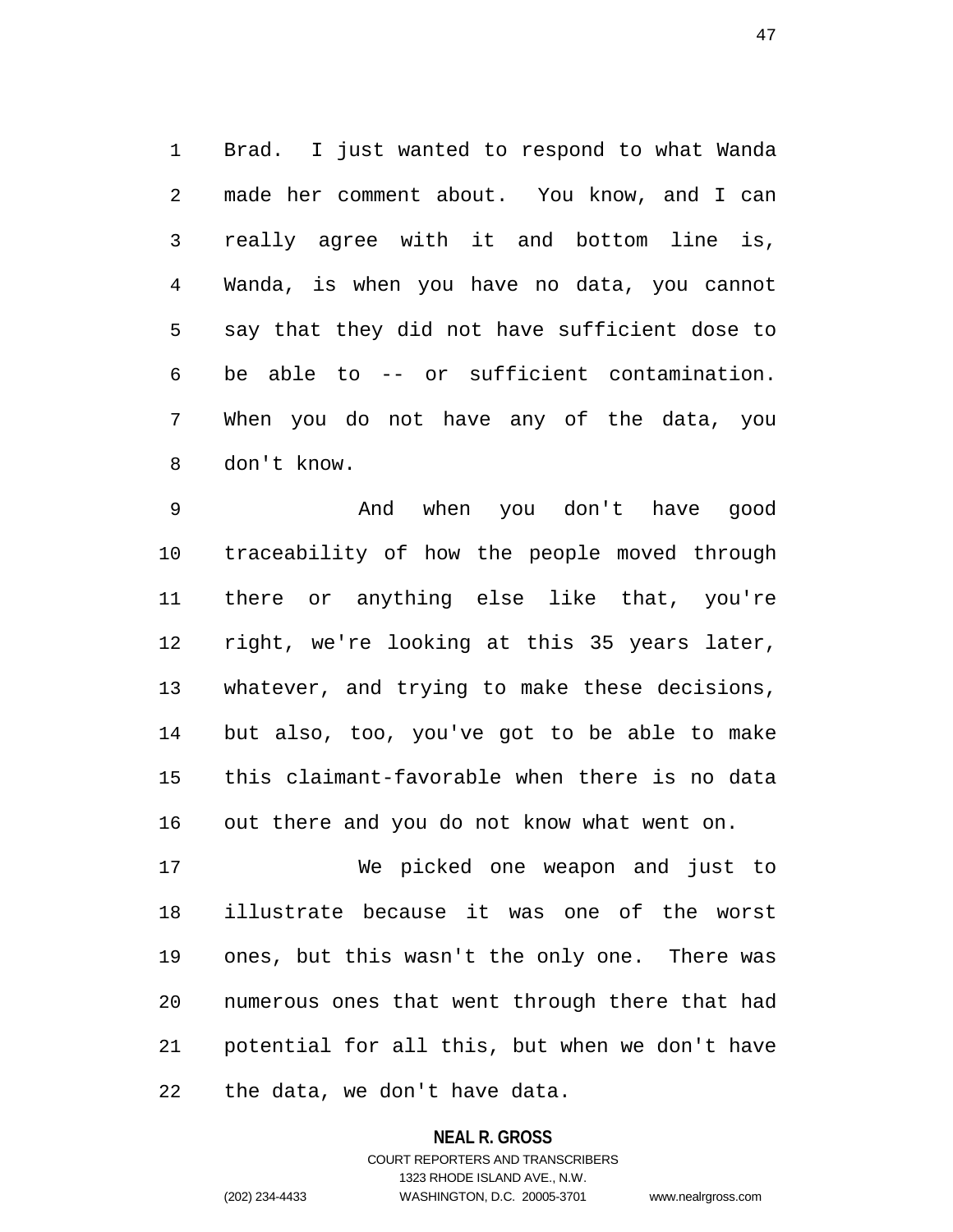1 MEMBER MUNN: I agree exactly with 2 what you say, Phil. So by the same token, we 3 do not have data on each and every individual. 4 Doesn't mean that we don't have data. We do 5 have some data and I suspect that we will 6 always have differences of opinion with 7 respect to whether or not that data is 8 adequate to make judgments on, but we 9 virtually never have perfect data. And we  $10$  have to  $-$ 

11 MEMBER CLAWSON: But, Wanda, the 12 point I was trying to get, and I haven't made 13 it very clear, is with Pantex, they're really, 14 we're talking, you know, we get back to this 15 event-driven or whatever else like that, 16 you've got three or four maybe bioassays in 17 one year or some years none.

18 To me that's, you know, that's 19 pretty lacking.

20 CHAIRMAN MELIUS: Any further -- 21 any other questions or comments? If not, I 22 think we need to proceed to a vote.

#### **NEAL R. GROSS**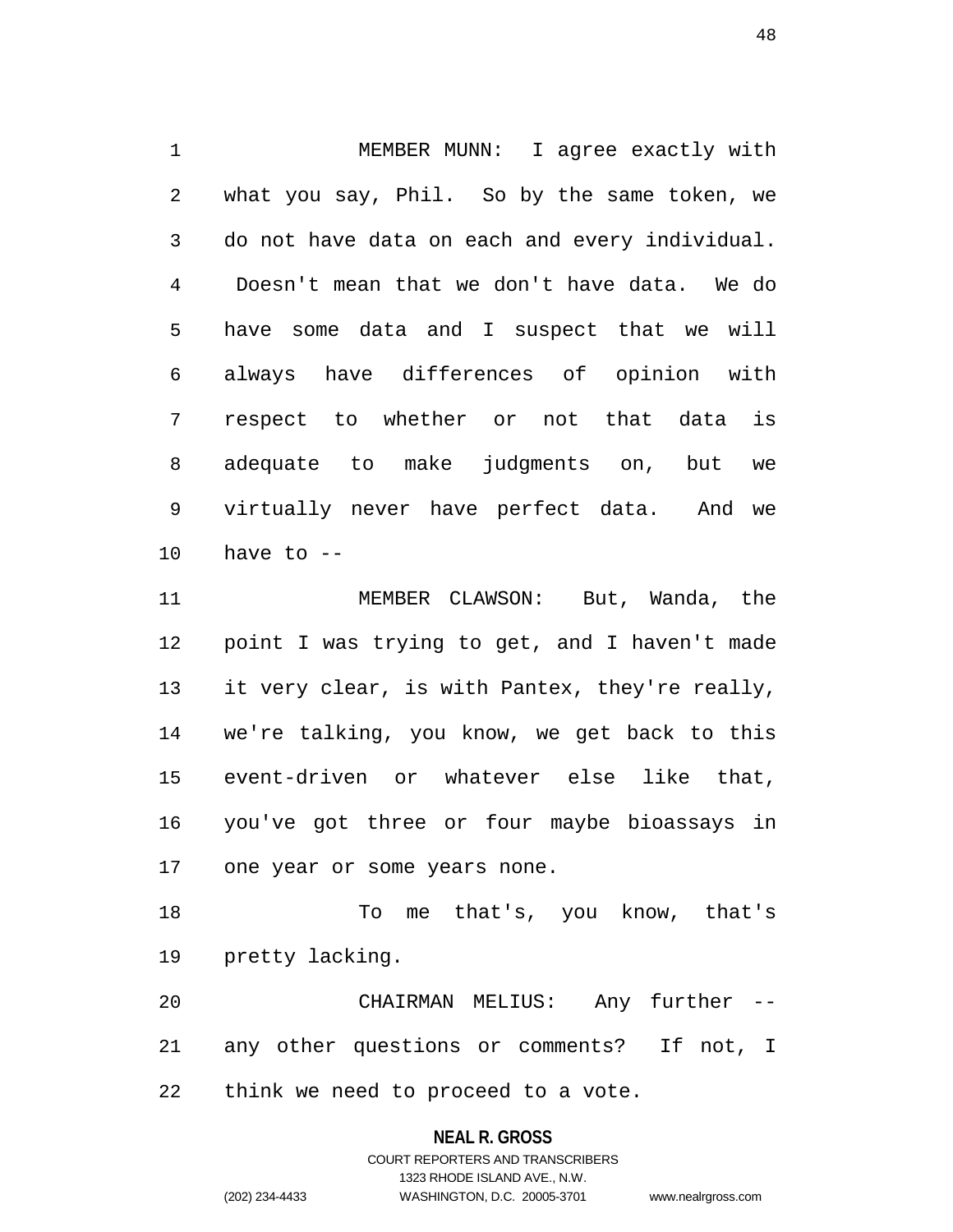1 MR. ROLFES: This is Mark Rolfes. 2 I did have one additional thing to add. We 3 do have available approximately 10,000 alpha 4 air concentrations from approximately 1963 5 forward. And we do have about 200,000 6 contamination swiped results in addition to 7 the bioassay data set that we're using.

8 We've actually compared the 9 intakes based upon the air sampling to the 10 intakes based upon the bioassay data that 11 we're using and found that our approach using 12 the bioassay data is much more claimant-13 favorable to use.

14 CHAIRMAN MELIUS: Any further 15 comments from Board Members? Or questions? 16 If not, I'll ask Ted to read the motion and 17 then mark the votes.

18 MR. KATZ: Okay, and Jim, I assume 19 I'm reading the motion with the deletion of 20 the "potentially exposed" terminology?

21 CHAIRMAN MELIUS: Correct.

22 MR. KATZ: Okay, thanks. And, you

**NEAL R. GROSS** COURT REPORTERS AND TRANSCRIBERS

1323 RHODE ISLAND AVE., N.W.

(202) 234-4433 WASHINGTON, D.C. 20005-3701 www.nealrgross.com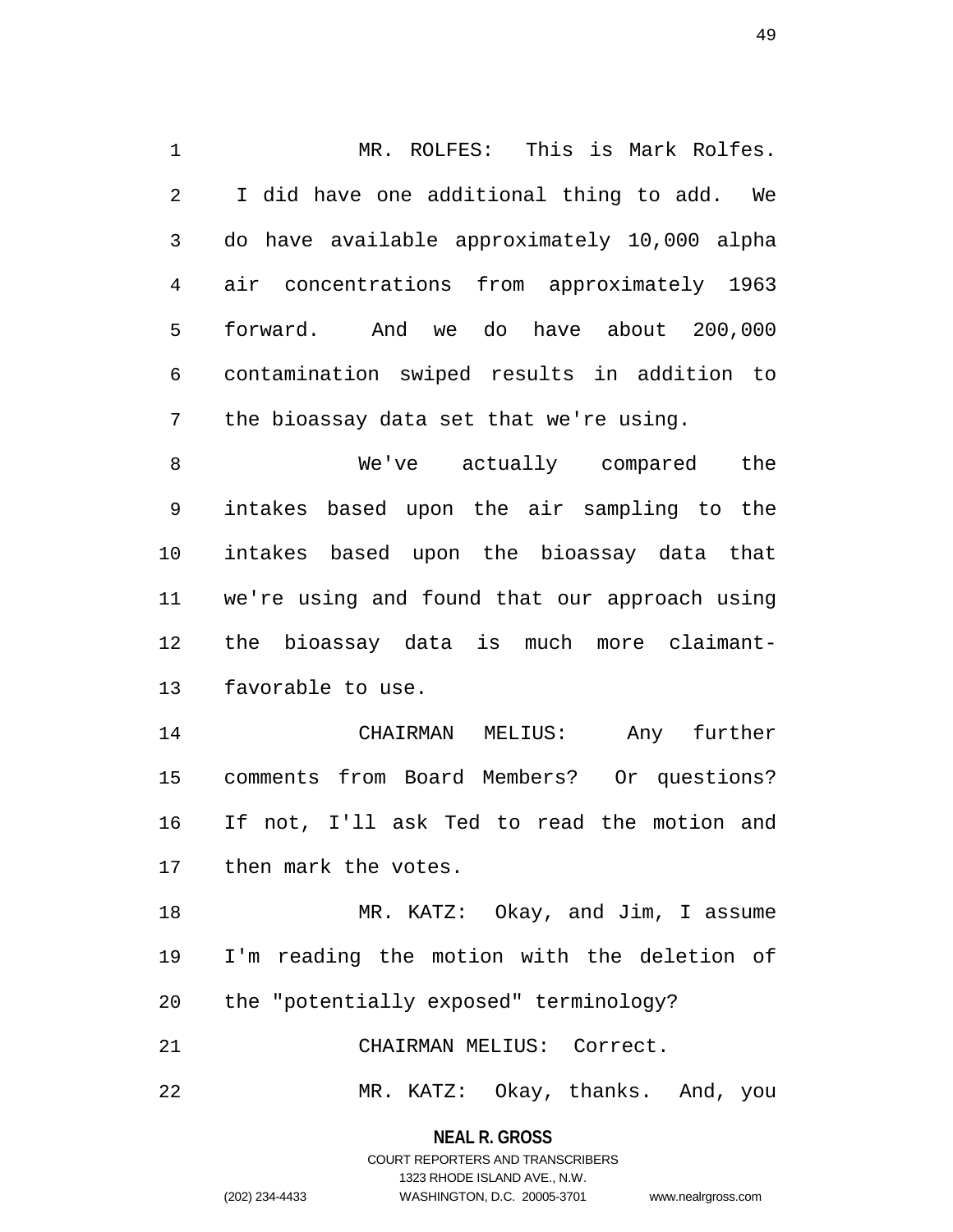1 know, I think as Jim said, this definition, of 2 course, may get modified some as a result of 3 discussions with DOL and so on to make it 4 administrable.

5 But the sense is, "all employees 6 working at the Pantex plant during the period 7 of January 1, 1958 to December 31, 1983," and 8 then it goes on with the language "for a 9 number of workdays aggregating at least 250 10 days occurring either solely under this 11 employment or in combination with workdays 12 within the parameters established for one or 13 more other Classes of employees included in 14 the SEC."

15 CHAIRMAN MELIUS: Okay.

16 MR. KATZ: So are you ready for

17 votes?

18 CHAIRMAN MELIUS: I'm ready, go 19 ahead.

20 MEMBER CLAWSON: Ted, let me -- 21 MR. KATZ: Okay, so I'll run down

22 the list alphabetically.

# **NEAL R. GROSS** COURT REPORTERS AND TRANSCRIBERS 1323 RHODE ISLAND AVE., N.W.

(202) 234-4433 WASHINGTON, D.C. 20005-3701 www.nealrgross.com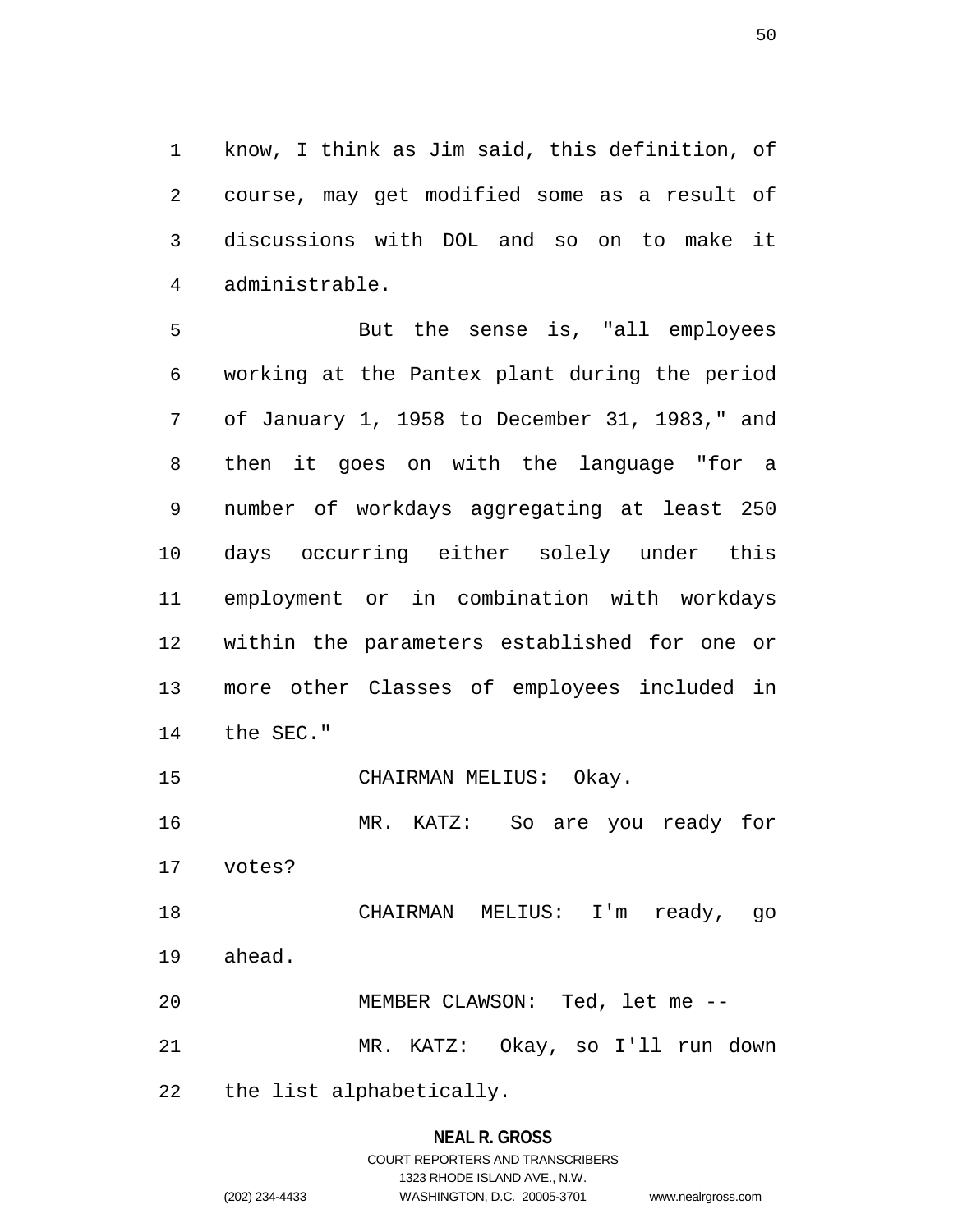1 MEMBER CLAWSON: Ted, let me just 2 clarify. We're saying that NIOSH cannot do 3 it, correct? 4 MR. KATZ: Oh, yes. This is to 5 add a Class, yes. 6 MEMBER CLAWSON: All right. 7 MR. KATZ: Thank you, Brad. 8 MEMBER ZIEMER: Point of 9 information. 10 MR. KATZ: Yes, go ahead, Paul. 11 MEMBER ZIEMER: This is Ziemer. 12 So a yes vote is to support the recommendation 13 of the Work Group to establish an SEC is what 14 we're saying, right? 15 MR. KATZ: Correct. 16 CHAIRMAN MELIUS: Yes, thanks for 17 the clarification. I think that's worth 18 asking also. 19 MEMBER ZIEMER: Thank you. 20 CHAIRMAN MELIUS: Thanks, Paul. 21 MR. KATZ: Okay. I'm sorry. So I 22 have Dr. Anderson, yes. Ms. Beach?

### **NEAL R. GROSS**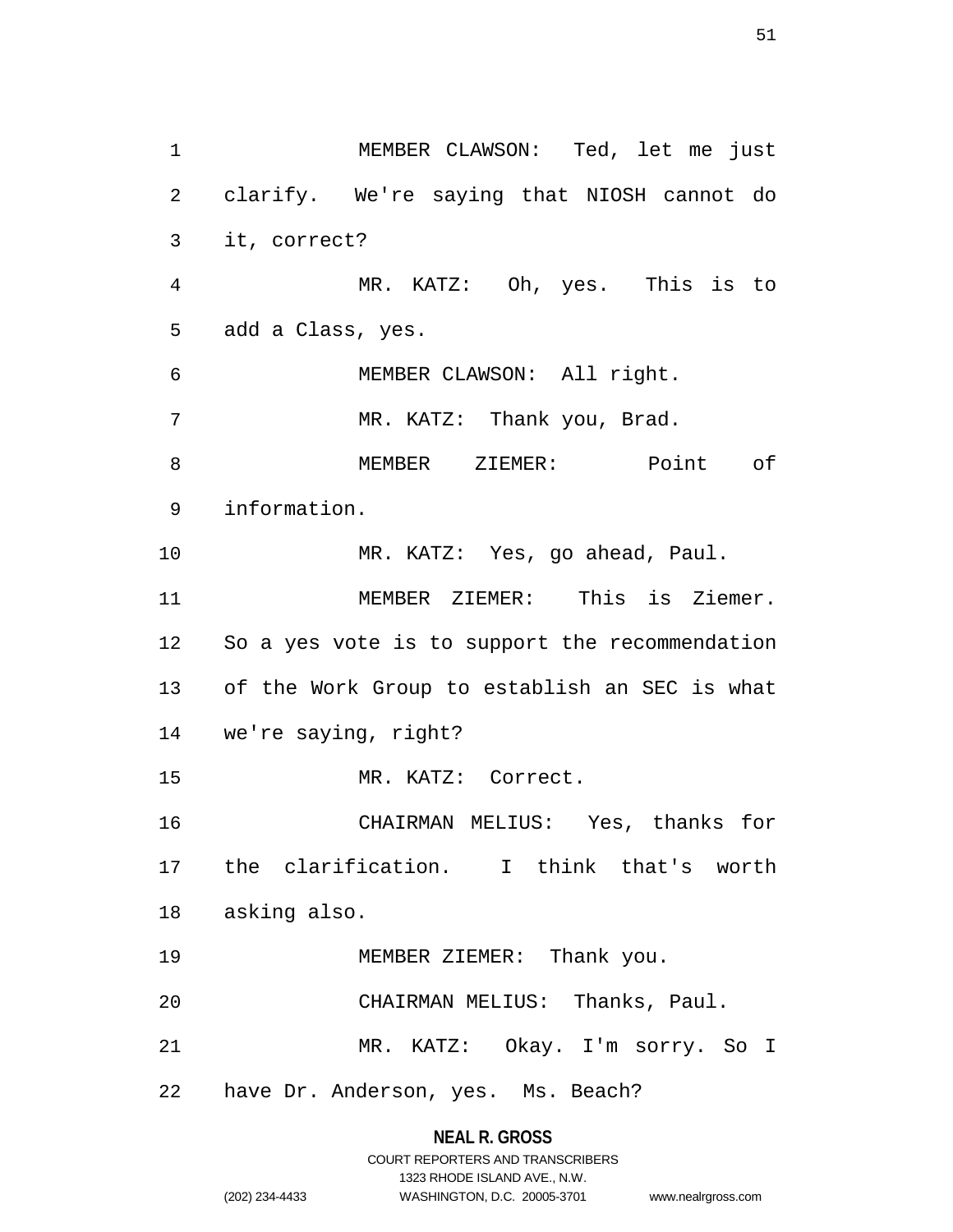| $\mathbf 1$    | MEMBER BEACH: Yes.                    |
|----------------|---------------------------------------|
| $\overline{2}$ | MR. KATZ: Mr. Clawson?                |
| 3              | MEMBER CLAWSON: Yes.                  |
| 4              | MR. KATZ: Dr. Field?                  |
| 5              | MEMBER FIELD: Yes.                    |
| $\epsilon$     | MR. KATZ: Mr. Gibson is absent,       |
| 7              | I'll collect his vote after this. Mr. |
| 8              | Griffon?                              |
| 9              | MEMBER GRIFFON: Yes.                  |
| 10             | MR. KATZ: Dr. Lemen is absent.        |
|                | 11 Dr. Lockey?                        |
| 12             | MEMBER LOCKEY: Yes.                   |
| 13             | MR. KATZ: Dr. Melius?                 |
| 14             | CHAIRMAN MELIUS: Yes.                 |
| 15             | MR. KATZ: Ms. Munn?                   |
| 16             | MEMBER MUNN: No.                      |
| 17             | MR. KATZ: Dr. Poston is recused.      |
|                | 18 Dr. Richardson?                    |
| 19             | MEMBER RICHARDSON: Yes.               |
| 20             | MR. KATZ: Dr. Roessler?               |
| 21             | MEMBER ROESSLER: No.                  |
|                |                                       |

# **NEAL R. GROSS** COURT REPORTERS AND TRANSCRIBERS 1323 RHODE ISLAND AVE., N.W. (202) 234-4433 WASHINGTON, D.C. 20005-3701 www.nealrgross.com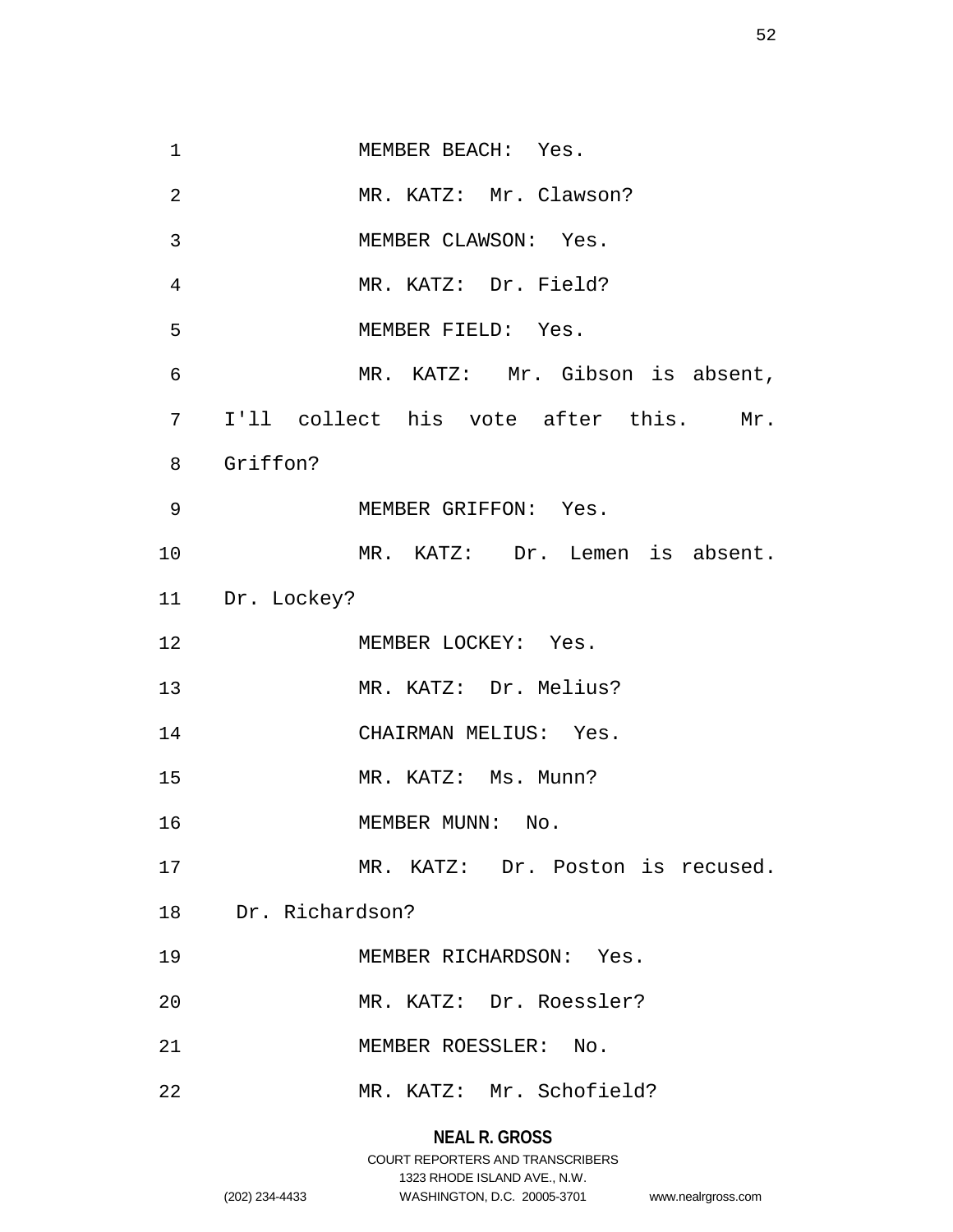1 MEMBER SCHOFIELD: Yes.

2 MR. KATZ: And Dr. Ziemer?

3 MEMBER ZIEMER: I will vote yes on 4 this one.

5 MR. KATZ: Okay. So the vote 6 passes with ten in favor, two nays and a 7 couple of absent votes to collect. But in any 8 event, it passes.

9 CHAIRMAN MELIUS: Okay, thank you. 10 And thank everybody for their work on this 11 and also for conducting the discussion on the 12 Board call. I realize it's sometimes 13 difficult.

14 DR. FUORTES: The petitioners 15 would like to thank all of you and Mr. Presley 16 as well for all of your time and efforts.

17 CHAIRMAN MELIUS: Okay. Thank 18 you. The next issue on our agenda is the 19 Hangar 481 SEC petition, which we were hoping 20 to be able to at least update and possibly 21 wrap up today. However, we heard in the last 22 couple of days that the petitioners'

**NEAL R. GROSS**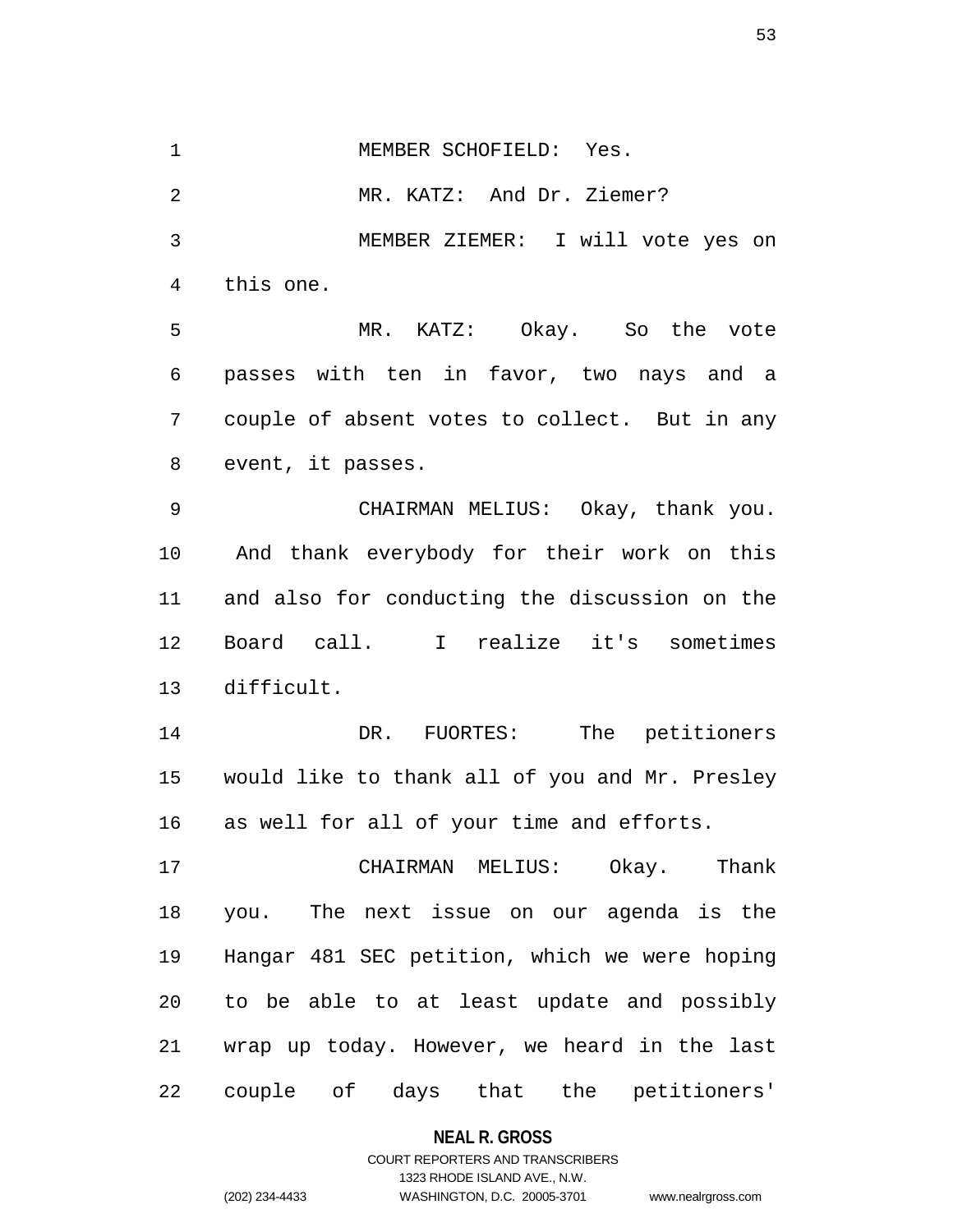1 representative was actually tied up today in 2 some DOL hearing related to some -- and that 3 he'd also put in some new interviews and some 4 other new information that NIOSH had collected 5 and he had put in, just recently put in -- 6 became aware of that, apparently, and had put 7 in a Freedom of Information request for that 8 information and wanted to have time to review 9 it. That'll take some time to go through, 10 Privacy Act and so forth review before he can 11 see it. So he had requested that we postpone 12 any action on the petition at this conference 13 call due to that, which I think is, you know, 14 is reasonable.

15 We would be putting it off, I 16 think all this could be accomplished before 17 the next meeting. And I don't believe that 18 there's any additional new information that 19 would, you know, warrant any other need for 20 gathering further information or anything.

21 Ted, is that a fair summary?

22 MR. KATZ: Yes, I think that's

**NEAL R. GROSS** COURT REPORTERS AND TRANSCRIBERS

1323 RHODE ISLAND AVE., N.W.

(202) 234-4433 WASHINGTON, D.C. 20005-3701 www.nealrgross.com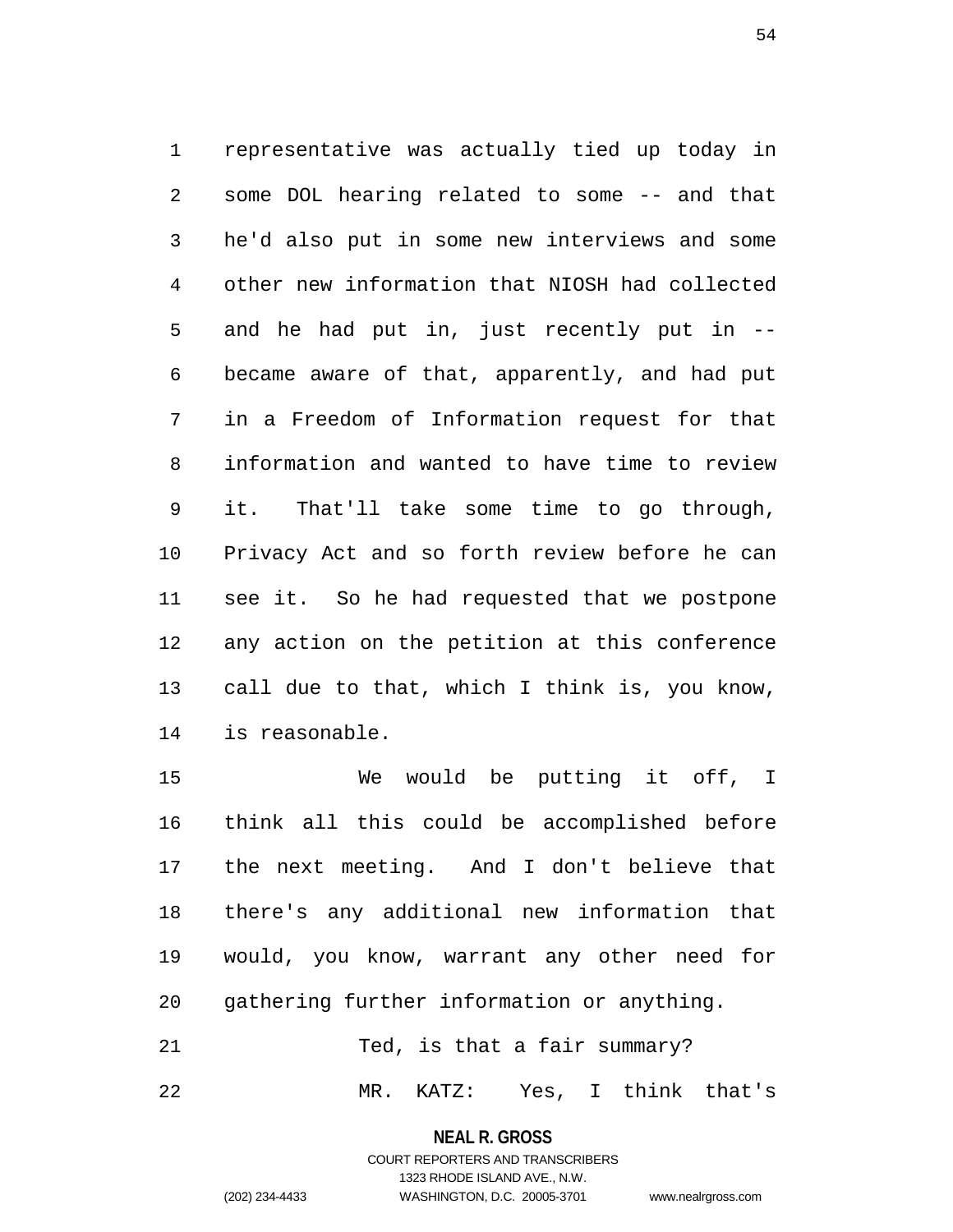1 absolutely correct, Dr. Melius.

2 DR. GLOVER: This is Sam Glover. 3 Based on the volume of the request and it's 4 going to have to go to DOE, it could be months 5 before the petitioner sees the documents. I 6 can't speak to how long the review process -- 7 this is DOE documents, so beyond just us it's 8 going to go back to DOE, sir. 9 CHAIRMAN MELIUS: Okay, well, then 10 let's see if Sam or somebody, I don't know 11 who. We can coordinate that, but could at 12 least track what's happening with that process 13 so we would know in terms of timing. 14 MR. KATZ: Okay. Then, Sam, this 15 is Ted, but then understanding what you said, 16 you're saying that really this would not be 17 feasibly addressed at the Tampa meeting? Is 18 that what you're saying? 19 DR. GLOVER: This is Sam Glover. 20 This is a possibility, but it's, I would 21 think, highly unlikely that it'll be able to 22 come out of our office, through DOE, go

**NEAL R. GROSS**

COURT REPORTERS AND TRANSCRIBERS 1323 RHODE ISLAND AVE., N.W. (202) 234-4433 WASHINGTON, D.C. 20005-3701 www.nealrgross.com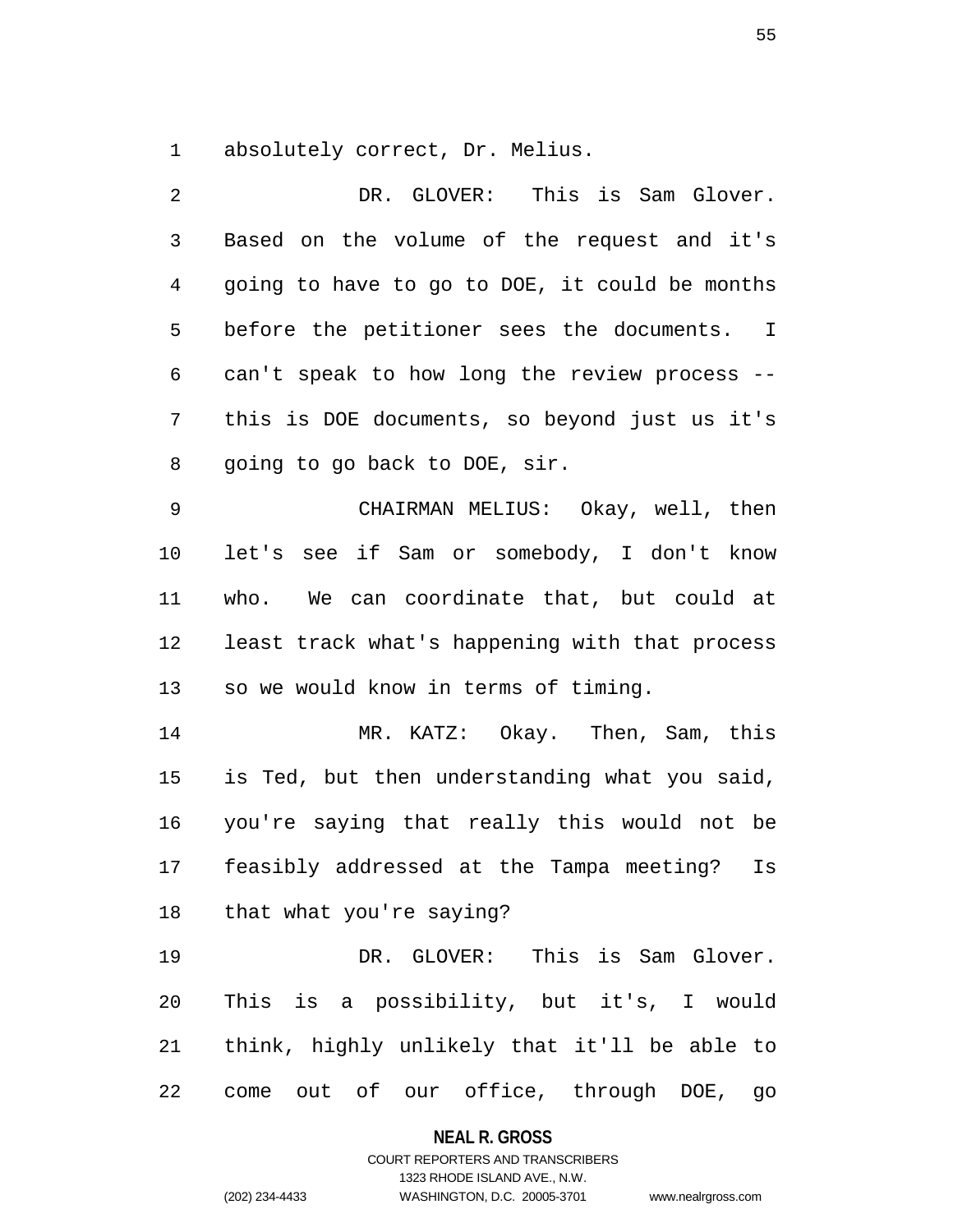1 through all of the classification reviews at 2 DOE and get to them in time.

3 MR. KATZ: Okay.

4 MS. ELEY: Excuse me a minute. 5 This is Judy Eley calling in from Vienna, 6 Virginia. Arjun Makhijani is in Paris, France 7 and would like to call into this conference 8 call, but he can't use the 866 number. Is 9 there any alternate number he could use to 10 call in?

11 MR. KATZ: Judy, I don't know of 12 another number.

13 MS. ELEY: Okay, thank you.

14 CHAIRMAN MELIUS: Okay. Any 15 questions or comments on Hangar 481?

16 MEMBER MUNN: Well, I might 17 suggest that we consider an update at the 18 Tampa meeting if, for any magical reason, it 19 might have cleared the DOE hurdles that are 20 necessary, then we may address it.

21 CHAIRMAN MELIUS: Okay. Agreed, 22 thank you. And it is the petitioners that are

> **NEAL R. GROSS** COURT REPORTERS AND TRANSCRIBERS

> > 1323 RHODE ISLAND AVE., N.W.

(202) 234-4433 WASHINGTON, D.C. 20005-3701 www.nealrgross.com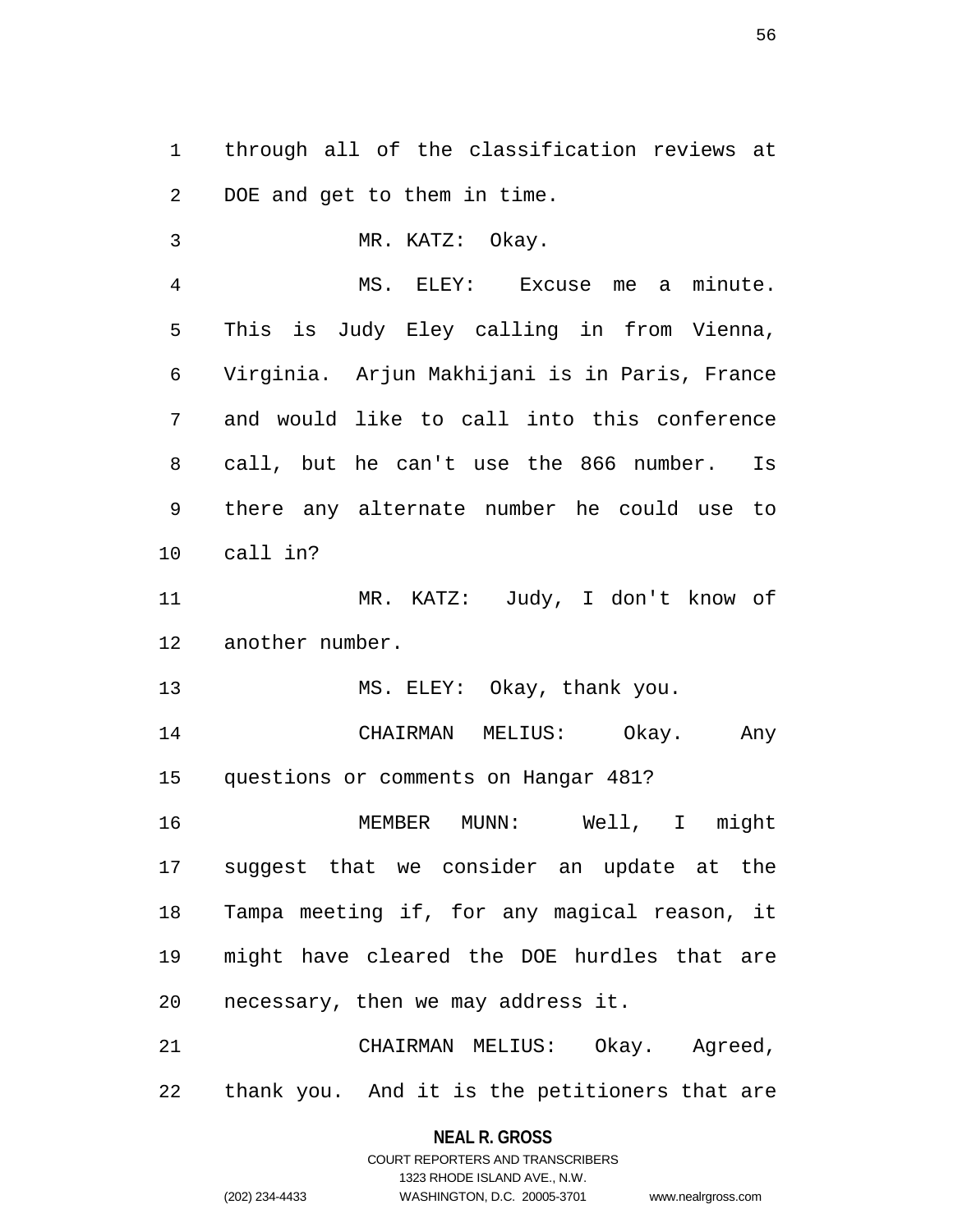1 requesting the delay, so we'll do that.

2 MEMBER MUNN: Right. 3 CHAIRMAN MELIUS: Next item on our 4 agenda is the Special Exposure Cohort petition 5 status update. LaVon? 6 MR. RUTHERFORD: Yes, thank you, 7 Dr. Melius. This is LaVon Rutherford. From 8 an SEC perspective, the December Board Meeting 9 looks like it's going to be a very light load. 10 We've completed our evaluation of a petition 11 for Clinton Engineering Works, but we are 12 having trouble defining a Class that can be 13 administered by Department of Labor. 14 Therefore, so we're doing some 15 additional research to see if we can find some 16 information to define the Class. We had 17 planned to present the evaluation at the 18 December meeting, but that appears to be 19 doubtful. 20 We also are working on an 83.14 21 for Brookhaven National Lab and that does not

22 appear that it'll be ready as well. So at

#### **NEAL R. GROSS**

COURT REPORTERS AND TRANSCRIBERS 1323 RHODE ISLAND AVE., N.W. (202) 234-4433 WASHINGTON, D.C. 20005-3701 www.nealrgross.com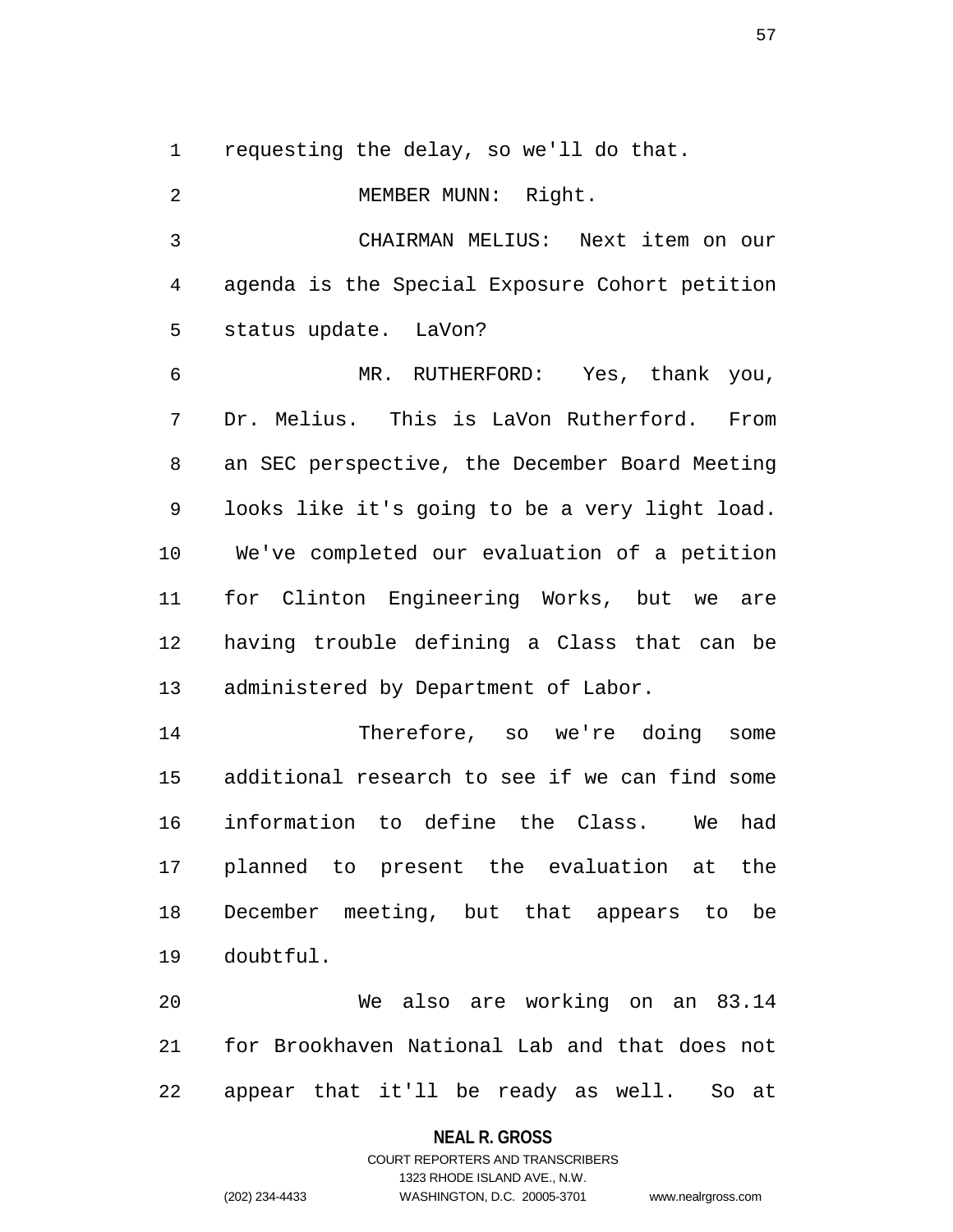1 this time it looks like we will not be 2 presenting any new petitions at the December 3 meeting.

4 I anticipate three to four new 5 evaluations for the February meeting, with 6 Clinton Engineering Works and Brookhaven being 7 two of those. And really, that's about it. 8 So we don't have any new petitions, again, for 9 the December meeting.

10 CHAIRMAN MELIUS: Okay. Must be 11 our holiday present or something.

12 (Laughter.)

13 CHAIRMAN MELIUS: Any questions 14 for LaVon?

15 (No response.)

16 CHAIRMAN MELIUS: Okay. Any 17 updates on Work Groups or Subcommittees? 18 Mark, are you still on the phone? I know Mark 19 had to leave, had another meeting at noon. So 20 he did send me an email.

21 Let me just do a brief update on 22 his behalf. You may have, at least Board

> **NEAL R. GROSS** COURT REPORTERS AND TRANSCRIBERS 1323 RHODE ISLAND AVE., N.W.

(202) 234-4433 WASHINGTON, D.C. 20005-3701 www.nealrgross.com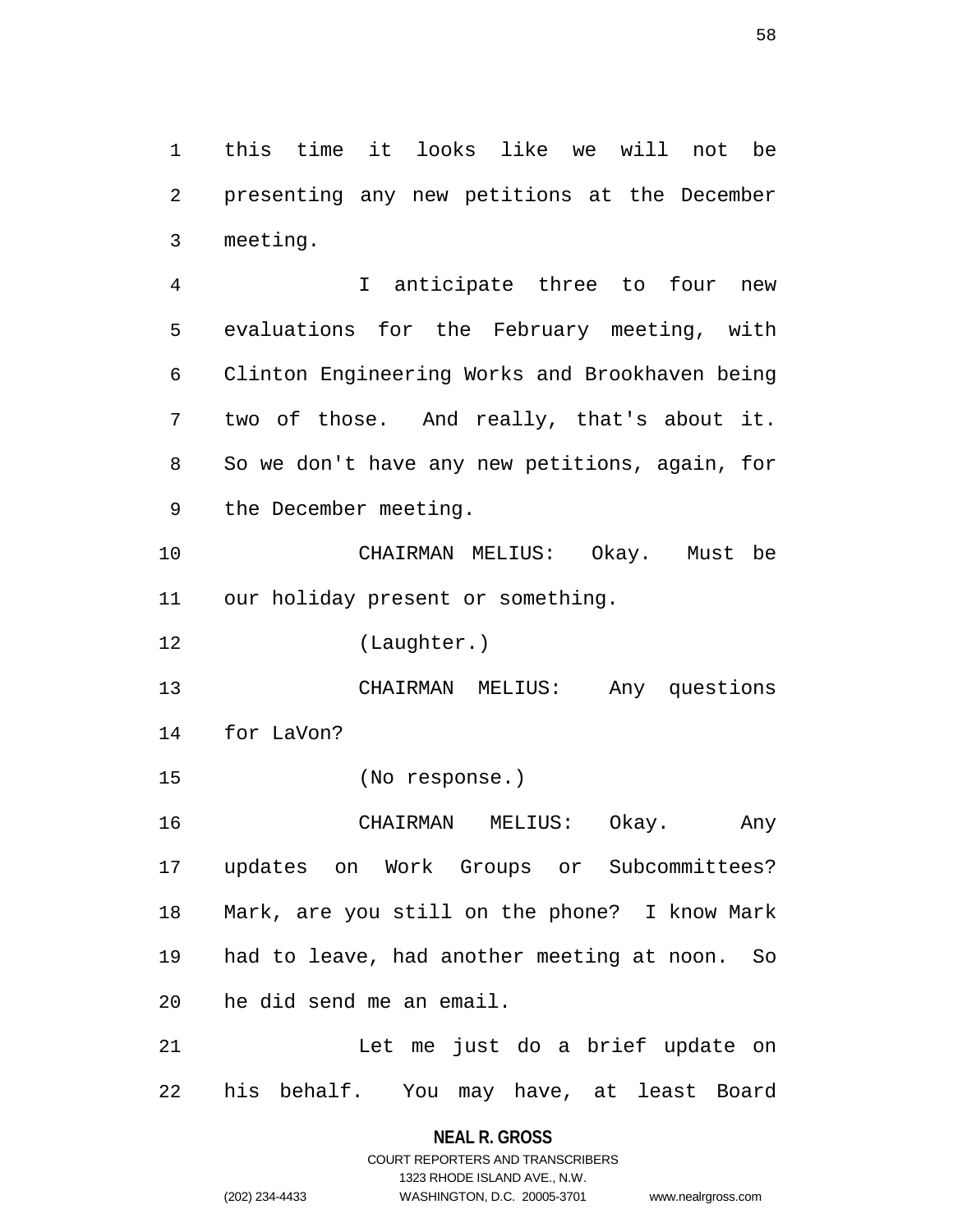1 Members may have received information on this, 2 but the Dose Reconstruction Subcommittee is 3 scheduled for a meeting on December 19.

4 The Rocky Flats Work Group will be 5 meeting by conference call from 2:00 to 4:00 6 p.m. on November 3.

7 And he is also working on setting 8 up a conference call meeting for the Savannah 9 River Work Group, did not establish a date, 10 but they expect it sometime between now and 11 before the December meeting.

12 And any other Board Members have 13 any updates on Work Groups they'd like to 14 present? Or Subcommittees?

15 MEMBER BEACH: This is --

16 MEMBER MUNN: Oh, go ahead.

17 MEMBER BEACH: No, no, go ahead, 18 Wanda.

19 MEMBER MUNN: This is Wanda. I 20 have a brief report with respect to the 21 Procedures Subcommittee. We met on the 19th 22 of September in Cincinnati, had a full day of

### **NEAL R. GROSS**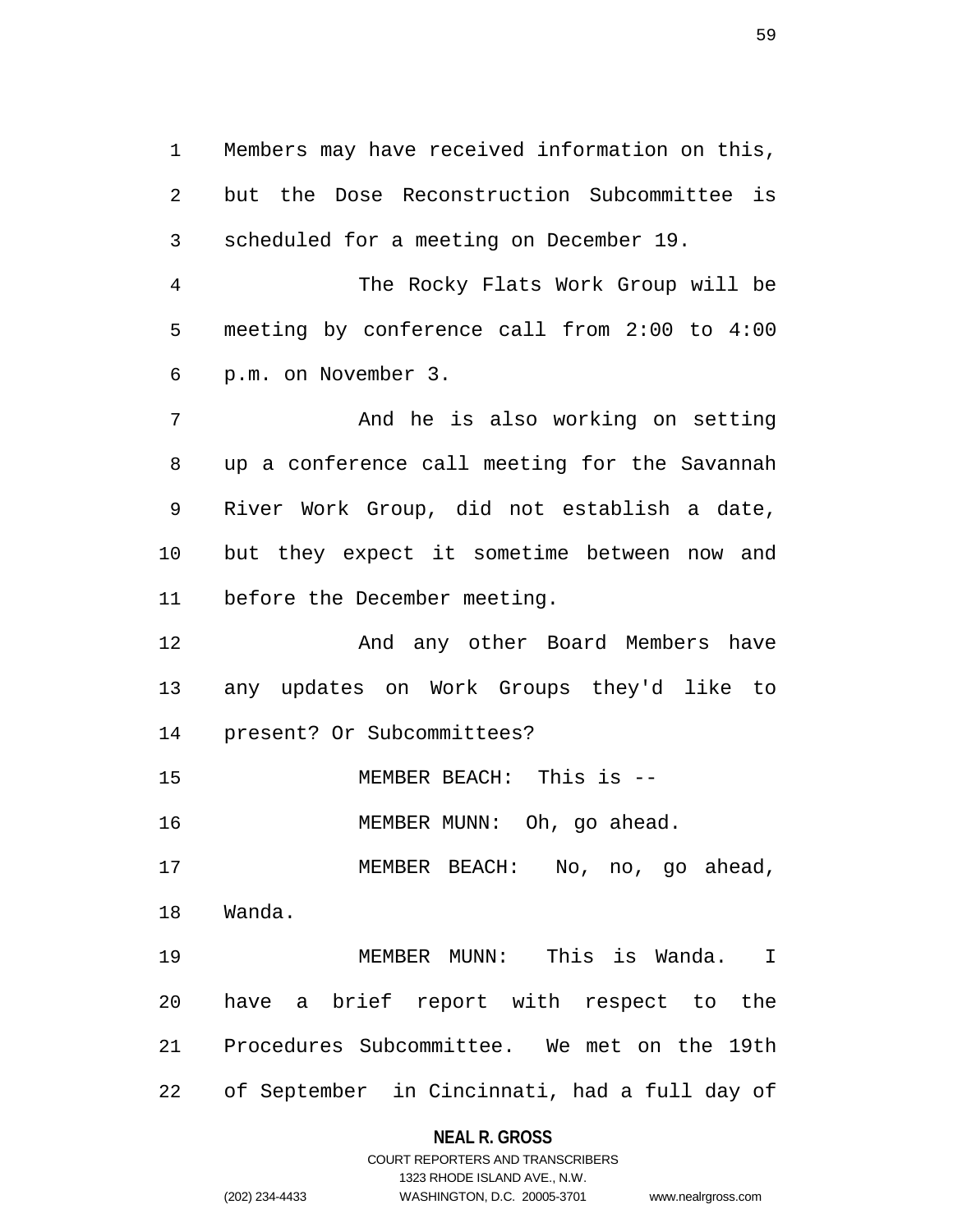1 activities. We are to the point where we have 2 only six, we consider fairly minor issues, to 3 be worked out with respect to the new 4 database, which is beginning to operate much 5 more smoothly than it has in the past.

6 We're aware of the fact that the 7 items which were significant in number when we 8 undertook them have now all been addressed in 9 one way or another so that we have them 10 categorized in boxes other than "Open."

11 We have 99 documents that are on 12 our database currently and those include 60 13 Technical Information Bulletins, 30 14 procedures, five PERs, three IGs and a TBD, 15 all of which have a large number of action 16 items associated with them.

17 But a significant number of them, 18 a number actually, we believe, exceeding 50 19 percent of the original open items have been 20 cleared now, and we have a very small number 21 of new items that are being added to the 22 database.

#### **NEAL R. GROSS**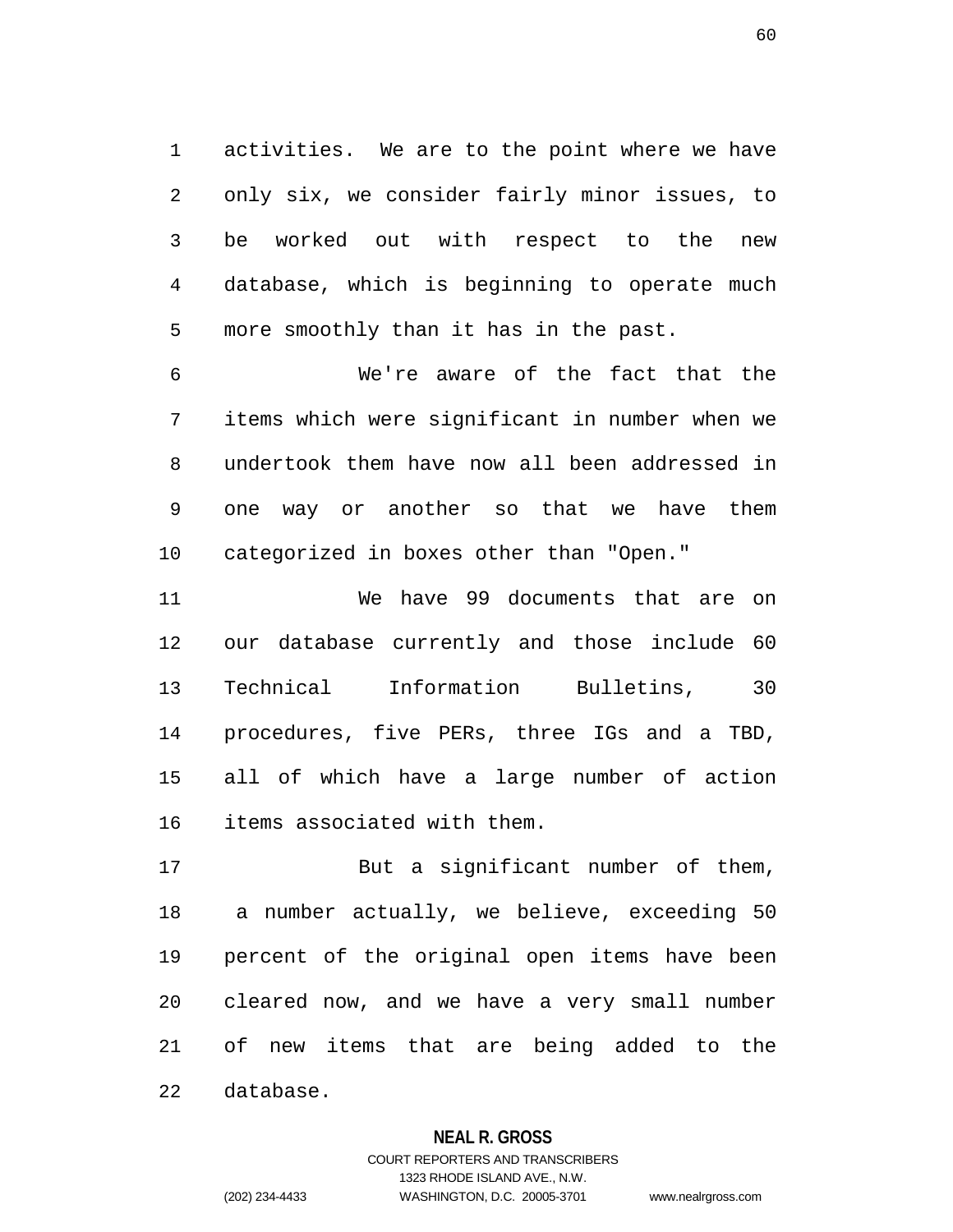1 So we are beginning to see, get a 2 real handle on where we are and what we have 3 yet to do. It's not nearly as daunting as it 4 was this time last year.

5 Our next meeting will be in 6 January and we are anticipating at that time 7 that we will have at least four or five of the 8 major items that we've been carrying for 9 several days -- for several months, with 10 respect especially to our PER database, to be 11 resolved, transferred to Work Groups or 12 otherwise cleared.

13 MR. KATZ: Wanda, this is Ted. If 14 I could just supplement your report, I sent to 15 all the Board Members a large batch or two 16 batches of the two-page summaries of 17 procedures that have been resolved by the 18 Subcommittee summarizing those resolutions to 19 be posted on the Board's website, ultimately. 20 But I've sent them on to all Board 21 Members. It's your opportunity, if you have

22 comments about how those are written up or

#### **NEAL R. GROSS**

### COURT REPORTERS AND TRANSCRIBERS 1323 RHODE ISLAND AVE., N.W. (202) 234-4433 WASHINGTON, D.C. 20005-3701 www.nealrgross.com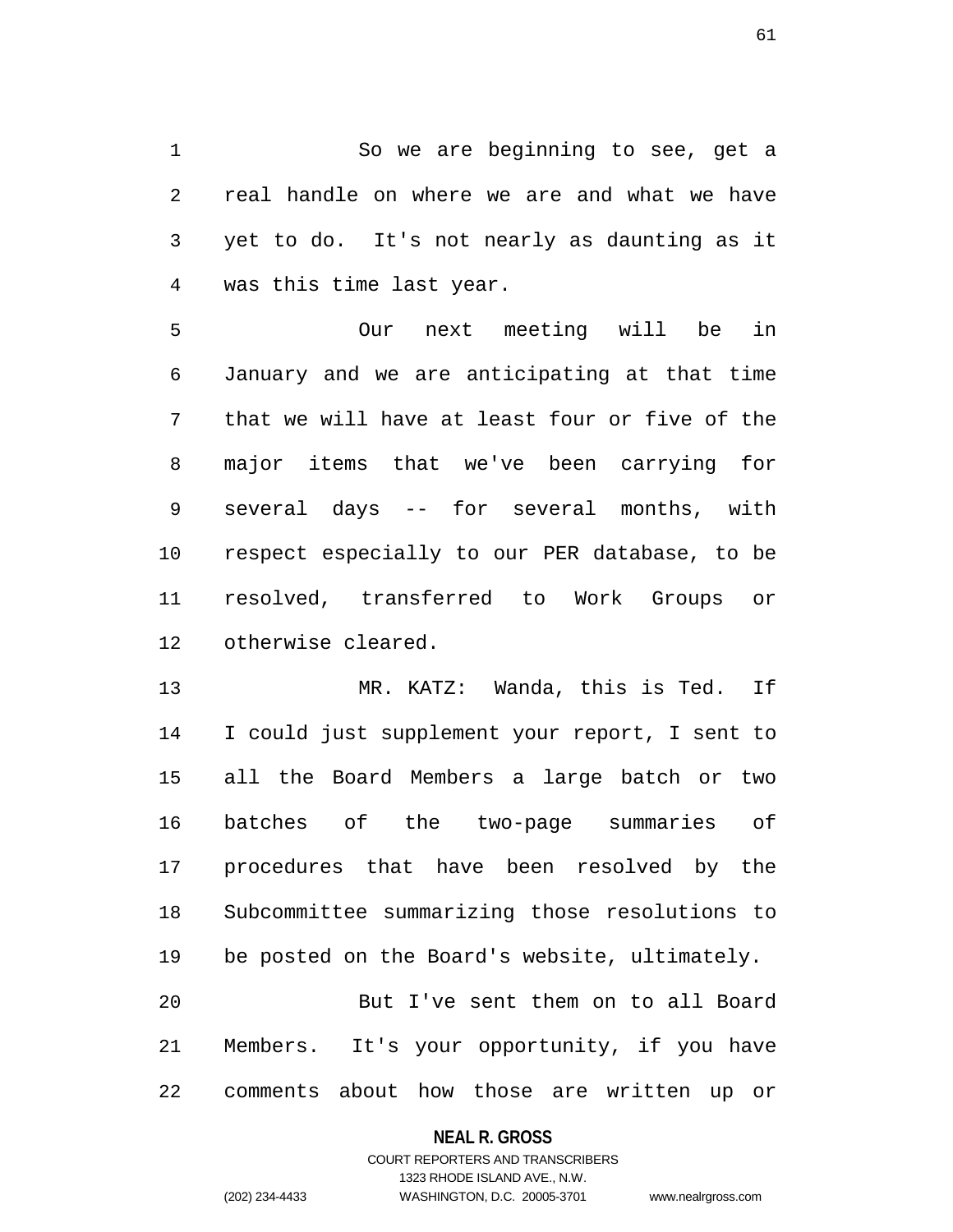1 suggestions, to get them in to Wanda and the 2 Procedures Subcommittee, which looks at those 3 and finalizes those so that they can be 4 posted. I just wanted to remind you all that 5 you have those.

6 MEMBER MUNN: Thank you, Ted. And 7 I do need to point out that what you have are 8 the rough submissions. They will be edited 9 for, not for context -- or for content, but 10 for grammatical and format changes, prior to 11 their being posted.

12 But if you do have comments with 13 respect to content, please do let us know and 14 we'll take those under advisement at the 15 January meeting. Thank you.

16 CHAIRMAN MELIUS: Okay, thank you, 17 Wanda. Josie, I think you had updates?

18 MEMBER BEACH: Yes. I was just 19 going to update you on Mound. The Work Group 20 is meeting on November 7 and I anticipate 21 being able to bring a partial report where we 22 can finish up some of our work. We won't be

**NEAL R. GROSS**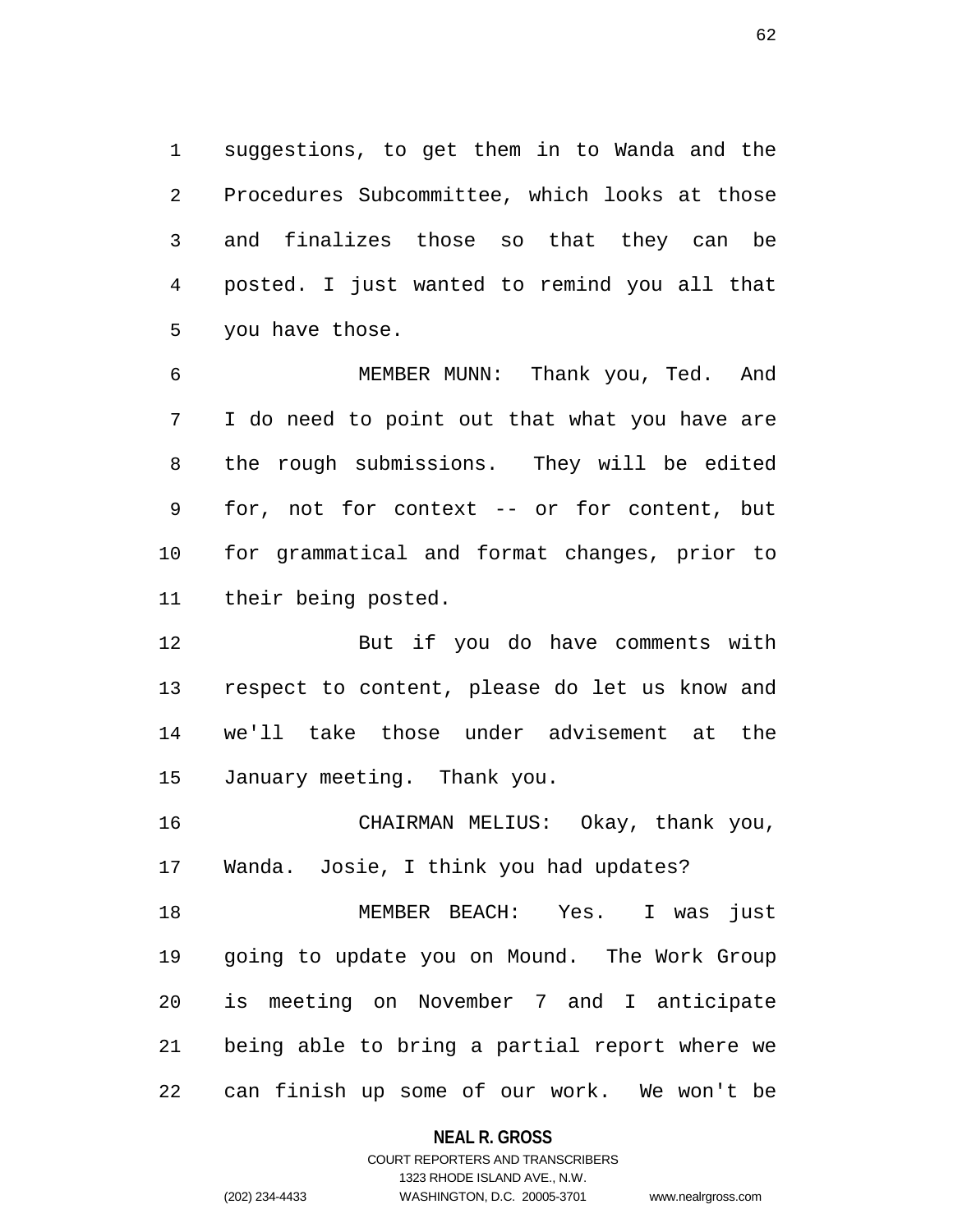1 totally finished until after January.

2 CHAIRMAN MELIUS: Okay. Thank 3 you. 4 MEMBER CLAWSON: This is Brad. 5 CHAIRMAN MELIUS: Yes, Brad? 6 MEMBER CLAWSON: Just to bring you 7 up to speed on Fernald because we've had this 8 brought before the Board already, but we've 9 got a Work Group that's going to come up, it's 10 either going to be the 28th or 29th, depending 11 on what Ted finally comes up with.

12 But we'll probably be giving a 13 report on this at the Tampa meeting. This is 14 -- we're coming to the end on Fernald, too.

15 MEMBER SCHOFIELD: This is Phil. 16 Pinellas Work Group met on the 13th of 17 October. We still have some outstanding 18 issues that we need to address. It'll be 19 sometime after the first of the year before we 20 meet again.

21 CHAIRMAN MELIUS: Okay. Thank you, 22 Phil. Anybody else?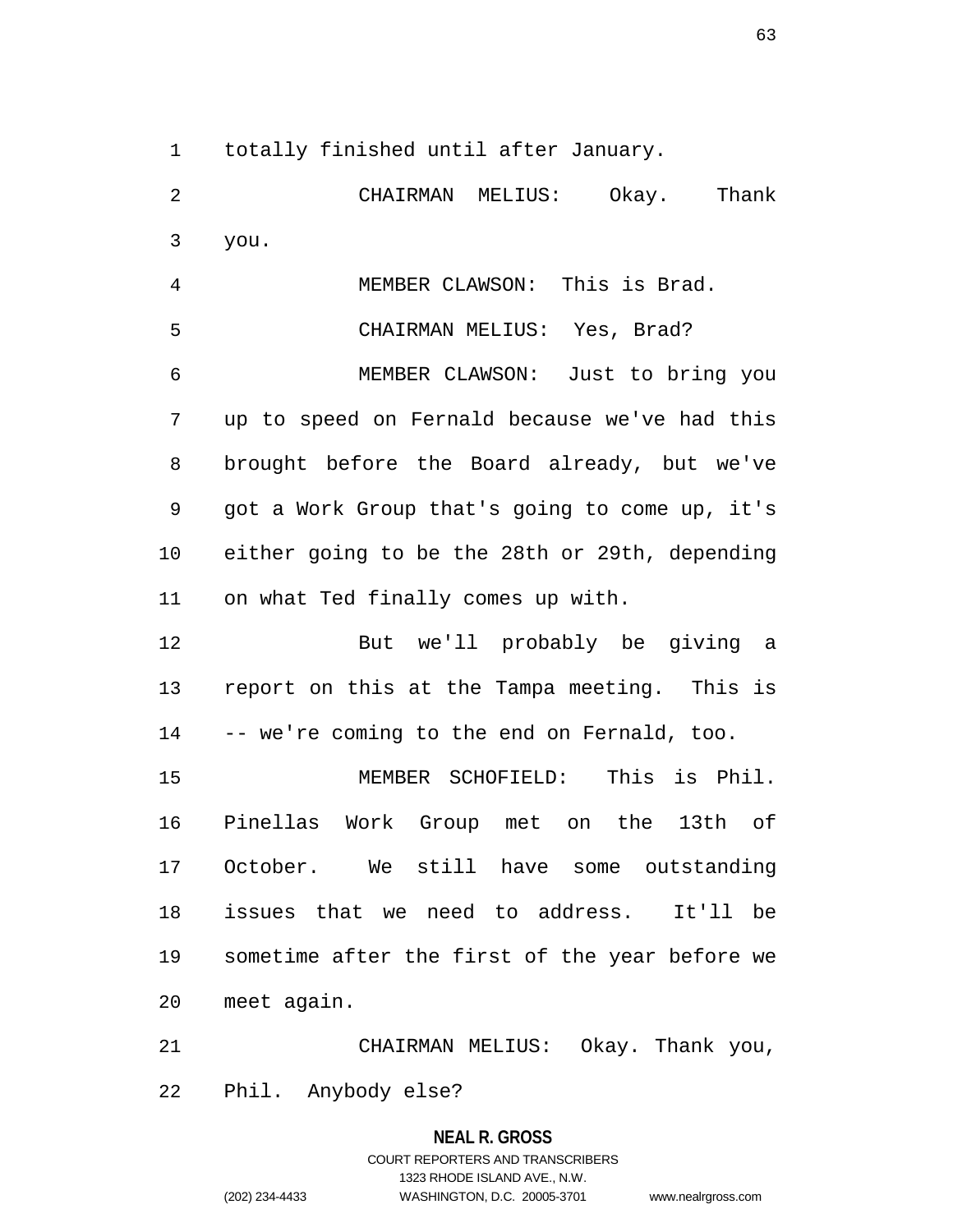1 MEMBER RICHARDSON: This is David 2 Richardson.

3 CHAIRMAN MELIUS: Oh, hi, Dave. 4 MEMBER RICHARDSON: Hi. The 5 Science Issues Work Group met on October 12. 6 We had a discussion of the scope of tasks for 7 the Work Group with a focus on disease risk 8 models, reviewing the current status of 9 science issues identified by NIOSH, also 10 identifying any new issues and some discussion 11 of how we'd assess and report on each issue.

12 We made a list of priorities as 13 sort of a rank ordered topic list that the 14 Working Group is focusing on. There's seven 15 issues on that list. They include DDREF, Dose 16 and Dose Rate Effectiveness Factor, RBE, 17 Relative Biological Effectiveness, issues 18 related to adjustment of Probability of 19 Causation based on exposures to other 20 factors, the role of age at exposure, 21 incorporation of other nuclear worker epi 22 studies, the grouping of rare and

#### **NEAL R. GROSS**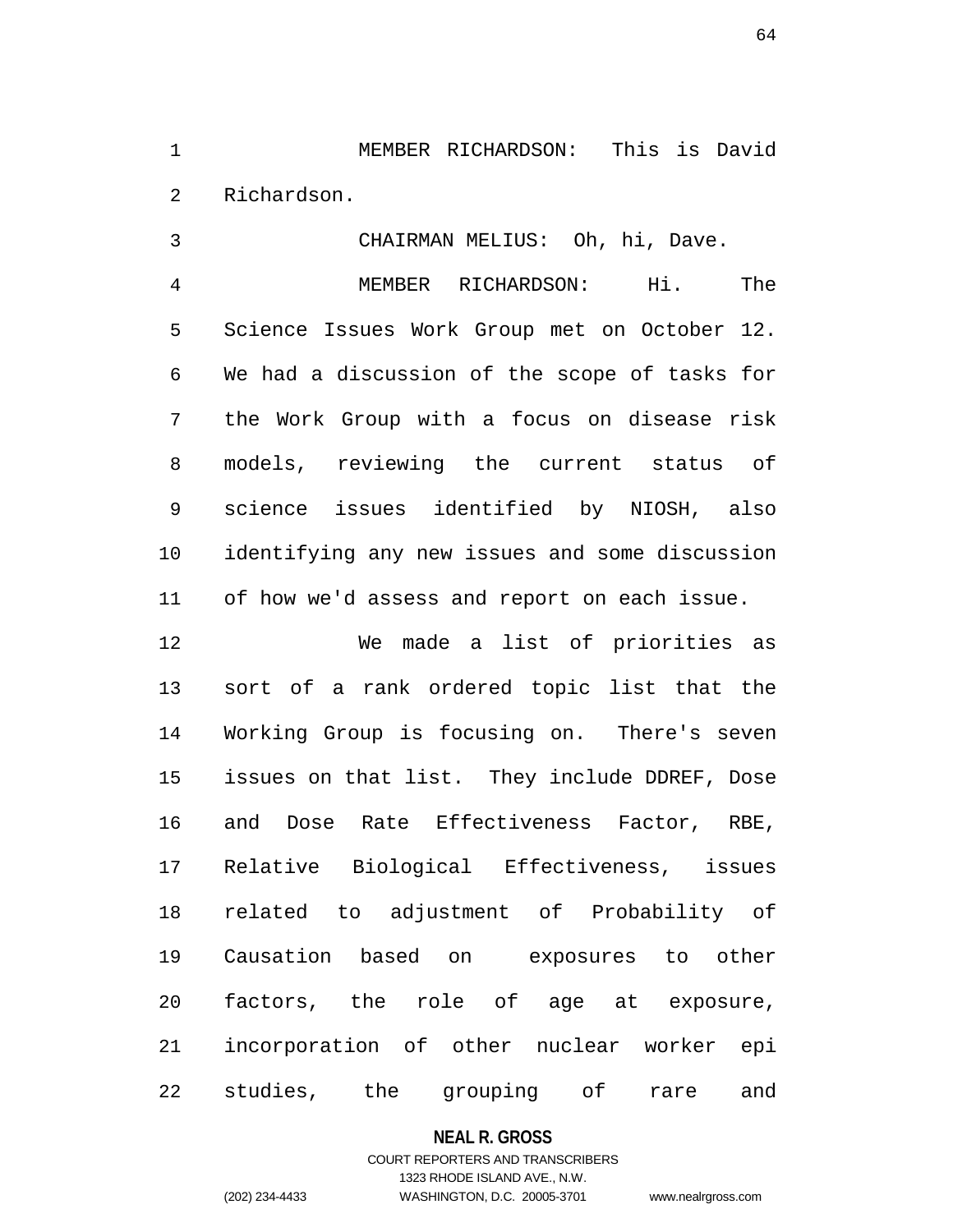1 miscellaneous cancers and the potential use of 2 data in house by NIOSH OCAS for informing risk 3 models. The last thing we talked about was 4 kind of the process by which we'll provide a 5 brief report to the full Board on what the 6 Working Group has done.

7 The first topic we're going to 8 tackle is Dose and Dose Rate Effectiveness 9 Factors. And we're waiting for NIOSH to 10 provide us with a report that was prepared by 11 SENES Oak Ridge on work that they've done on 12 that.

13 CHAIRMAN MELIUS: Okay. 14 Excellent. Any other, anybody else have Work 15 Group updates?

16 MEMBER ZIEMER: This is Ziemer. I 17 can give you an update on the TBD-6000 Work 18 Group. That group met on September 20 to 19 consider General Steel Industries petition as 20 well as Appendix BB, which is basically the 21 Site Profile for General Steel Industries.

22 At our meeting, we considered the

**NEAL R. GROSS** COURT REPORTERS AND TRANSCRIBERS

1323 RHODE ISLAND AVE., N.W.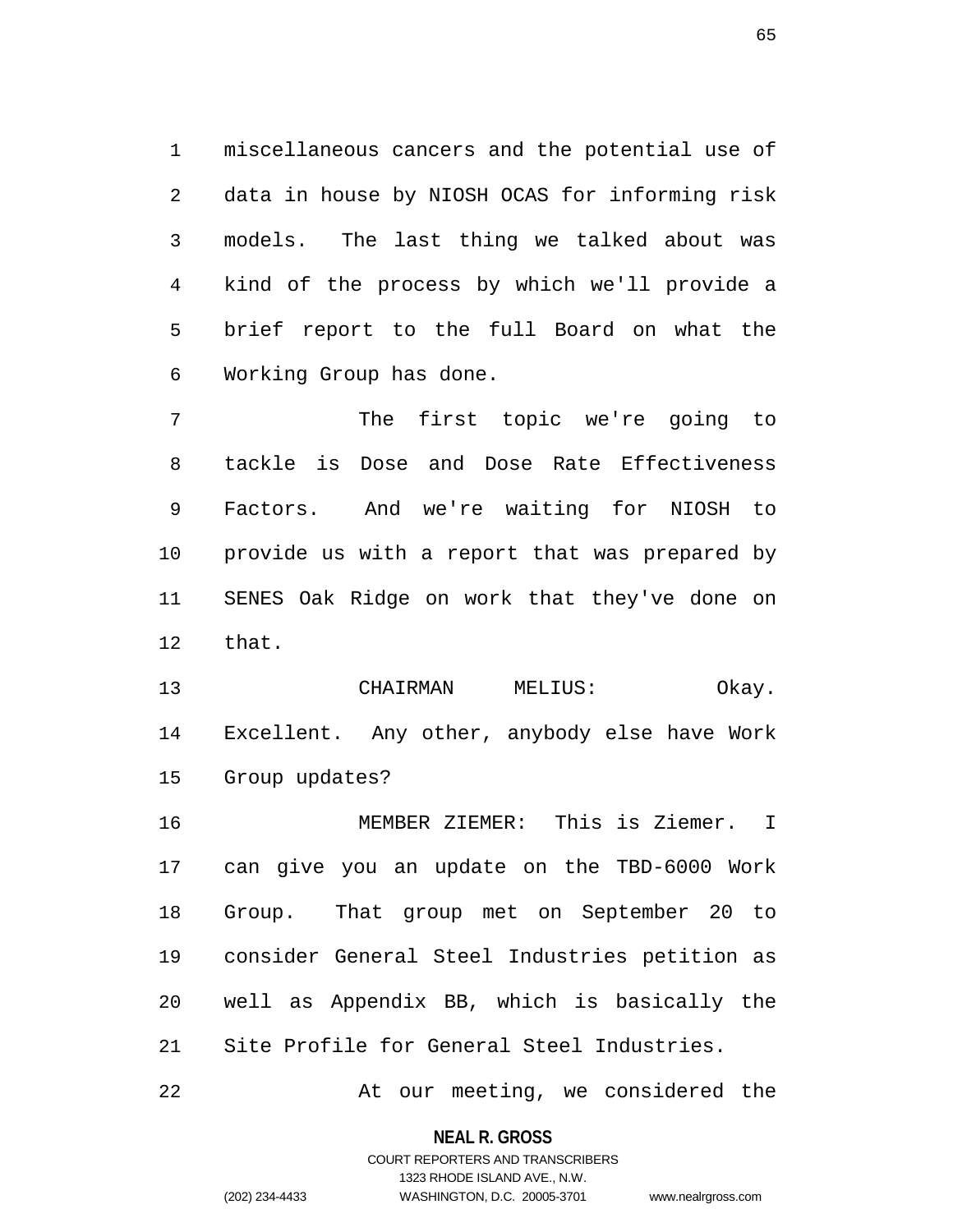1 NIOSH White Paper on portable radiography 2 sources, as well as an SC&A review of that 3 White Paper.

4 We've identified a number of 5 follow-up issues, including some additional 6 worker interviews that will help us clarify 7 what sources were present in the early years, 8 which is 1952 to '62 at that site, as well as 9 the radiation safety practices in the early 10 years.

11 We're scheduled to meet again on 12 November 2 to follow up on those items and 13 then we are also awaiting another White Paper 14 from NIOSH dealing with modeling for the 15 betatron exposure, so we will have another 16 meeting shortly after New Year's to consider 17 that White Paper and its ramifications.

18 So we're making progress, but 19 still a lot of open issues.

20 CHAIRMAN MELIUS: Excellent. 21 Anybody else have updates?

22 MR. FITZGERALD: Jim, Joe

# **NEAL R. GROSS** COURT REPORTERS AND TRANSCRIBERS 1323 RHODE ISLAND AVE., N.W. (202) 234-4433 WASHINGTON, D.C. 20005-3701 www.nealrgross.com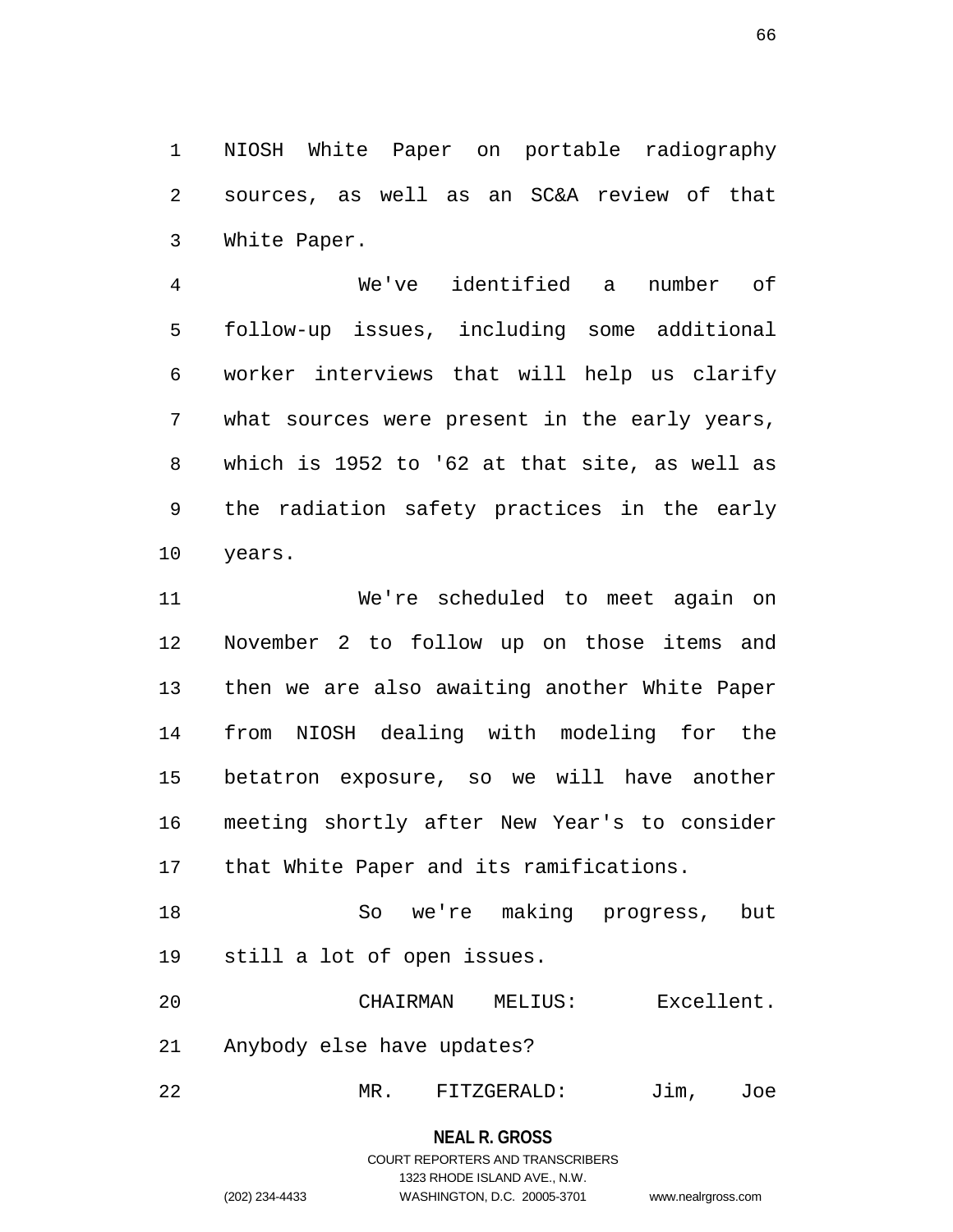1 Fitzgerald. I didn't hear Mark Griffon 2 mention Los Alamos, but I just wanted to add 3 that both NIOSH and SC&A have been working a 4 number of open issues on Los Alamos and making 5 progress.

6 But, you know, again, we haven't, 7 there isn't a Work Group meeting scheduled, 8 but certainly we're moving toward that.

9 CHAIRMAN MELIUS: Okay. Yes, I 10 think it's similar on Hanford also. I think 11 we're sort of waiting for work to get done on 12 these and then schedule a meeting, but wanted 13 to make sure that SC&A and NIOSH have time to 14 get the work done.

15 So,good. Anybody else have 16 updates?

17 MR. KATZ: This is Ted, Jim. I 18 might as well give an update for the Worker 19 Outreach since Mike is not on the call.

20 CHAIRMAN MELIUS: Okay.

21 MR. KATZ: But we have from SC&A 22 a new sampling plan, the Worker Outreach, one

#### **NEAL R. GROSS**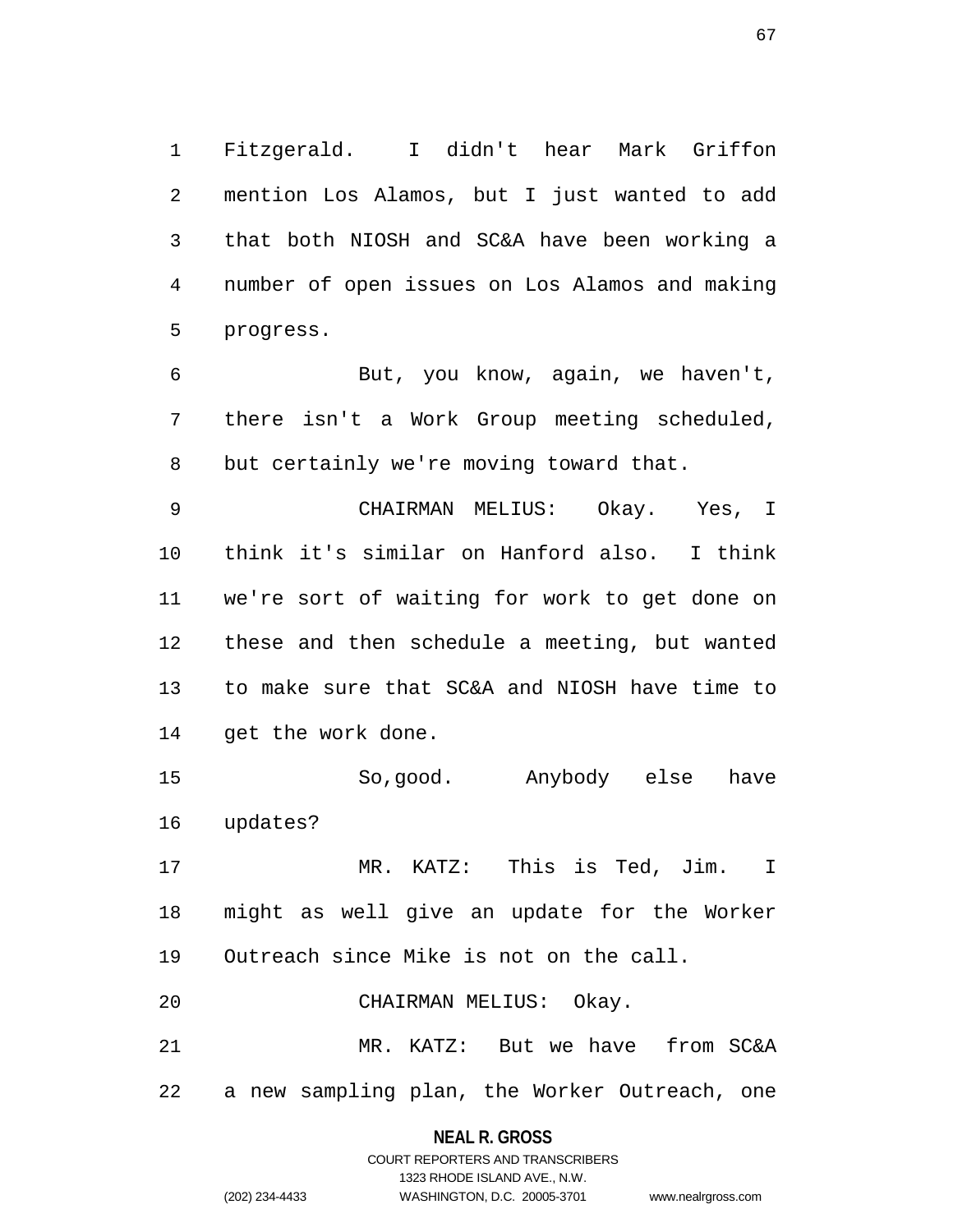1 of their projects is to evaluate worker input 2 into Technical Documents, SEC both and Site 3 Profile documents for sites. And their focus 4 right now is Rocky Flats and we've been 5 working back and forth and getting a plan 6 together for doing that evaluation and SC&A 7 has put in a new plan so the Work Group 8 members have that. As soon as we get 9 concurrence from the Work Group members, that 10 project will go forward.

11 CHAIRMAN MELIUS: Okay. Good. 12 Anybody else? Okay. I don't believe we have 13 any Board correspondence to discuss, but out 14 previous discussions sort of flow into our 15 plans and what's happening at the December 11 16 Board meeting, and I believe it's looking at, 17 Ted shared with me sort of a straw man agenda 18 trying to just figure out timing and so forth. 19 And given what LaVon told us about 20 earlier in terms of 83.14s and other petition 21 reviews underway, apparently we have a fairly, 22 at least compared to our recent meeting, a

#### **NEAL R. GROSS**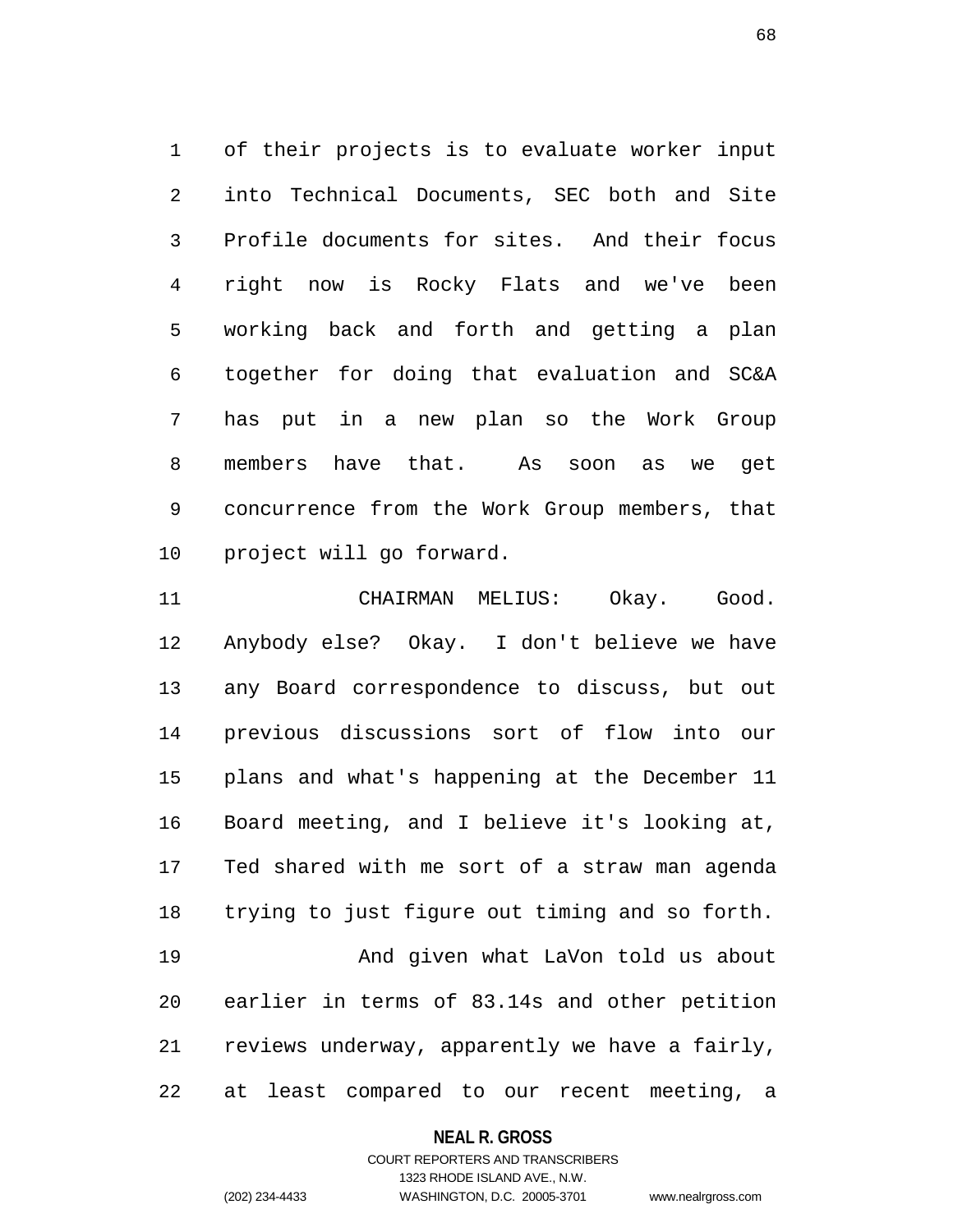1 light schedule in terms of agenda items for 2 the Tampa meeting.

3 So we will be, I believe it's safe 4 to say, that we will be planning a meeting 5 that would last two days. Should not be a 6 need for another, a third day, or a third half 7 day for the meeting in Tampa. We'll try to pin 8 it down a little bit more in terms of exact 9 time, but the plan would be to meet on 10 Wednesday and Thursday of that week.

11 1000 I don't recall the  $-$ 

12 MR. KATZ: It's December 7 and 13 December 8.

14 CHAIRMAN MELIUS: Eighth? And I 15 think people that are, at least those that 16 want to, given where they're traveling to, 17 should be able to get out, you know, early 18 evening or, you know, around 6:00 pretty 19 easily out of Tampa on the second day, on the 20 8th, given our agenda.

21 So if that helps people in terms 22 of planning and so forth, to let you know

> **NEAL R. GROSS** COURT REPORTERS AND TRANSCRIBERS

> > 1323 RHODE ISLAND AVE., N.W.

(202) 234-4433 WASHINGTON, D.C. 20005-3701 www.nealrgross.com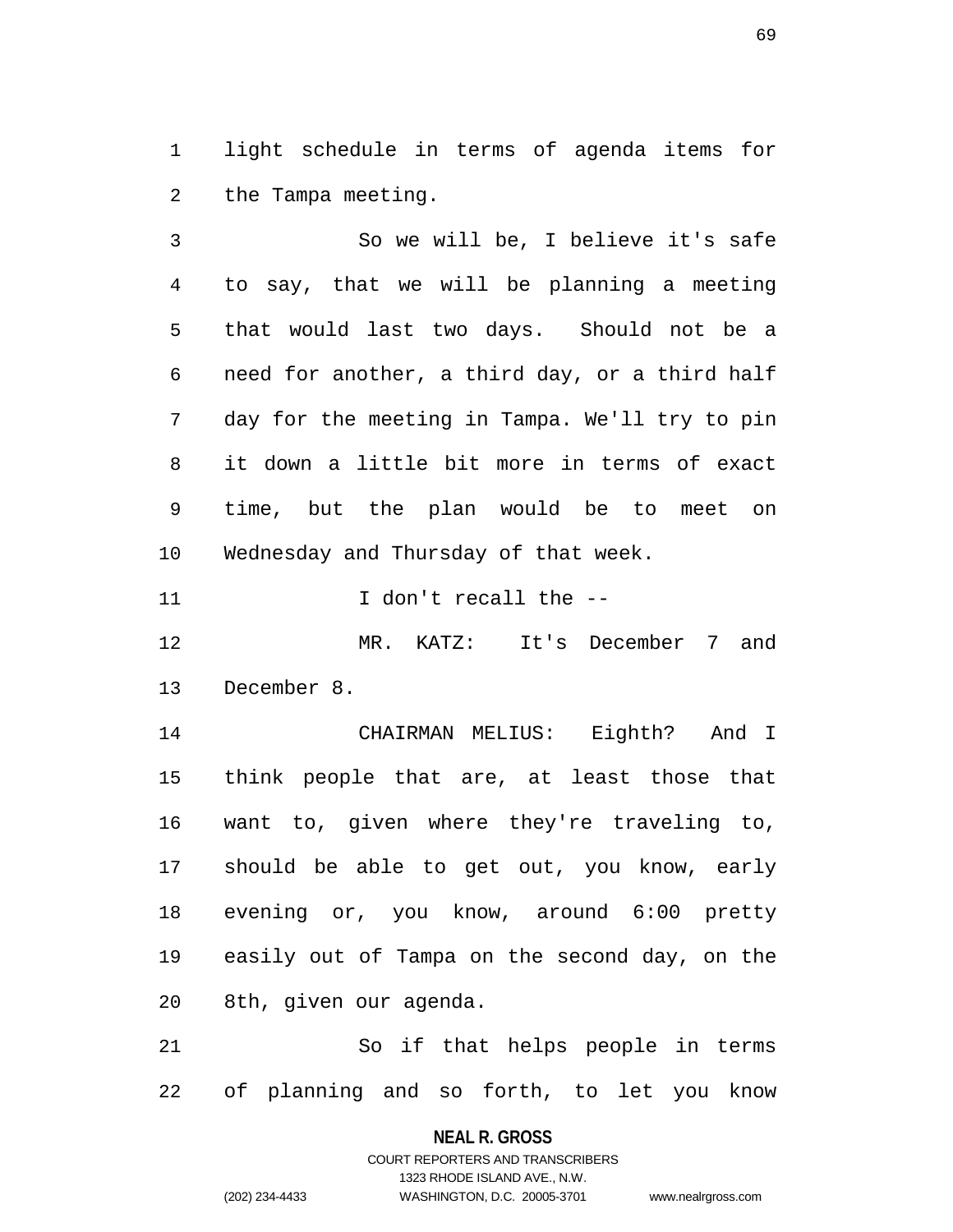1 that. Anybody have questions on that Board 2 agenda or suggestions for other items? 3 MEMBER ANDERSON: So we'll go a 4 full day until 5:00 or 4:30 on Thursday? 5 CHAIRMAN MELIUS: That's why I 6 hesitated a little bit, given what we've heard 7 from some of the reports and given the 8 tentative agenda, I'm not even sure we would 9 go until 5:00. Ted, you helped pull it 10 together. What do you think?

11 But it looks to me as if a couple 12 things have dropped off, or could easily drop 13 off. We had Hangar 481, we had that on. Given 14 what Sam said, that's unlikely. Clinton 15 Engineering we had, that doesn't appear to be 16 on the agenda.

17 So what we would have to discuss, 18 in terms of SEC petitions or Hooker, you 19 pulled from your group, Andy. Pinellas would 20 just be really an update. We have the Linde, 21 the new petition or relatively new petition on 22 Linde that -- Fernald, we have time set aside

#### **NEAL R. GROSS**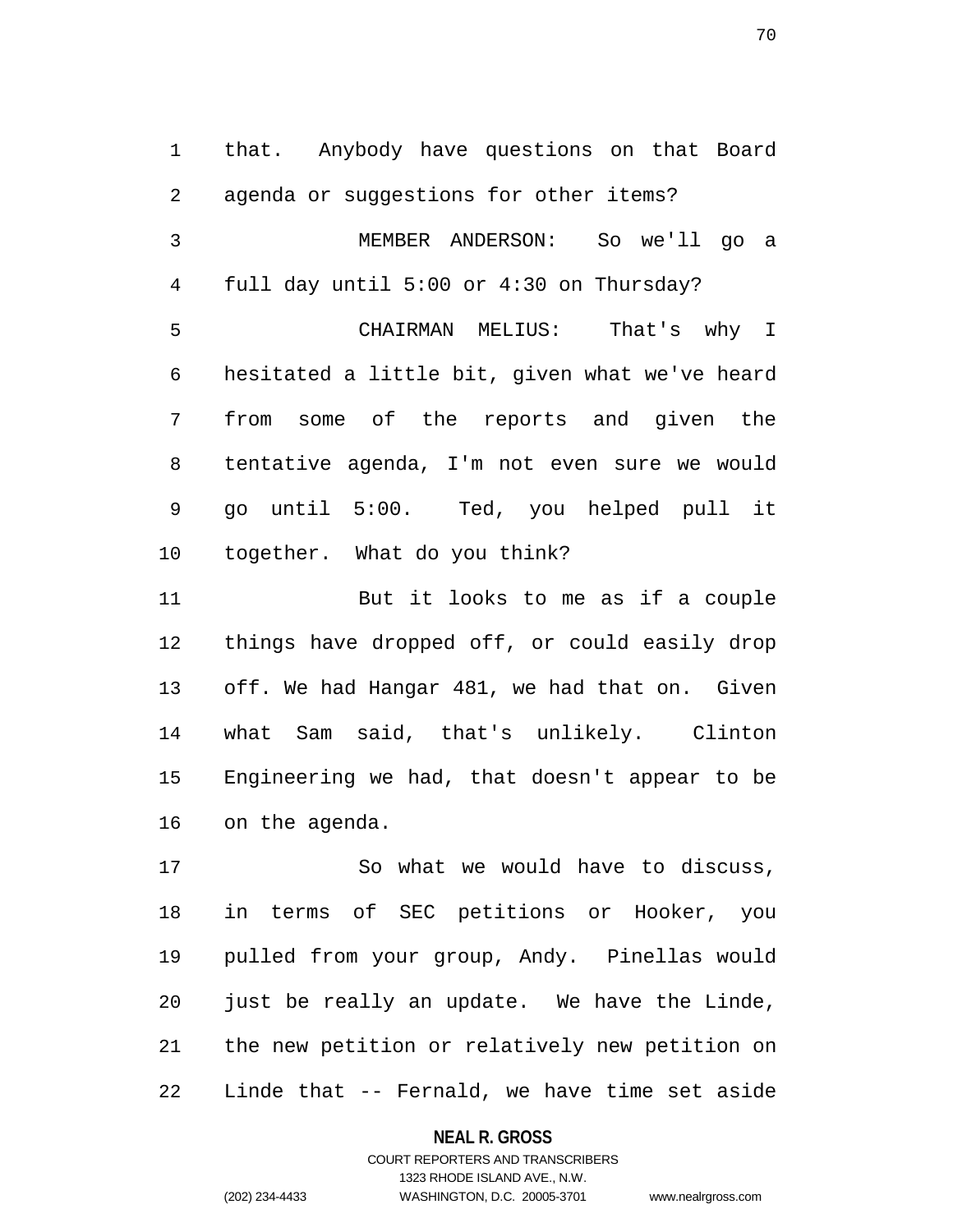1 for that.

| 2              | I'm not sure, we could potentially             |
|----------------|------------------------------------------------|
| $\mathfrak{Z}$ | put on GSI, but I'm not sure, based on what    |
| 4              | Paul said, whether that'll be ready for a      |
| 5              | vote. And then we have Savannah River, which   |
| 6              | we really need to resolve a vote on that.      |
| 7              | have the recommendation from<br>We             |
| 8              | NIOSH and from the last meeting, but we have   |
| 9              | questions on the -- essentially on the Class   |
| 10             | Definition and how that -- whether that can be |
| 11             | implemented, so we'll need some discussion on  |
| 12             | that at the December meeting.                  |
| 13             | MR. KATZ: And then on top of                   |
| 14             | that, Jim, we have Mound. I think Josie was    |
| 15             | saying she would probably be reporting out at  |
| 16             | least partially on Mound.                      |
| 17             | CHAIRMAN MELIUS: Yes.                          |
| 18             | MR. KATZ: So I agree, Jim, I                   |
| 19             | mean, I think we're looking at a 4:00, 4:30 at |
| 20             | the latest. Maybe less. Paul, I'll need to     |
| 21             | talk with you about GSI. The question, you     |
| 22             | may understand it, as to why I had a question  |

**NEAL R. GROSS**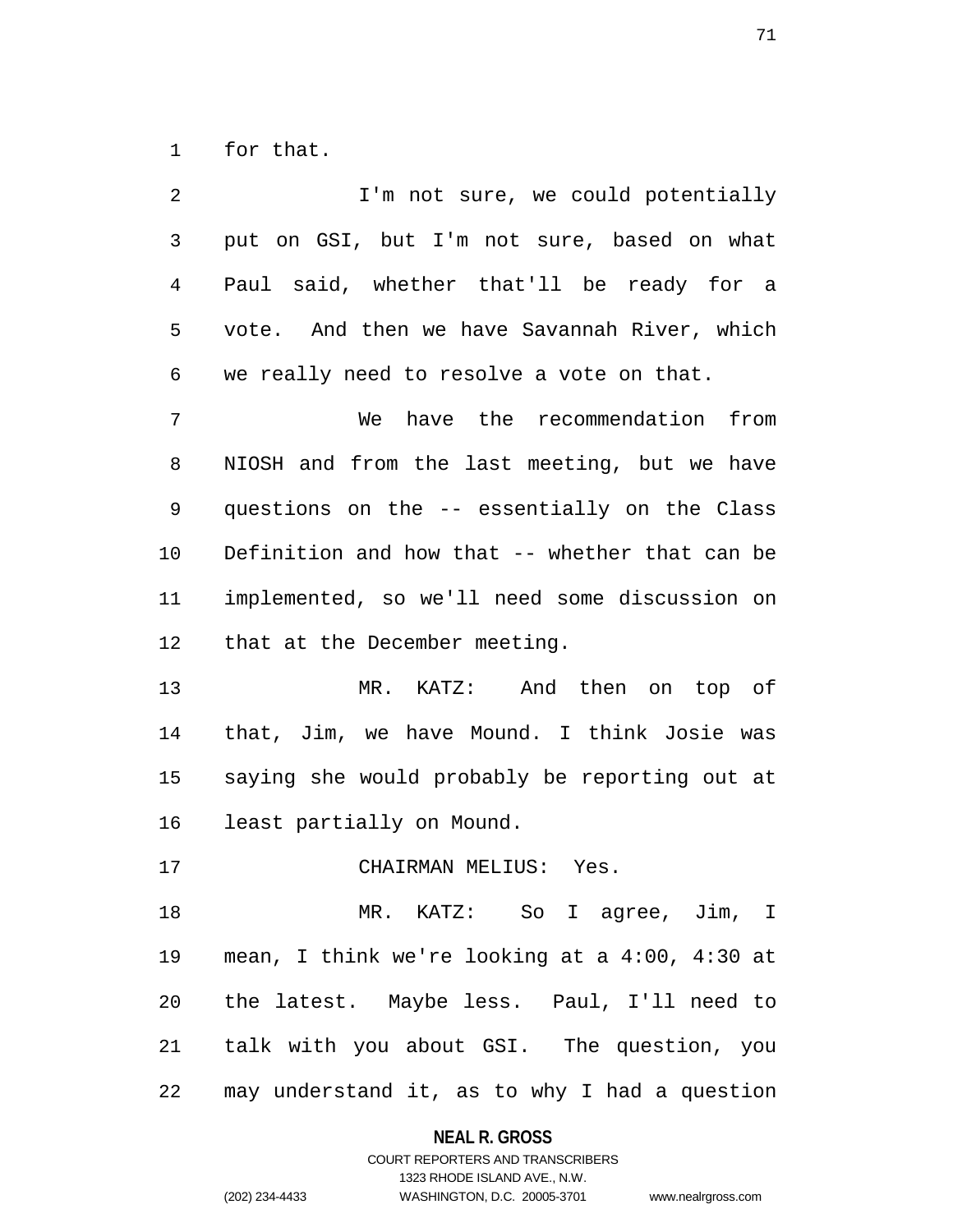1 about whether part of that petition might be 2 addressed.

3 MEMBER ZIEMER: Right, yes, we're 4 talking about the early years of GSI. There's 5 a possibility we might have a recommendation. 6 MR. KATZ: Right, so we have a 7 meeting, as Paul mentioned, coming up and the 8 Work Group is going to try to address the 9 question of whether the early period, one way 10 or the other, whether that looks like those 11 dose reconstructions can be done or cannot. 12 CHAIRMAN MELIUS: So I would say, 13 for those needing to plan travel and so forth, 14 that I think certainly 4:00 is fairly firm for 15 Thursday at this point. 16 MEMBER ANDERSON: Okay, thanks. 17 CHAIRMAN MELIUS: Yes.

18 DR. MAKHIJANI: Hi, Jim. This is 19 Arjun.

20 CHAIRMAN MELIUS: Hi, Arjun.

21 DR. MAKHIJANI: I'm sorry I came 22 on late. I didn't know if there were any

#### **NEAL R. GROSS**

### COURT REPORTERS AND TRANSCRIBERS 1323 RHODE ISLAND AVE., N.W. (202) 234-4433 WASHINGTON, D.C. 20005-3701 www.nealrgross.com